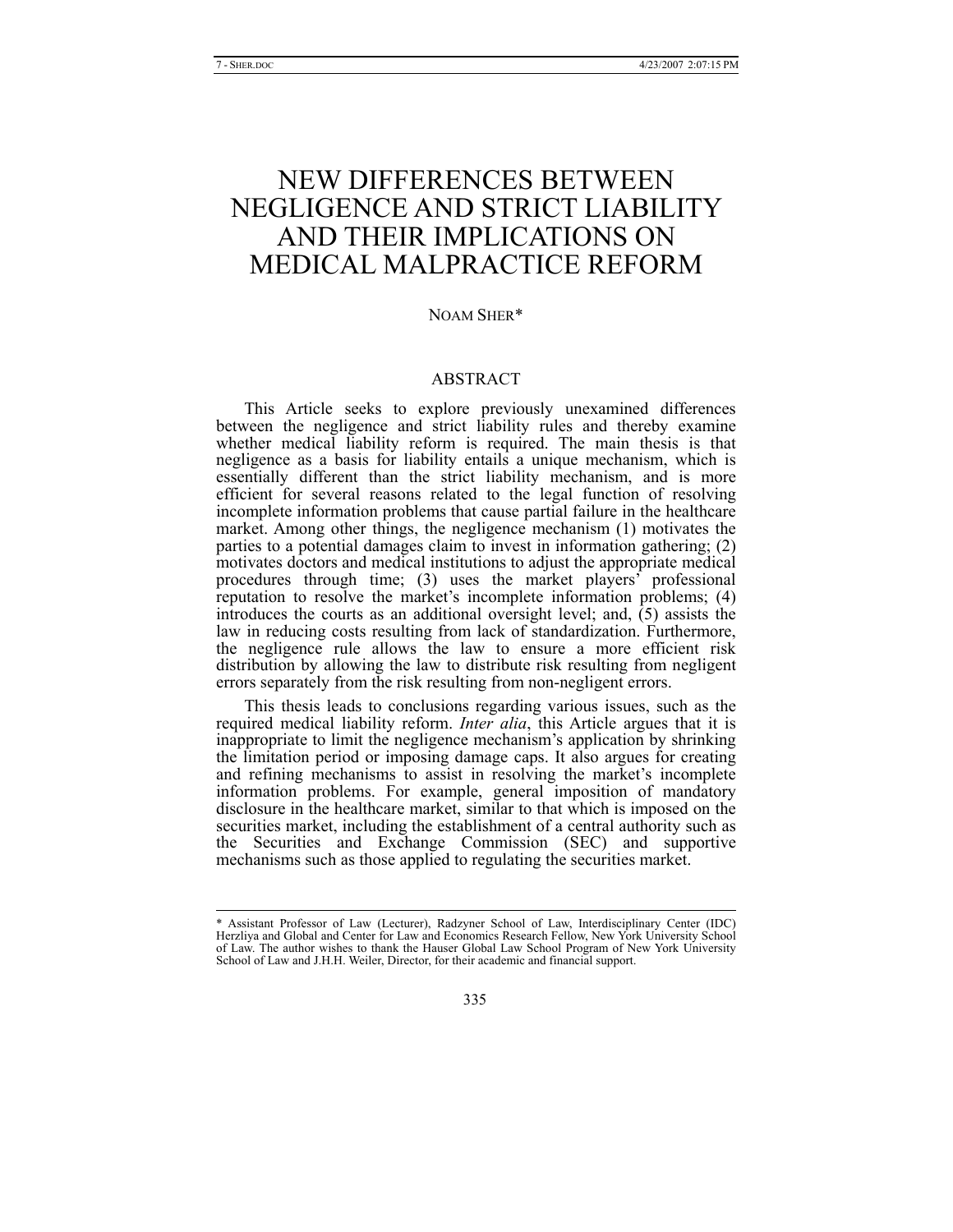### INTRODUCTION

According to a study by the Institute of Medicine (IOM) of the National Academy of Science, between forty-four thousand and ninetyeight thousand patients die in the United States each year and about one million others suffer various degrees of injuries as a result of medical errors.<sup>1</sup> According to the Harvard Medical Practice Study,<sup>2</sup> which relies on hospital records, about four percent of hospitalized patients suffer injury following their medical care, and about a quarter of them (one percent of all hospitalized patients) suffer injury as a consequence of negligent medical care.<sup>3</sup> Is it possible and desirable to reduce the number of patients injured each year as a result of medical errors and medical negligence through medical liability reform?

In the United States, a bitter argument is currently engaged regarding the regularization of the liability of healthcare service providers—including Health Maintenance Organizations (HMOs)<sup>4</sup> and staff-for malpractice. The law that currently applies to medical liability sets a *negligence* standard and is based on the principles of torts.<sup>5</sup> Some argue, however, that the United States suffers from a general medical malpractice crisis, which entails high socioeconomic costs. In response, several state and federal legislators have enacted or suggested various medical liability reforms since the 1970s.

What is the nature of this crisis? According to reform advocates, it is characterized by increasing numbers of medical negligence claims and extremely high damage awards to claimants. These lead, in turn, to higher medical malpractice insurance premiums which are translated to higher

 <sup>1</sup> INSTITUTE OF MEDICINE, TO ERR IS HUMAN: BUILDING A SAFER HEALTH SYSTEM 1 (Linda T. Kohn et al. eds., National Academy Press 2000).<br><sup>2</sup> Troven A. Prennen et al. *Insidence* 

Troyen A. Brennan et al., *Incidence of Adverse Events and Negligence in Hospitalized Patients: Results of The Harvard Medical Practice Study I*, 324 NEW ENG. J. MED. 370, 370 (1991). *See also*  Lucian L. Leape et al., *The Nature of Adverse Events in Hospitalized Patients: Results of The Harvard Medical Practice Study II*, 324 NEW. ENG. J. MED. 377, 377 (1991). *See generally* PAUL C. WEILER ET AL., A MEASURE OF MALPRACTICE: MEDICAL INJURY, MALPRACTICE LITIGATION, AND PATIENT COMPENSATION (Harvard Univ. Press 1993).<br><sup>3</sup> The Harvard Medical Practice Study's reliance on hospitals' record might bias its outcomes to lower

the rate of medical mistakes and of negligent medical mistakes. *See* Jennifer Arlen & W. Bentley MacLeod, *Malpractice Liability for Physicians and Managed Care Organizations*, 78 N.Y.U. L. REV. 1929, 1938–1939 (2003). In another study, the researchers used actual observations in hospitals on medical staff treatment's consultants, and recorded all adverse events during patient care discussed at these meetings. They found that 17.7 % of the patients in the study had at least one serious adverse event, and that the likelihood of experiencing an adverse event increased about six percent for each day of hospital stay. They also found that 1.2 % of the patients made claims for compensation. *See* Lori B. Andrews et al., *An Alternative Strategy for Studying Adverse Events in Medical Care*, 349 LACET 309  $(1997)$ .

<sup>&</sup>lt;sup>4</sup> The main medical institutions of the healthcare market are hospitals and Managed Care Organizations (MCOs). MCOs are suppliers of healthcare insurance. MCOs also provide medical care by entering into contracts with both potential patients and doctors who will provide the patients with the necessary treatment. The contracts grant supervisory authority to MCOs over doctors' medical activities.<br>Furthermore, MCOs provide t details about MCOs' operation, *see infra* Part A.1. 5

<sup>&</sup>lt;sup>5</sup> For a review of the law's principles in the field of medical liability, *see*, *e.g.*, STEVEN E. PEGALIS, AMERICAN LAW OF MEDICAL MALPRACTICE (3d ed. 2005); FRANK M. MCCLELLAN, MEDICAL MALPRACTICE: LAW, TACTICS, AND ETHICS (1994); DAVID M. HARNEY, MEDICAL MALPRACTICE (3d ed. 1993).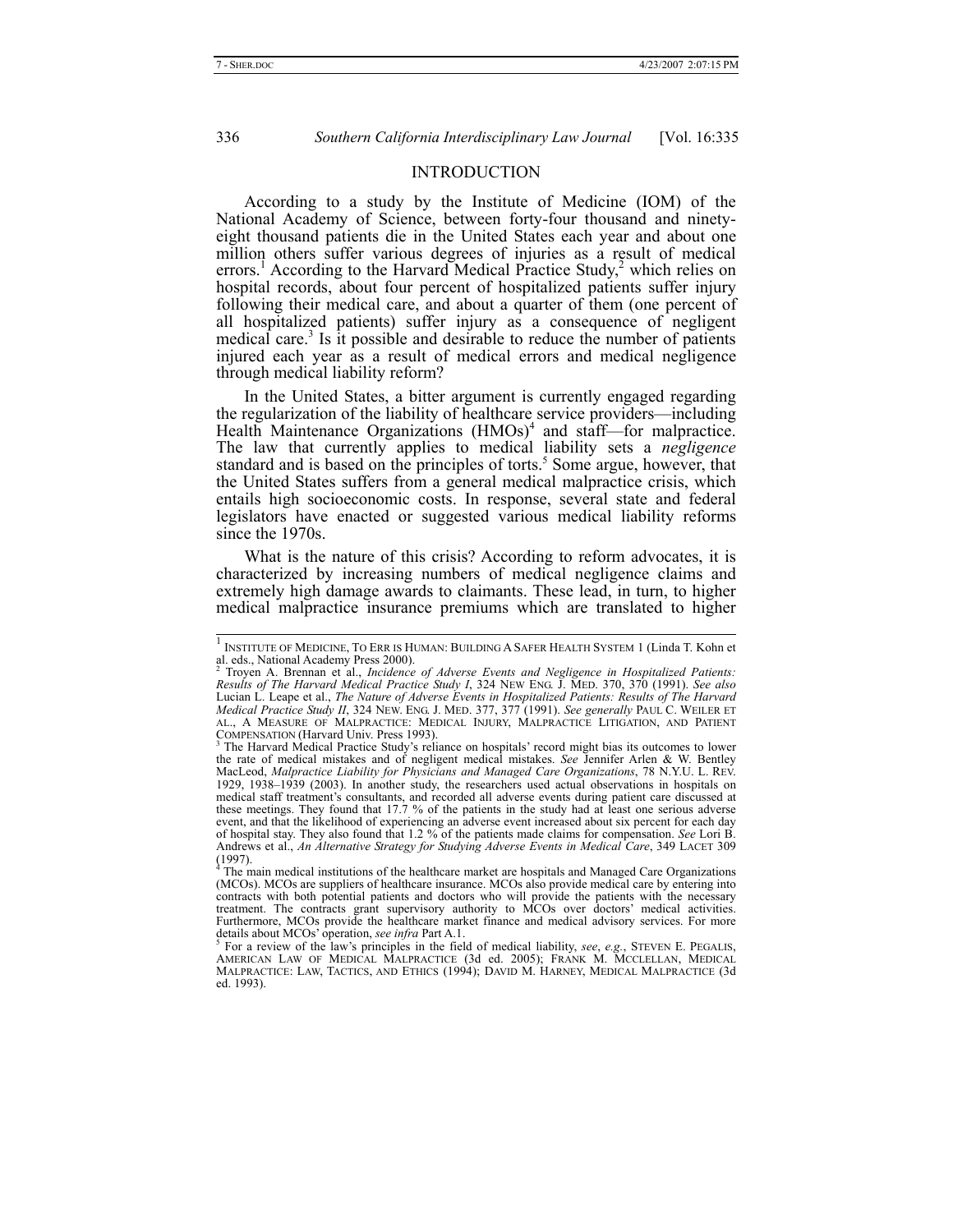medical treatment costs; to a "brain drain" phenomenon in which practitioners shy away from areas characterized by a higher incidence of claims and consequently, higher insurance premiums; to a suspension of certain medical services; to interstate "migration" of healthcare service provision between states based on legal differences; and to "defensive medicine"—medical decision-making that is not based on purely professional considerations, but rather on the legal results of any decision made. The opponents of reform, on the other hand, argue that the costs described above, if they exist, are not exaggerated, but rather justified. Thus, there is a severe problem of patients injured as a result of medical malpractice, constituting severe damage to social welfare and patient rights, while the great majority of medical malpractice victims never sue their doctors. On balance, in social welfare terms, all costs resulting from holding HMOs and staff liable for malpractice are lower in comparison to the added welfare of improved medical services.<sup>6</sup> For example, in *The Medical Malpractice Myth*, Tom Baker claimed that the annual public expenditure of eleven billion dollars on medical liability insurance policies in 2003 was reasonable when compared to automobile insurance premiums totaling \$115.5 billion and to the total public expenditure on healthcare insurance of more than \$1.5 trillion (more than one-hundred times the expenditure on medical liability insurance). Baker also asserts that even without taking hospitals and other HMOs into account, the average annual expense per doctor was only twelve thousand dollars,<sup>7</sup> a reasonable cost in view of the high ratios of negligent errors in what he terms "the medical malpractice epidemic.'

State legislators have responded to this alleged crisis with various reforms, all based on the principle of limiting medical negligence liability, such as damage caps (which cap the damages awarded, mainly for pain and suffering), limits on legal fees, shrinking the limitation period for bringing claims, and interventions in the areas of information about and oversight of the quality of medical care and the structure of the medical liability insurance market, such as establishing funds to cover medical negligence damages. Between 2003 and 2006, President George W. Bush's Administration unsuccessfully attempted to enact federal legislation for medical malpractice lawsuits. The Bush Administration's proposed legislation included a damage cap of \$250,000, limits on legal fees, reducing the limitation period to three years following the negligent event or one year following its discovery, and limits on punitive damages.<sup>9</sup>

 <sup>6</sup>  $6$  For a review of the claims for the existence of a medical malpractice crisis justifying the imposition of limitations on the medical liability regime and interference in the structure of the market for medical liability insurance and a review of the counter claims, *see*, *e.g.*, TOM BAKER, THE MEDICAL MALPRACTICE MYTH (2005); Michelle M. Mello et al., *The New Medical Malpractice Crisis*, 348 NEW ENG. J. MED. 2281 (2003); MEDICAL MALPRACTICE AND THE U.S. HEALTH CARE SYSTEM (William M. Sage & Rogan Kersh eds., 2006); Alex Stein, *Fixing Medical Torts by Repositioning Inalienability and Contract* (Working Paper, on file with author).<br><sup>7</sup> BAKER, *supra* note 6, at 6–10.<br><sup>8</sup> BAKER, *supra* note 6, at 24–42.

For federal and state reforms in the fields of medical liability torts, information about and oversight of medical treatment quality and the structure of the market for medical liability insurance, *see*, *e.g.*,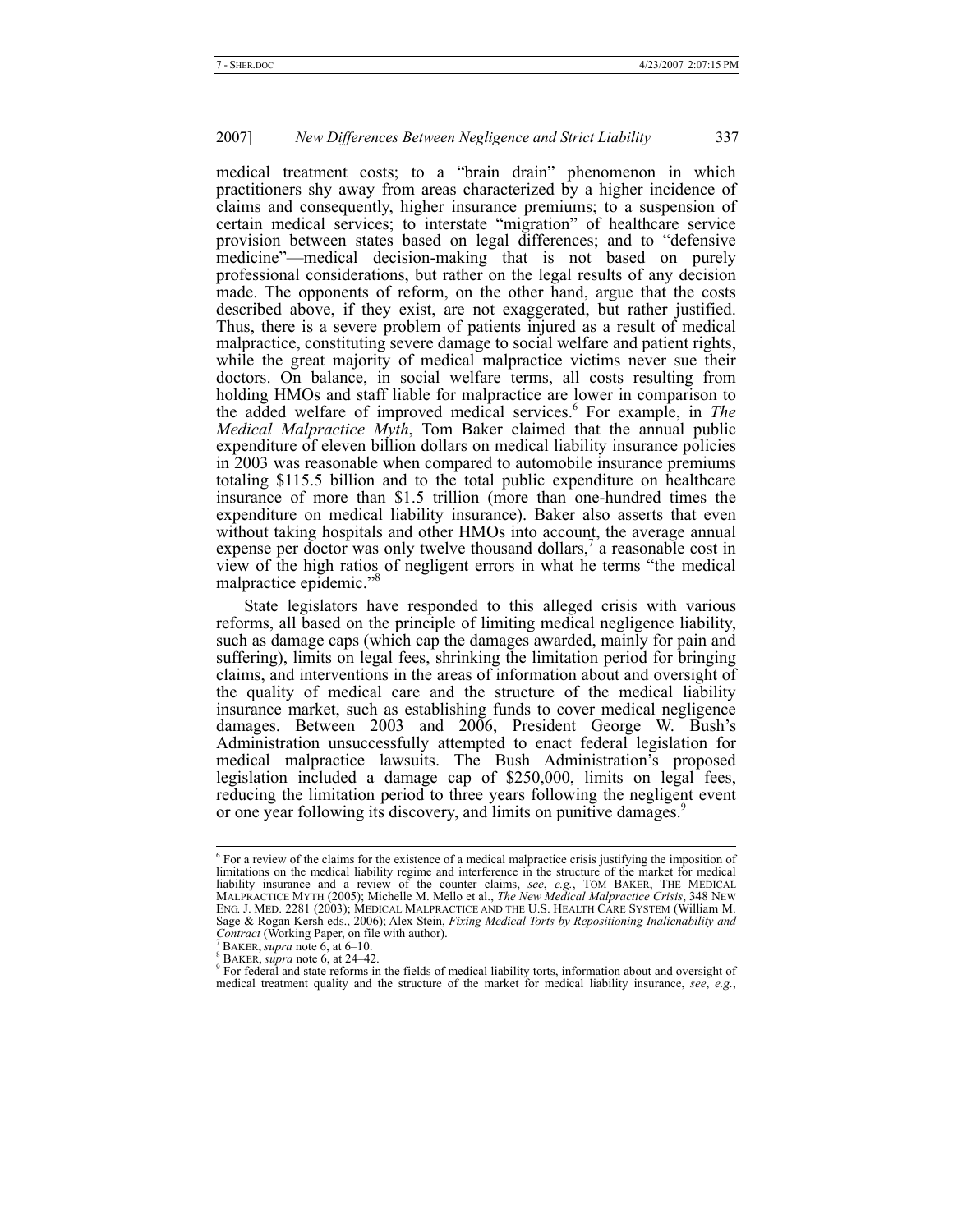The medical liability and medical liability insurance market structure dispute hinges on both theoretical and empirical aspects of the appropriate legal arrangement of medical liability. A considerable amount of literature exists on this subject.<sup>10</sup>

This Article offers a model for analyzing the impact of negligence on medical liability. Methodically, the present discussion is based on the approach of economic analysis of torts, and accordingly, the Article explores the various considerations stemming from the main objectives of torts—directing behavior and damage distribution—while distinguishing

BAKER, *supra* note 6, at 24–42, 157–80; Peter P. Budetti & Teresa M. Waters, *Medical Malpractice Law in the United States* (2005) (Working Paper), *available at* http://www.kff.org/insurance/7328.cfm; Fred J. Hellinger & William E. Encinosa, *The Impact of State Laws Limiting Malpractice Awards on the Geographic Distribution of Physicians* (2005) (Working Paper), *available at*

http://www.ahrq.gov/research/tortcaps/tortcaps.pdf; 2006 NATIONAL CONFERENCE OF STATE LEGISLATURES: MEDICAL MALPRACTICE TORT REFORM, *available at*

http://www.ncsl.org/standcomm/sclaw/medmaloverview.htm; Eric Nordman et al., *Medical Malpractice Insurance Report: A Study of Market Conditions and Potential Solutions to the Recent Crisis* (National Association of Insurance Commissioners, 2004), *available at*

http://www.naic.org/documents/topics\_Med\_Mal\_Rpt\_Final.pdf; MEDICAL\_MALPRACTICE\_AND\_THE<br>U.S. HEALTHCARE SYSTEM, *supra* note 6, Nancy L. Zisk, *The Limitations of Legislatively Imposed*<br>Damages Caps: Proposing a Better Way Paper), *available at* http://law.bepress.com/expresso/eps/1272/; United States General Accounting Office, Medical Malpractice Insurance: Multiple Factors Have Contributed to Increased Premium<br>Rates (GAO-03-702, 2003), available at http://www.gao.gov/new.items/d03702.pdf.<br><sup>10</sup> See generally Jennifer Arlen, Private Contr

<sup>&</sup>lt;sup>10</sup> See generally Jennifer Arlen, *Private Contractual Alternatives to Malpractice Liability, in* MEDICAL MALPRACTICE AND THE U.S. HEALTHCARE SYSTEM, *supra* note 6, at 245–66; Arlen & MacLeod, *supra* note 3; Ronen Avraham, *An Empirical Study of the Impact of Tort Reforms on Medical Malpractice Payments* (2006) (Working Paper), *available at* http://ssrn.com/abstract=382120; BAKER, *supra* note 6; Tom Baker, *Reconsidering the Harvard Medical Practice Study Conclusions About The Validity of Medical Malpractice Claims*, 33 J.L. MED. & ETHICS 501 (2005); Tom Baker, *Medical Malpractice and*  the Insurance Underwriting Cycle, 54 DEPAUL L. REV. 393 (2005); Randall R. Bovbjerg & Laurence R.<br>Tancredi, *Liability Reform Should Make Patients Safer: "Avoidable Classes of Events" are a Key*<br>Improvement, 33 J.L. MED. & *Malpractice Claim Outcomes in Texas, 1988–2002*, 2 J. EMPIRICAL LEG. STUD. 207 (2005); Mark Geistfeld, *Malpractice Insurance and the (Il)legitimate Interests of the Medical Profession in Tort Reform*, 54 DEPAUL L. REV. 439 (2005); Mark Geistfeld, *The Analytics of Duty: Medical Monitoring and Related Forms of Economic Loss*, 88 VA. L. REV. 1921 (2002); Michelle M. Mello & Troyen A. Brennan, *Deterrence of Medical Errors: Theory and Evidence for Malpractice Reform*, 80 TEX. L. REV.<br>1595 (2002); Mello et al., *supra* note 6; Daniel Miller, *Liability for Medical Malpractice: Issues and Evidence* (2003) (Working Paper), *available at* http://ssrn.com/abstract=659102; Ralph A. Peeples & Catherine T. Harris, *Learning to Crawl: The Use of Voluntary Caps on Damages in Medical Malpractice Litigation* (2004) (Working Paper), *available at* http://ssrn.com/abstract=631243; Philip G. Peters. Jr., What We Know About Malpractice Settlements (2006) (Working Paper), *available at* http://ssrn.com/abstract=891120; William M. Sage, *Medical Malpractice Insurance and the Emperor's Clothes*, 54 DEPAUL L. REV. 463 (2005); William M. Sage, *Reputation, Malpractice Liability, and Medical Error*, *in* ACCOUNTABILITY: PATIENT SAFETY AND POLICY REFORM 159 (Virginia A. Sharpe ed. 2004) [hereinafter Sage 2]; William M. Sage, *The Forgotten Third: Liability Insurance and the Medical Malpractice Crisis*, 23 HEALTH AFFAIRS 10 (2004); William M. Sage, *Managed Care's Crimea: Medical Necessity, Therapeutic Benefit, and the Goals of Administrative Process in Health Insurance*, 53 DUKE L.J. 593 (2003) [hereinafter Sage 3]; William M. Sage, *Understanding the First Malpractice Crisis of the 21st Century*, *in* HEALTH LAW HANDBOOK (Alice G. Gosfield, ed. 2003); William M. Sage, Regulating Through Information: Disclosure Laws and American Health Care, 99 COLUM. L. REV.<br>1701 (1999) [hereinafter Sage 4]; Catherine M. Sharkey, Unintended Consequences of Medical<br>Malpractice Damages Caps, 80 N.Y.U. L. Patricia H. Born, *Damages Caps, Insurability, and the Performance of Medical Malpractice Insurance*, 72 J. RISK & INSURANCE 23 (2005); Albert Yoon, *Mandatory Arbitration and Civil Litigation: An Empirical Study of Medical Malpractice Litigation in the West*, 5 AM. L. & ECON. REV. 95 (2003); Albert Yoon, *Damage Caps and Civil Litigation: An Empirical Study of Medical Malpractice Litigation in the South*, 3 AM. L. & ECON. REV. 199 (2001); Zisk, *supra* note 9.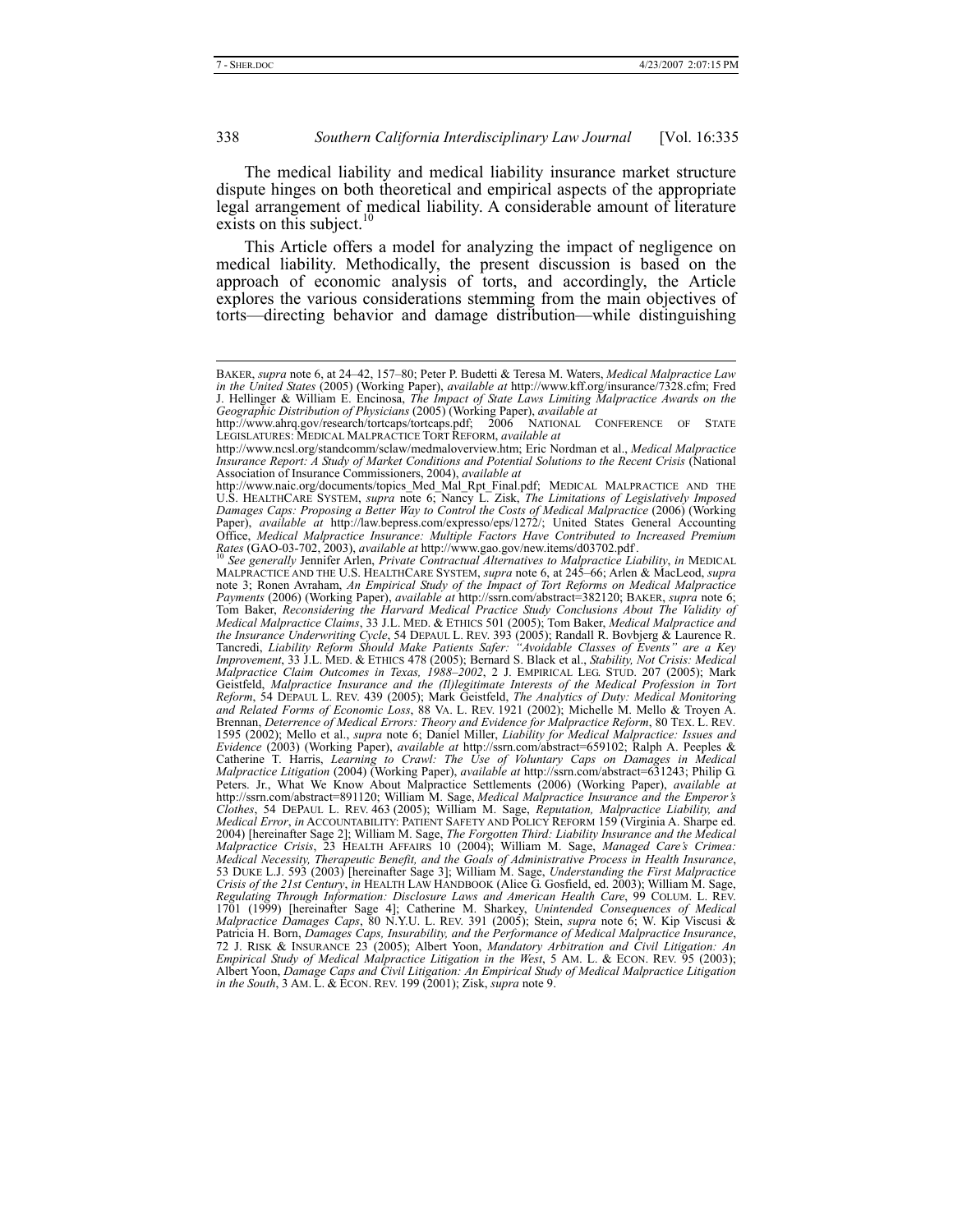between efficiency and welfare distribution considerations. Finally, the Article discusses the combination of objectives and considerations.

The Article's main thesis is that as a basis for medical liability, the negligence standard constitutes a unique mechanism, which operates differently than the strict liability standard. This crucial difference explains why the negligence standard is preferable to the strict liability standard in the area of medical liability. Specifically, it explains why the negligence standard is more capable of dealing with the cost structure in the healthcare provision market.<sup>11</sup> The objective is to expose the structure of costs in this market and the different ways in which the negligence and strict liability mechanisms operate therein.

The healthcare services market suffers from informational problems leading to its partial collapse. One of the central problems in the market is a moral hazard problem, resulting from the fact that the doctor's actions are hidden and the patient is unable to tell, even after the fact, whether the doctor has acted optimally or provided substandard treatment. The fact that the doctor has a professional reputation that might suffer as a consequence of inappropriate medical actions is insufficient to resolve the problem; if the doctor's selection of a certain level of investment in the treatment constitutes a hidden action in game-theoretic parlance, the doctor's reputation would not suffer as a result of malpractice. Another incomplete information problem is that of adverse selection given that the patient is often unable to assess his practitioner's level of professional skills. Without an objective means of assessing his doctor, the patient cannot take into account all relevant data when choosing among doctors. This causes a partial collapse of the doctors' incentive to keep optimally up-to-date, as they pay the full cost of such, while gaining only part of the return on this investment, since the market cannot appreciate its full value.

One of the advantages of organizations in the healthcare market, including hospitals and Managed Care Organizations (MCOs), is that, compared to the general public, they have better tools for overseeing the doctors. The problem is that even their level of oversight suffers from incomplete information problems as the patient cannot assess the degree of oversight applied by the medical organization. In addition, the organizations' activity in the healthcare market creates severe informational problems, since they also make many decisions affecting the patients'

<sup>&</sup>lt;sup>11</sup> The assumption in the article is that the imposition of liability on medical staff and institutions is justified. Still, the justifications in the article for the appropriateness of imposing a negligence, rather than a strict liability rule on medical staff and institutions, might also justify the imposition of liability. For another approach, according to which medical liability should be determined by the contracts between patient, doctors and MCOs, *see* RICHARD A. EPSTEIN, MORAL PERIL: OUR INALIENABLE RIGHT TO HEALTH CARE (1997); Patricia M. Danzon, *Liability for Medical Malpractice*, *in* HANDBOOK OF HEALTH ECONOMICS 1339, 1370 (Anthony J. Culyer & Joseph P. Newhouse eds., 2000); Clark C. Havighurst, *Vicarious Liability: Relocating Responsibility for the Quality of Medical Care*, 26 AM. J.L. & MED. 7 (2000); Kenneth S. Abraham & Paul C. Weiler, *Enterprise Medical Liability and the Evolution of the American Health Care System*, 108 HARV. L. REV. 381 (1994). In many articles dealing with medical liability, the basic assumption or claim is that the contract approach can not solve the healthcare market's failures. *See*, *e.g.*, *supra* note 10. For comprehensive research on the reasons why contracts can not solve those failures, *see*, Arlen, *supra* note 10.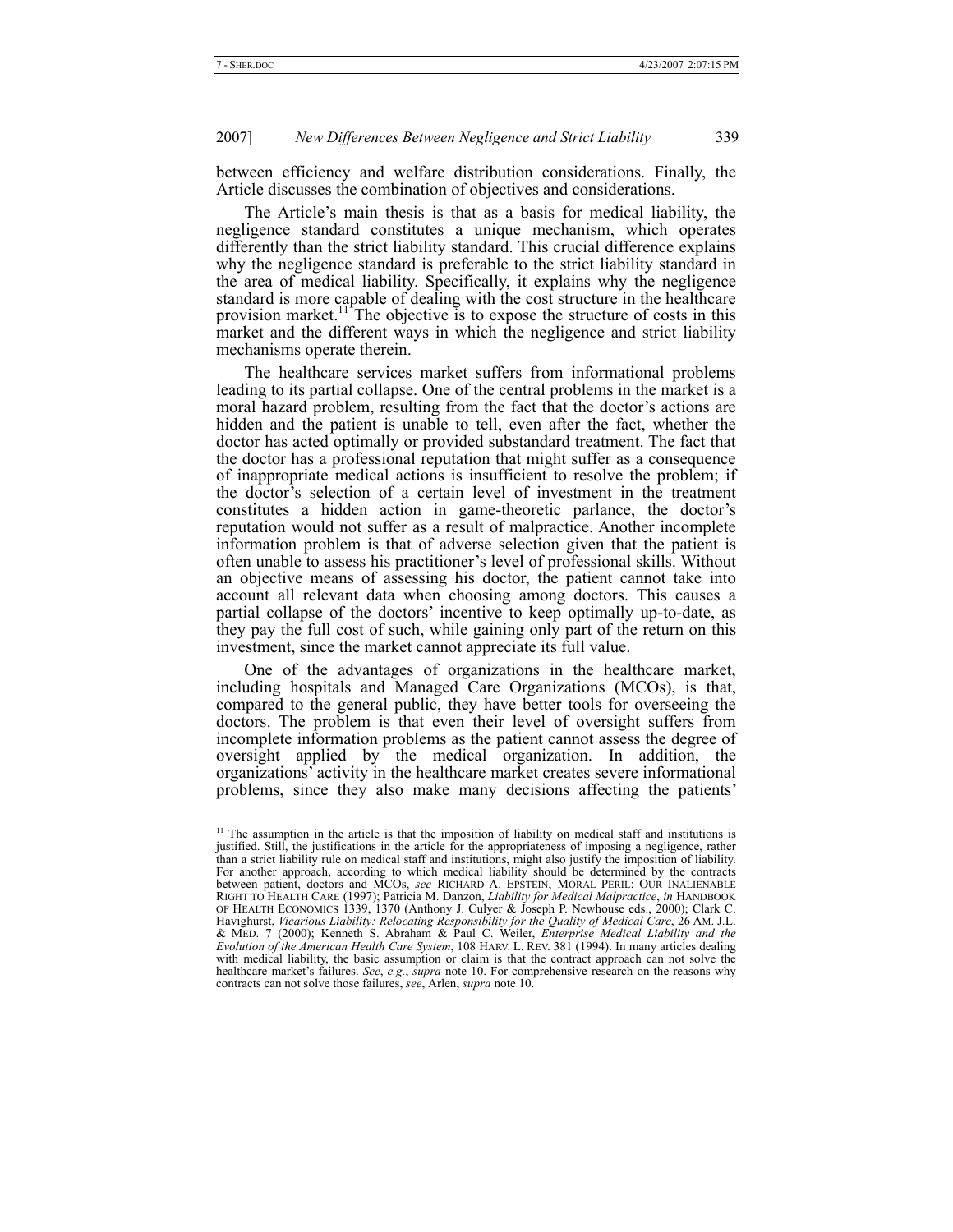welfare, while patients are unable to assess their actions. For example, the patient cannot tell whether the medical organization has invested optimally in medical gear, and whether it made the optimal decision—from his point of view—in approving or disapproving the practitioner's medical treatment recommendations. The HMOs' reputation is an insufficient solution of the market's incomplete information problems because they are barely exposed to the risk of *ex post facto* investigation by the patient—hence the imposition of legal liability on the doctors and HMOs. The law poses a threat to the reputations of the doctors and HMOs, and the law and the courts supply the market with the lacking information, thus resolving its inherent incomplete information problems. Thanks to legislation, the doctor is rewarded for an optimal level of investment in treatment and professional skills, while the organizations are able to charge the full price for optimal healthcare, including optimal oversight on the doctors.

What, then, is the difference between negligence and strict liability? The negligence liability rule supports the liability mechanism more efficiently than the strict liability rule for the following reasons. First, it motivates the parties to any potential damages claim to invest in searching for and assessing the information they require in order to file the claim, and conversely, to defend themselves against it. Moreover, the information the parties require privately is also the information required by the healthcare market to resolve its incomplete information problems. In addition, a negligence rule requires the court to look into issues relevant to conveying the information needed by the market. Has the doctor acted optimally, including staying appropriately and professionally up-to-date? Has the HMO acted optimally, for example, by purchasing the appropriate medical gear? The negligence mechanism thus ensures that the courts provide the market invaluable information focused on exposing the hidden actions and qualities of the doctor and her HMO. On the other hand, a strict liability rule dispenses with such investigations, thus conveying much less information to the market. Second, the negligence rule motivates the doctors and their HMOs to adjust the appropriate medical procedures through time, since it allows the patients to ensure such adjustment is indeed taking place. Third, it uses the reputations of the market players to resolve the market's incomplete information problems. This effect may be described as a positive externality. Fourth, it introduces the courts as an additional oversight level, where the oversight agency is both reputable and impartial. Fifth, it motivates the HMOs to invest in oversight, even in cases where the risk of exposure of malpractice is negligible, or where the risk that they be exposed would be attributed to lack of professionalism by the doctor or the organization is negligible. Sixth, it has a mutual positive externality on the efficiency of the criminal and quasi-criminal claim mechanisms because of the high correlation between the types of information required in those systems. A strict liability rule is hardly suitable for this purpose since the information collected by the individual is almost irrelevant to procedures undertaken by authorities. Seventh, it helps the law in reducing costs resulting from lack of standardization, since it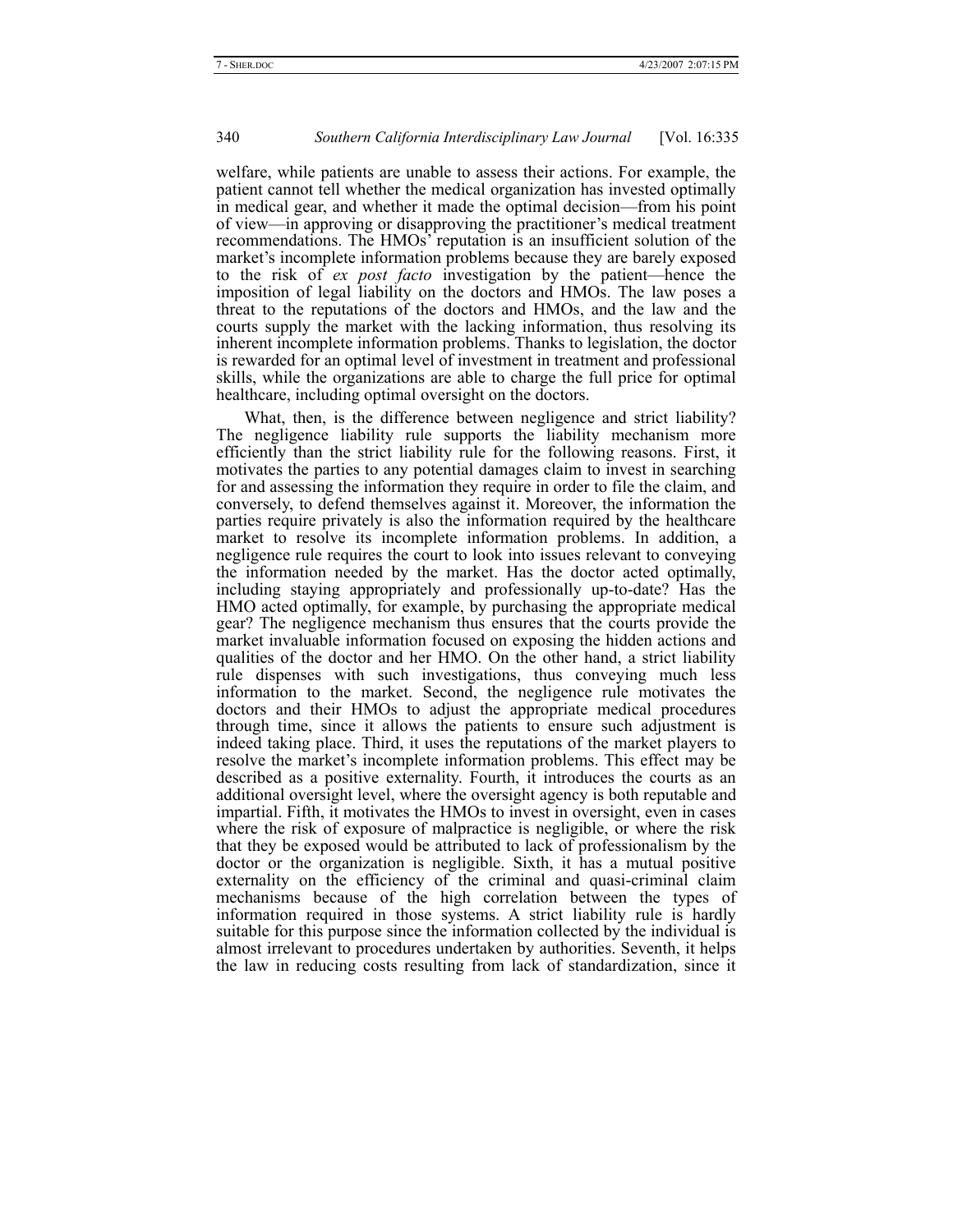encourages both doctors and organizations to undertake identical or similar medical procedures. Finally, it provides HMOs and liability insurance providers with strong incentives to develop a risk management mechanism.

This Article also claims that the negligence rule allows the law to achieve a more efficient risk distribution for three reasons. First, the incomplete information problems impede the market's damage distribution mechanism. The efficiency of damage distribution depends on the insurer's ability to oversee the insured's activities. Since this ability suffers from a moral hazard problem, the insurer's management of damage distribution becomes less efficient and more expensive. Therefore, the negligence rule better deals with the moral hazard problem and also leads to a reduction in insurance premiums. Second, the negligence rule makes it possible to distribute the risk related to negligent errors separately from the risk related to non-negligent errors. Third, HMOs act as the most efficient insurer, mainly in distributing negligent error risks. The added value gained by transferring the inquiry into questions regarding negligent errors from the patients bearing the risk for them to their doctors, from the doctors to the HMOs, and from the HMOs to the insurers is expected to be high, while the added value gained by transferring non-negligent errors' inquiry is expected to be relatively low. Therefore, the cost of strict liability mechanisms for dealing with the risks for non-negligent errors may be higher than its benefits.

Finally, the Article argues that the negligence rule offers efficiency and welfare-distribution advantages when compared to the strict liability rule, both in terms of the legal objective of directing the healthcare market players' behavior and in terms of insuring and distributing the risk.

The model presented here may be used to shed light on the question of medical liability reform and to suggest the policy tools that promote social welfare. The thesis suggests that it is inappropriate to limit the application of the negligence mechanism by shrinking the limitation period, limiting legal fees, or capping damages awarded for pain and suffering. Additionally, it suggests the need for creating and refining mechanisms to assist in resolving the healthcare market's incomplete information problems. For example, legislators should consider the legislation of general mandatory disclosure, similar to that which exists in the securities market, including the establishment of a central authority, such as the SEC, regulating the mandatory disclosure duties by legislating differential report requirements and enforcing them by criminal, quasi-criminal and administrative tools, and by special causes of action and civil litigation. An additional suggestion is a national listing to include all the information relevant to ensuring disclosure in the healthcare market, including information about all medical negligence claims and decisions. Moreover, the functioning of private, commercial liability insurers as additional gatekeepers is expected to be efficient, and there is no justification for the regulators' intervention in the medical liability insurance markets, through the establishment of statutory funds, for example. This is, of course, subject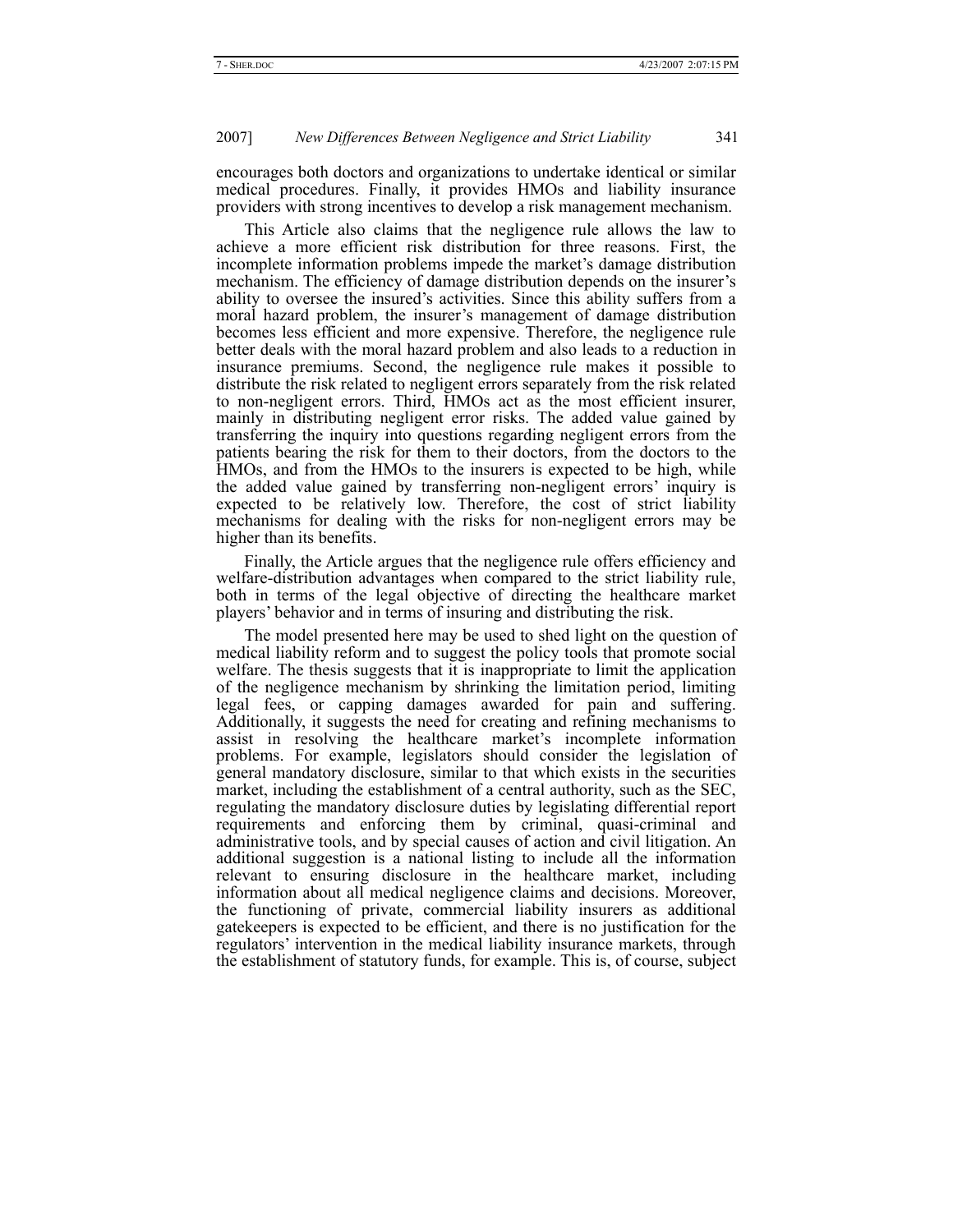to the regulators' normal oversight of the activities of insurers, including anti-trust oversight.

The present thesis also points to the legal rules that should be applied by the courts to questions of medical liability. It suggests that the courts can play a pivotal role in refining the medical liability mechanism by using decisions to convey the relevant information to the market. It also suggests that existing "escape routes" should be blocked, so as to prevent both doctors and HMOs from shirking liability. Thus, legislators should consider prohibiting contractual indemnity and contribution between healthcare service providers and doctors.

The thesis is not necessarily limited to the area of medical liability. The differences described herein between the negligence and strict liability mechanisms are also relevant to other areas. The advantage of the negligence mechanism over the strict liability mechanism is expected to be particularly significant in markets suffering from severe incomplete information problems, which also include reputation-based market mechanisms that are designed to resolve them. This is especially true for the liability of various professionals, such as construction engineers, lawyers and corporate directors, and for the liability of various players in markets overseen by gatekeepers, such as the securities market.

The Article explores an issue that has received ample attention in the legal literature—the distinction between negligence and strict liability and offers new insights focused on the fact that each liability rule gives rise to a different mechanism of resolving incomplete information problems existing in the markets. The question of medical liability has been comprehensively studied from the perspective of informational problems,<sup>1</sup> and the Article aims both at studying the healthcare market cost structure and at adding to the literature by discussing the distinction between the various types of liability mechanisms and their implications.

Chapter I presents previous studies on the differences between the imposition of liability at the negligence and strict liability levels. It also discusses the literature on medical liability generally. Chapter II presents relevant reforms suggested and implemented in the United States. Chapter III models the healthcare market cost structure and the *modus operandi* of the negligence versus the strict liability mechanisms. Chapter IV presents conclusions in terms of the reform required in the area of medical liability, if at all, and the policy tools that should be adopted. It also suggests some

<sup>&</sup>lt;sup>12</sup> Elsewhere, I have presented the information problems in the securities market as those that justify holding the market's participants liable. *See* Noam Sher, *Underwriters' Civil Liability for IPO's: An Economic Analysis*, 27 U. PA. J. INT'L ECON. L. 389 (2006). In another article, I described the differences between the mechanism of negligence and the mechanism of strict liability in the securities market. *See* Noam Sher, *Negligence Versus Strict Liability: The Case of Underwriter Liability in IPO's*, 4 DEPAUL BUS. & COM. L.J. 451 (2006).<br><sup>13</sup> *See infra* text accompanying notes 29–38. The basic model in this article is consistent with: Sher,<br><sup>13</sup> *See infra* text accompanying notes 29–38. The basic model in this articl

*supra* note 12 (dealing with the securities market); Arlen & MacLeod, *supra* note 3 (dealing with the healthcare market); Jennifer Arlen & W. Bentley MacLeod, *Torts, Expertise and Authority: Malpractice Liability of Physicians and Managed Care Organizations*, 36 RAND J. ECO. 494 (2005) [hereinafter Arlen & MacLeod 2];Arlen, *supra* note 10.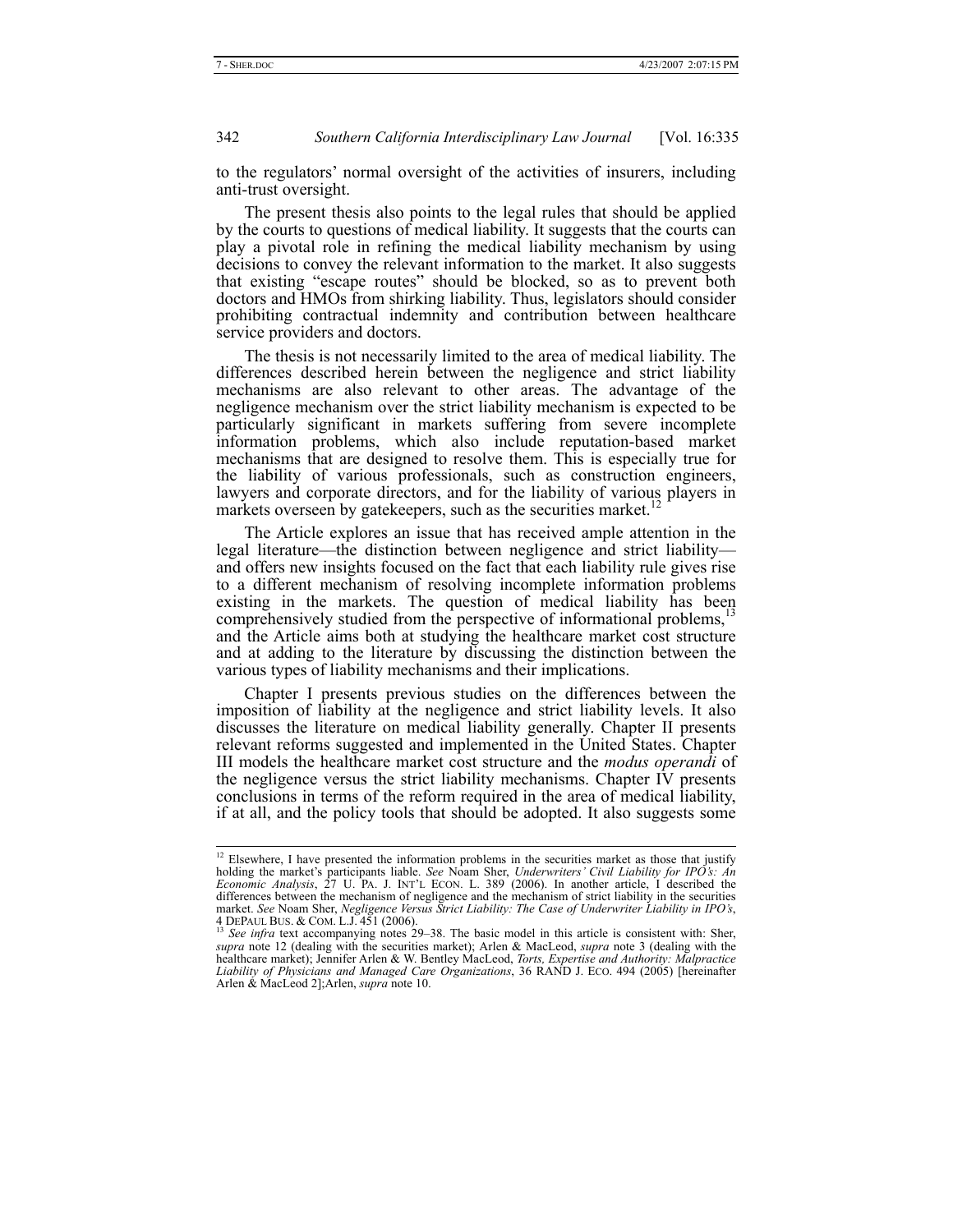legal principles that should be adopted by the courts when deciding medical liability claims. Finally, a concluding discussion is presented in Chapter V.

# CHAPTER I: LITERATURE REVIEW

#### A. THE DIFFERENCES BETWEEN NEGLIGENCE AND STRICT LIABILITY

The differences between negligence and strict liability have been thoroughly discussed in literature.<sup>14</sup> According to the conventional analysis, one central difference between the negligence and strict liability rules in terms of behavior directing is their differential effects on the potential injurer and victim's levels of activity and care. In order to assess the overall effect of each rule on social welfare, the assumption is that a higher level of activity increases utility but also increases the degree of damage due to accidents, while a higher degree of care entails higher direct costs but also reduces damage. Another assumption is that damages awarded for the victim, if any, should be fully correlated with the degree of harm caused by any accident.

The conventional analysis focuses on two basic situations: unilateral and bilateral accidents.<sup>15</sup> In a unilateral accident, only the injurer may reduce the risk for accident by taking precautions. In this situation, where the applicable rule is strict liability, the injurer pays the damages in each accident case. Therefore, the injurer, guided by her private considerations, takes all relevant social costs into account, internalizes the risk for damage, and conducts herself professionally at socially optimal levels of care and activity. When the applicable rule is negligence and the court determines a negligence standard based on the social optimum, the potential injurer should adopt precisely this level of care. She will not adopt a higher standard of care since exemption from liability has already been granted at an optimal level of investment, and a higher level of investment in precautions will necessarily entail higher costs. The potential injurer will not adopt a lower level of care either, as she will be made to compensate any potential victim for any damage caused and the benefit of saving in precautions will be lower. Since the courts do not intervene by determining the injurer's optimal activity level, she will be active at a higher level than

 <sup>14</sup> *See* RICHARD A. POSNER, ECONOMIC ANALYSIS OF LAW 179–235 (5th ed. 1998); WILLIAM M. LANDES & RICHARD A. POSNER, THE ECONOMIC STRUCTURE OF TORT LAW (Harvard Univ. Press 1987); Richard A. Posner, *A Theory of Negligence,* 1 J. LEGAL STUD. 29 (1972); Richard A. Posner*, Strict Liability: A Comment,* 2 J. of Leg. Stud. 205 (1973); STEVEN SHAVELL, ECONOMIC ANALYSIS OF ACCIDENT LAW 5–45 (Harvard Univ. Press 1987); Steven Shavell, *Strict Liability versus Negligence*, 9 J. LEGAL STUD. 1, 2–22 (1980) [hereinafter Shavell 2]; ROBERT COOTER & THOMAS ULEN, LAW AND ECONOMICS 287–371 (3d ed. 2000). For a discussion of the various approaches to the differences between negligence rules and strict liability rules, and for a list of many articles on this issue, based on economic analysis of law, *see* Hans-Bernd Schäfer & Andreas Schönenberger, *Strict Liability Versus Negligence*, *in* Encyclopedia of Law and Economics (Boudewijn Bouckaert & Gerrit De-Geest eds.,

<sup>1999),</sup> *available at* http://allserv.rug.ac.be/~gdegeest/3100book.pdf.<br><sup>15</sup> See Steven Shavell, *Liability for Accidents*, *in* 1 HANDBOOK OF LAW AND ECONOMICS 2–6 (A.<br>Mitchell Polinsky & Steven Shavell eds., Forthcoming 2 *supra* note 14, at 300–13; POSNER, *supra* note 14, at 185–97; LANDES & POSNER, *supra* note 14; Schäfer & Schönenberger, *supra* note 14, at 599–614.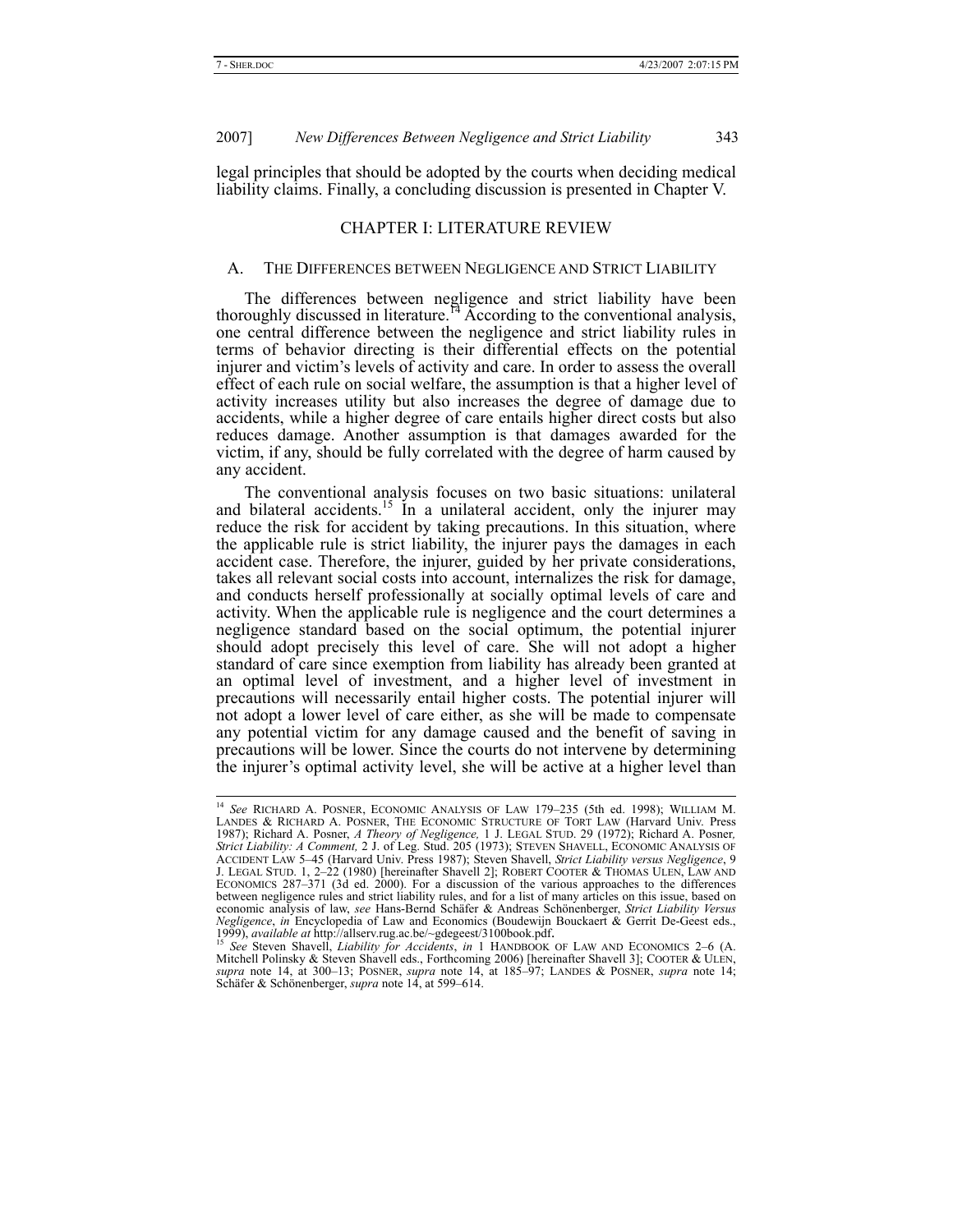the social optimum. The reason for this is that she benefits from a higher activity level, but because she adopts an optimal level of care, she does not bear the costs resulting from the effects of her additional activity on the incidence of further damages.

In the situation of bilateral accidents, both injurer and victim may reduce the risk of accidents by taking precautions. Here, when the applicable rule is strict liability, the injurer will pay the damages in each accident case. Therefore, it is not beneficial for the victim to invest in precautions. In order to compensate for the expected deviation from the social optimum, the strict liability mechanism can be reinforced by a contributory negligence rule. Under such a rule, it would be worthwhile for the victim to adopt an optimal level of care in order to shift all the risk to the injurer. Thus, a Nash Equilibrium is created, in which both parties act at a socially optimal level of care. Nevertheless, when the applicable rule is negligence with contributory negligence, the injurer will adopt an activity level higher than the social optimum because the injurer will bare all the additional risk. When the applicable rule is negligence, however, and the court sets a negligence standard based on the social optimum, the potential injurer should adopt precisely this level of care. Therefore, the remaining risk will be borne by the victim, who will undertake optimal precautions in order to reduce it. In this scenario, the injurer will adopt an activity level higher than the social optimum, as she naturally profits from a higher level of activity without having to bear its additional costs, as explained in the case of unilateral accident. Due to similar considerations, however, introducing a contributory negligence rule will not change the above result.

According to Hylton, "[t]he choice between strict liability and negligence depends on the degree to which there is a reciprocal exchange of risk among actors, and the extent to which benefits, in addition to risks, are externalized."16 In his model, strict liability is preferable to negligence only when the risk assignment between the parties to an accident is neither mutual nor asymmetric, i.e., when one party assigns a greater share of the risk to the other.

Another key difference between the effects of the negligence versus strict liability rules deals with risk bearing and insurance.<sup>17</sup> Generally, risk aversion by the relevant parties may affect their behavior. When the injurer is risk averse (or more so than the victim), strict liability generates overdeterrence (since the injurer bears the risk), so that a negligence rule would be more efficient. When the victim is risk averse (or more so than the injurer), however, negligence generates under-deterrence (since the victim bears the risk), so that a strict liability rule would be more efficient. The option of purchasing a liability insurance policy would correct the deviation from the social optimum if the insurer would be able to effectively oversee both parties' activities, so that no moral hazard problem

<sup>&</sup>lt;sup>16</sup> Keith N. Hylton, *A Positive Theory of Strict Liability* (2006) (Working Paper), *available at* 

<sup>17</sup> *See* Shavell 3, *supra* note 15, at 6–9; COOTER & ULEN, *supra* note 14, at 323, 333–35; POSNER, *supra* note 14, at 220–24; Schäfer & Schönenberger, *supra* note 14, at 616–17.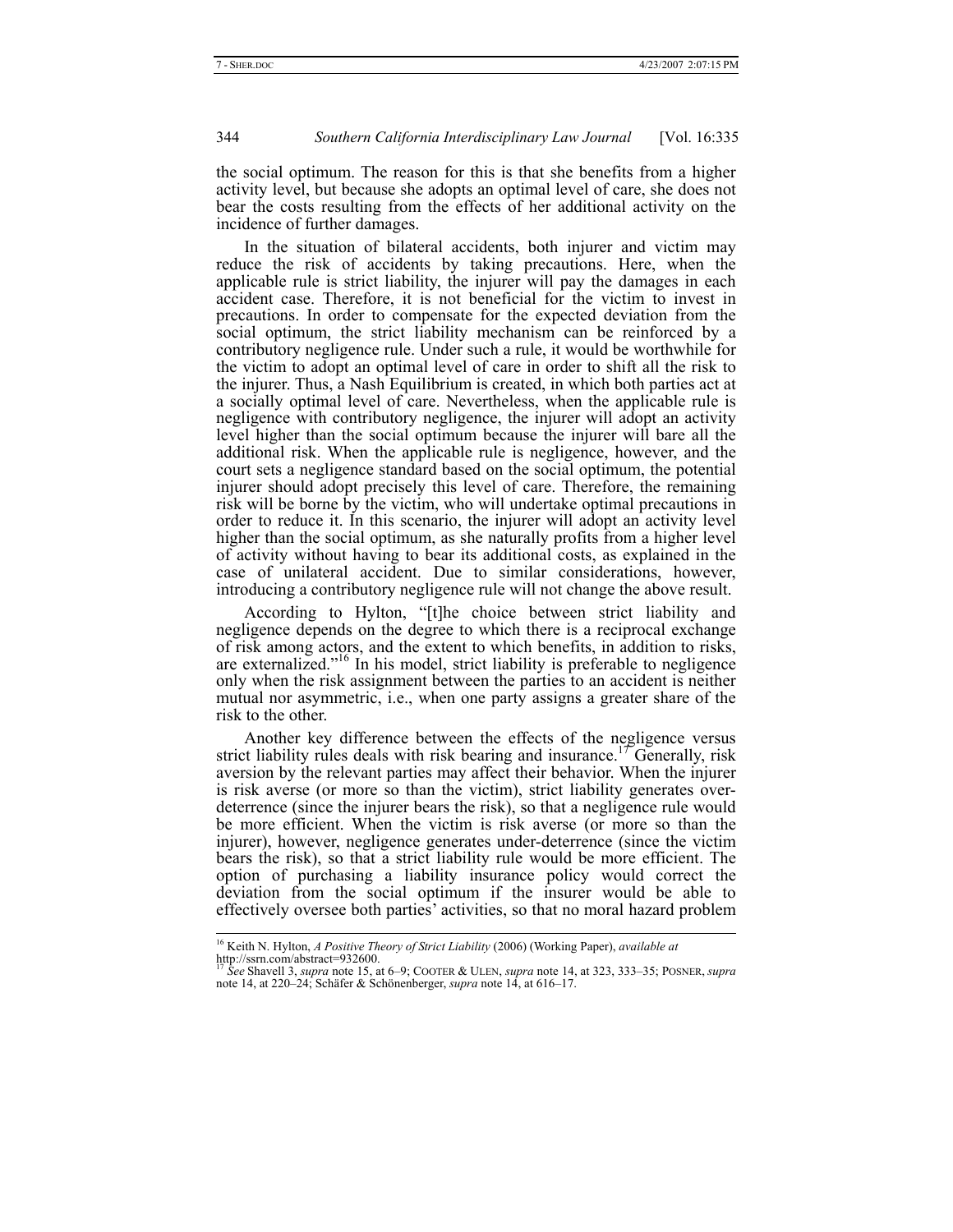would be created where the insured party's actions are hidden.<sup>18</sup> The more efficient the insurer is in overseeing the level of care of the actor whose risk averseness effects a deviation from the social optimum, the closer we are to achieving an optimal level of care, and the smaller the difference between the two liability rules. In any case, liability insurance is efficient as it distributes the players' risks optimally.

Administrative costs, i.e., the various litigation costs, are also affected by the applicable liability regime.<sup>19</sup> While a strict liability regime increases the number of claims compared to a negligence regime, the latter entails higher costs per claim, since it requires an investigation of the liability issue in addition to the issues of causality and damage assessment.

Another aspect explored in the literature is the effect of judicial errors on the efficiency of the applicable liability regime.<sup>20</sup> The negligence regime is relatively sensitive to judicial errors concerning the level of care adopted by the injurer and the appropriate level of care. The strict liability regime, on the other hand, does not suffer from such errors. It is, however, more sensitive to judicial errors concerning causality and damage assessment. These costs are reflected in a deviation from the optimal level of care and an increase in uncertainty. Mark Geistfeld argued that wherever it is particularly important to prevent risks, such as risk to human life, negligence is to be preferred over strict liability.<sup>21</sup> Where the applicable rule is negligence, risk may be reduced by pushing the standard of care above the optimal level determined according to financial cost-benefit considerations. Conversely, strict liability is preferable where the injurer is unable to prove which precaution would have been necessary in order to ensure an optimal level of care.

### B. THE APPROPRIATE MEDICAL LIABILITY REGIME

Many authors have examined the most desirable medical liability regime.<sup>22</sup> While some of them support the existing negligence regime,<sup>2</sup>

<sup>&</sup>lt;sup>18</sup> For a presentation and a definition of the moral hazard and of the adverse selection problem, both generally and in the context of the healthcare market, *see infra* notes 69–72 and accompanying text.

Become and the second of the state of the contract of the See Shavell 3, supra note 15, at 9–23; COOTER & ULEN, supra note 14, at 320–23.<br><sup>20</sup> See Shavell 3, supra note 15, at 17–18; COOTER & ULEN, supra note 14 at 319–20

See Mark A. Geistfeld, *Necessity and the Logic of Strict Liability*, *in* ISSUES IN LEGAL SCHOLARSHIP 4–13 (2005), *available at* http://www.bepress.com/ils; Mark A. Geistfeld, *Negligence, Compensation, and the Coherence of Tort Law*, 91 GEO L. J. 585 (2003); Mark A. Geistfeld, *Reconciling Cost-Benefit Analysis with the Principal that Safety Matters More Than Money*, 76 N.Y.U. L. REV. 114, 146– 49 (2001) . <sup>22</sup> *See supra* note 10. For a list of sources on the issue of medical liability, *see* Sheryl Summers Kramer,

*A Research Guide to Medical Malpractice and the Law: Revisited* (2000) (Working Paper), *available at* http://ssrn.com/abstract=300548. The discussion on the question of medical accidents is not limited to the field of law. As mentioned above, in 1999, the IOM released a report that stated that medical errors cause over one million injuries every year in American hospitals among them between forty-four thousand and ninety-eight thousand deaths. INSTITUTE OF MEDICINE, *supra* note 1. A later study found that a total of 5514 articles on patient safety and medical errors were published during the ten year study period between November 1994 and November 2004, and that the rate of articles on patient safety and medical errors increased from fifty-nine to 164 articles per 100,000 MEDLINE publications following the release of the IOM report. H. T. Stelfox, S. Palmisani et al., *The "To Err is Human" Report and the Patient Safety Literature*, 15 QUALITY & SAFETY IN HEALTH CARE 174 (2006).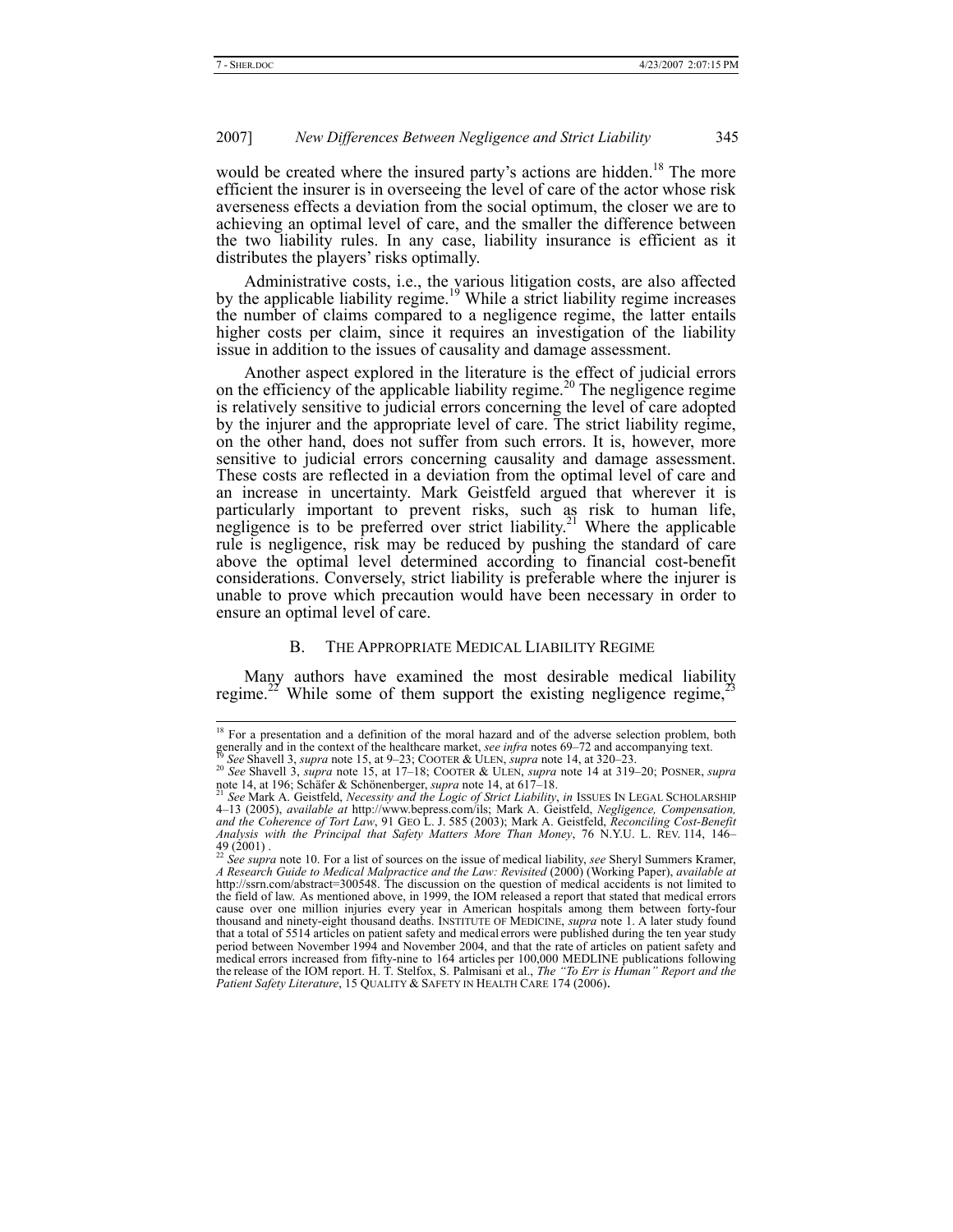others suggest the adoption of a strict liability regime, especially as a solution for the crisis they believe exists in this area.<sup>24</sup> Empirical studies investigating various aspects of this issue have yet to yield unambiguous conclusions.

This Article focuses on the theoretical differences between the ways both mechanisms in question operate in the area of medical liability and their implications. Some of the studies examining the appropriate medical liability regime have indeed discussed this question. Marilyn Simon, for example, examined the difference between the effects of the negligence versus strict liability rules on the relevant parties' incentives in a model based on the conventional economic analysis of torts.<sup>26</sup> In her view, the doctor is not always able to reduce the risk of accidents by undertaking more precautions. Accordingly, negligence is superior to strict liability. This advantage is reflected in the fact that the result of adopting an optimal level of care is achieved through the application of both rules, but under a negligence rule, it is achieved by imposing a lower level of risk on the doctor. Hence, the negligence rule ensures a more efficient liability insurance policy for the risk-averse doctor.

Bruce Chapman argued that the costs of so-called defensive medicine will be easier to control if tortuous liability for medical accidents would be assigned to the MCO, and if the MCO's liability standard would be strict liability.<sup>27</sup> Holding the MCOs liable is justified, he argued, since they are able to reduce the probability of the occurrence of medical accidents, and in some cases, the activity level (as in the case of voluntary procedures), and also have the information necessary for that purpose. The advantage of moving to a strict liability regime, he argued, is that negligence is sensitive to judicial errors in determining the optimal level of care. It is this risk of error that causes defensive medicine, a risk that is removed when the abiding rule is strict liability. Accordingly, Chapman suggested that in cases of gross medical negligence, MCOs should be indemnified by the negligent doctor.

As for administrative costs, many have argued that unlike other areas, adopting a strict liability regime in the medical area would only increase

<sup>23</sup> *See, e.g.,* BAKER, *supra* note 6, at 172–174. 24 *See*, *e.g.,* David M. Studdert et al., *Beyond Dead Reckoning: Measures of Medical Injury Burden, Malpractice Litigation, and Alternative Compensation Models from Utah and Colorado*, 33 IND. L. REV. 1643 (1999-2000); David M. Studdert et al., *Can the United States Afford a No-Fault System of Compensation for Medical Injury*, 60 LAW & CONTEMP. PROBS. 1 (1997) [hereinafter Studdert 2]; Paul C. Weiler, *The Case for No-Fault Medical Liability*, 52 MD. L. REV. 908 (1993); PAUL C. WEILER, MEDICAL MALPRACTICE ON TRIAL (Harvard Univ. Press 1991); Brennan et al., *supra* note 2; Bruce MEDICAL MALPRACTICE ON TRIAL (Harvard Univ. Press 1991); Brennan et al., *supra* note 2; Bruce Chapman, *Controlling the Costs of Medical Malpractice: An Argument for Strict Hospital Liability*, 28<br>OSGOODE HALL L. J. 523, 557–65 (1990).<br><sup>25</sup> For a survey of the empirical studies of the field of medical accidents and

<sup>&</sup>lt;sup>25</sup> For a survey of the empirical studies of the field of medical accidents and evaluation of their outcomes, *see*, *e.g.*, BAKER, *supra* note 6; COOTER & ULEN, *supra* note 14, at 362–371; Studdert et al., *supra* not

*supra* note 14; Studdert 2., *supra* note 14*.* 26 Marilyn J. Simon, *Diagnoses and Medical Malpractice: A Comparison of Negligence and Strict Liability System*s, 13 BELL J. OF ECO. 170 (1982). 27 Chapman, *supra* note 24.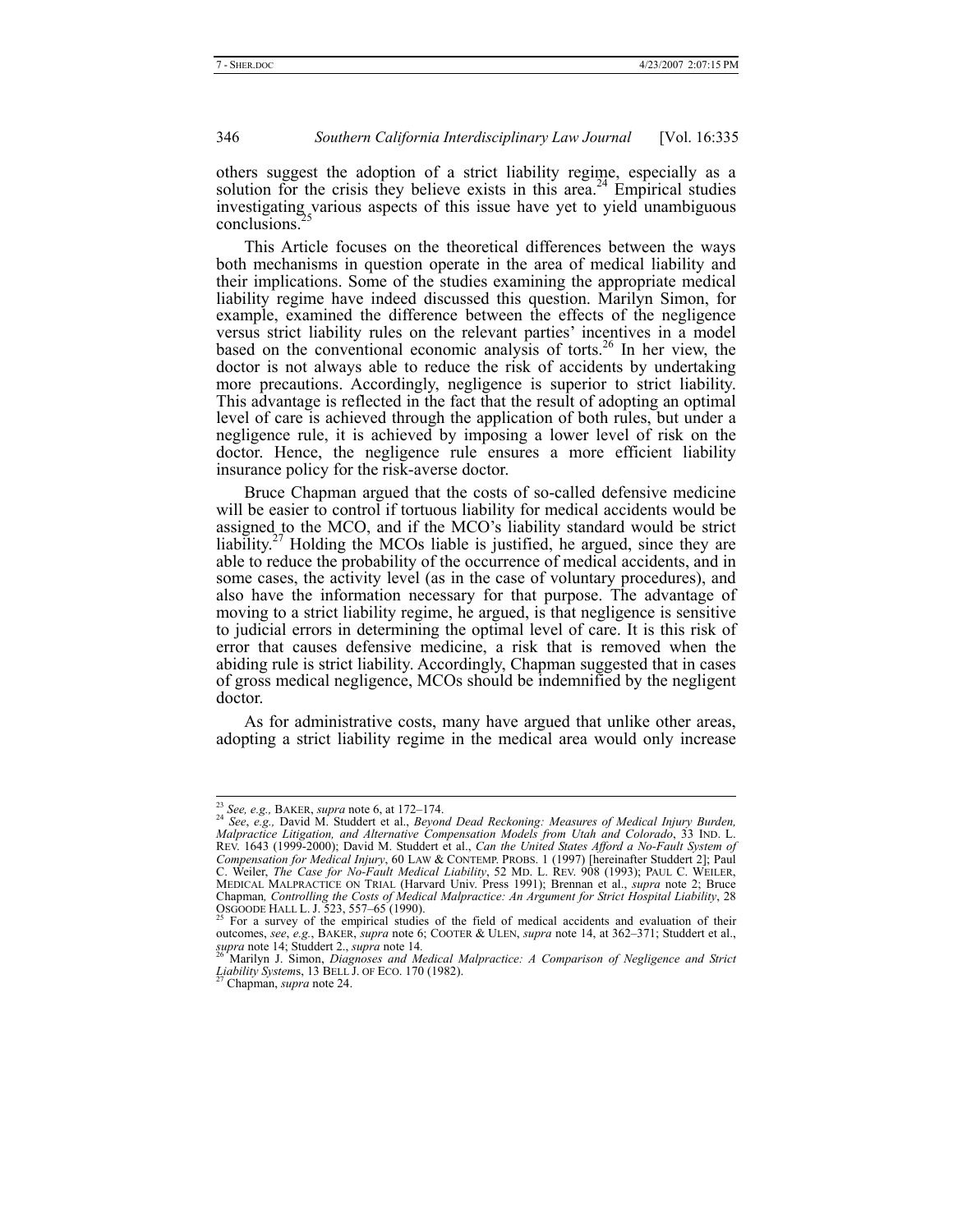$\text{costs}^{28}$  Due to the difficulty in distinguishing between damage caused by medical error and damage caused by illness, and due to the inherent risks of medical care, many authors fear that complex judicial procedures would be required even under a strict liability regime. Moreover, this difficulty might lead to a significant increase in the amount of lawsuits filed. Thus, the total costs of compensation, as well as the total costs of litigation, might increase following the adoption of a strict liability rule.

Various studies analyzing the structure of the healthcare market and the effect of judicial rules on its *modus operandi* have suggested that the market's major operative cost is due to incomplete information problems. Jennifer Arlen and W. Bentley MacLeod analyzed the structure and operation of the market in a model where the players are doctors, MCOs, and patients.<sup>29</sup> In their model, patients contract with MCOs for the provision of healthcare insurance services for payment, while doctors contract with MCOs for the provision of medical services for their insured for payment. The insured authorize the doctors to select the appropriate treatment, while the doctors are interested in maximizing their patients' welfare out of normative (the Hippocratic Oath) or reputational considerations. The doctor also takes financial incentives into consideration. Any investment in medical expertise on her part (reading articles, taking part in conferences, etc.) reduces the risk of medical error. Thus, she adopts an appropriate level of investment in medical expertise and treats her patients based on these incentives. MCOs not only provide medical insurance for payment, but may also affect the quality of medical treatment by overseeing the doctors. This oversight is of two types. First, before contracting with doctors, MCOs assess their level of investment in acquiring expertise. Second, the contracts between the parties authorize MCOs to disapprove of the type of treatment decided on by the doctor, so as to prevent the doctor from choosing a prohibitively expensive type of treatment (the expertise and authority concepts, respectively). Nevertheless, wielding this authority effectively requires costly investment in information. In this particular model, MCOs are unable to contractually oversee the doctor's level of investment in acquiring expertise and the doctor's choice of treatment.

In Arlen and MacLeod's model, the transaction between the MCOs and the doctors suffers from a moral hazard problem.<sup>30</sup> This problem is due to the fact that the doctors seek to maximize the insured's benefit without considering the costs borne by the MCOs. Moreover, the MCOs and the doctors cannot assess each other's activities, even *ex post facto*. The transaction between the MCOs and the insured also suffers from a moral hazard problem. This is because the former cannot reliably contract for an optimal level of their authority not to approve the type of treatment chosen

 <sup>28</sup> *See generally* Note, *Comparative Approaches to Liability to Medical Maloccurrences*, 84 YALE L.J. 1141 (1975); COOTER & ULEN, *supra* note 14, at 370; BAKER, *supra* note 6, at 172–74; Simon, *supra* note 26, at 171 n.5.<br><sup>29</sup> See Arlen & MacLeod, *supra* note 3; Arlen & MacLeod 2, *supra* note 13; Arlen, *supra* note 10.

<sup>&</sup>lt;sup>30</sup> For a presentation and a definition of the moral hazard and of the adverse selection problem, both generally and in the context of the healthcare market, *see infra* notes 69–72 and accompanying text.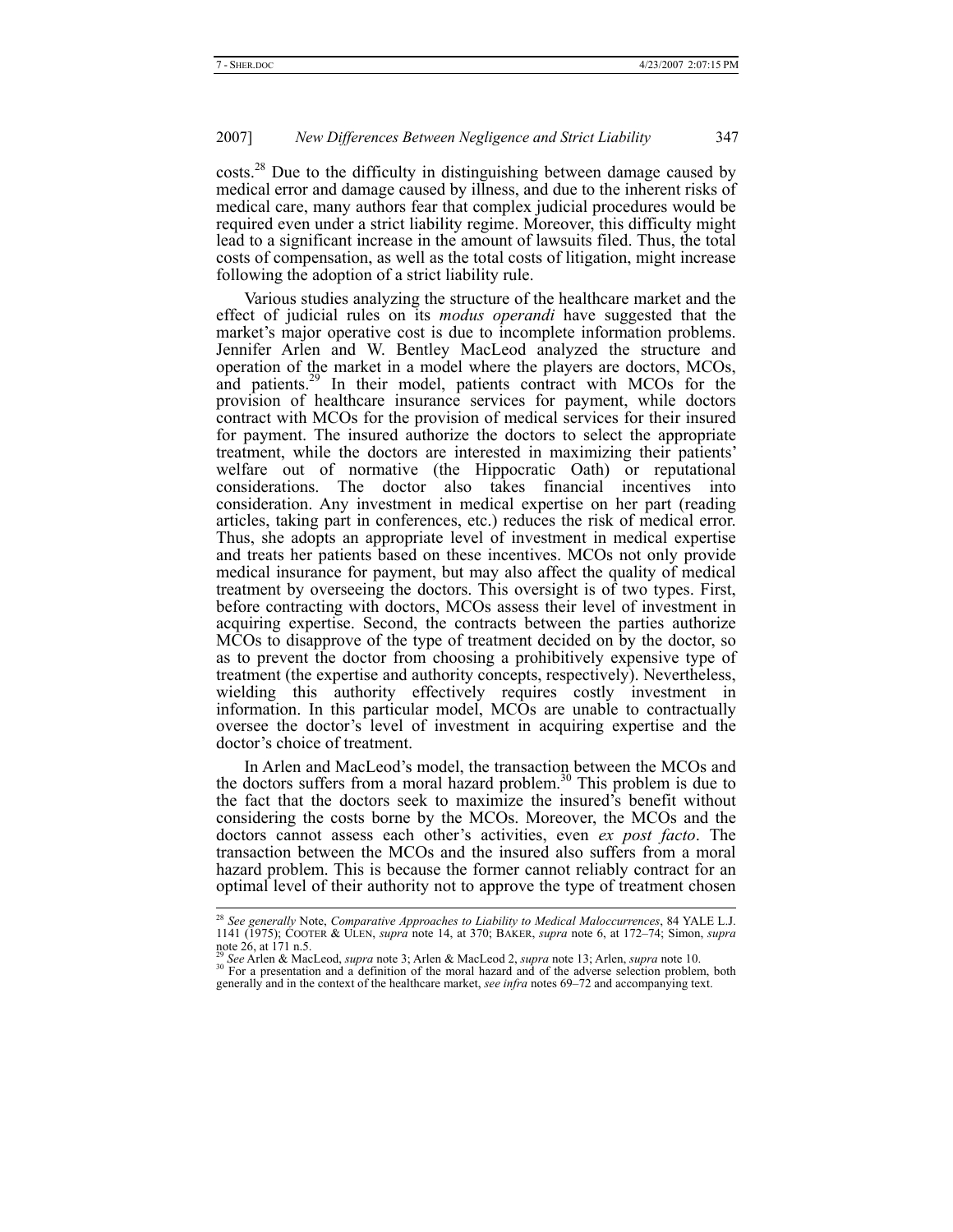by the doctor, while the latter are unable to assess the MCO's activity, either before or after the fact. Consequently, without applying a law holding the MCOs tortuously liable, in equilibrium, the MCOs make excessive use of their authority not to approve the type of treatment chosen by the doctors, while approving less-costly treatments, since they bear the full cost of treatment without enjoying the full benefit gained by the patient. Furthermore, they do not choose to refer their patients to doctors with an optimal level of expertise, but rather assess the cost expectancy of the doctor's activity. In equilibrium, therefore, the doctors underinvest in acquiring expertise, causing medical errors at a higher-than-optimal rate, and select treatments that are too costly in socially optimal terms.

In Arlen and MacLeod's model, a negligence rule applied both to the doctors and the MCOs means that, in equilibrium, optimal levels of authority wielded by the MCOs, on the one hand, and investment in expertise and choice of optimal treatment by the doctors, on the other, may be ensured.<sup>31</sup> Another important consequence of this judicial rule is that MCOs would find it worthwhile to contract with doctors whose cost in terms of damages payments would be low, so that MCOs would use information about the results of doctors' medical treatments to select the best for their system. $32$ 

Alex Stein suggested the informational public-good framework, arguing that the healthcare insurance market suffers from a double asymmetric information problem. $^{33}$  First, the medical negligence system lacks information to enable it to distinguish between honest patients, who do not file groundless lawsuits, and opportunistic patients, who do. Second, the system lacks information that will allow it to distinguish between good doctors, who provide proper care, and bad ones, who do not. Without applying a law that imposes tortuous liability on MCOs, these pooling problems could not be solved, since MCOs do not have the incentive required to invest in seeking the information required to distinguish between doctors and patients. According to Stein, "[t]he MCO is only interested in maximizing its total amount of access fees. For that reason, it is only interested in increasing the number of users on the platform's both sides. . . . This indiscriminate matchmaking brings to the platform bad doctors and opportunistic patients. The level of medical care consequently goes down, to the detriment of honest patients and society at large."

Stein argued that holding MCOs liable for negligence by their doctors would create the incentives required to solve the pooling problems

<sup>&</sup>lt;sup>31</sup> Arlen & MacLeod explained that: "Only negligence liability is considered because this rule currently governs medical malpractice cases, and it is the basis of the leading proposals in Congress for MCO liability. We consider a regime of individual liability for negligence under which the physician and the MCO are governed by a negligence liability rule as to their treatment decisions, but neither is liable for negligent treatment provided by the other. Thus, the physician is potentially liable for treatments she selects and provides. The MCO, in contrast with existing law, is potentially liable for treatments that it

selects." Arlen & MacLeod 2, *supra* note 13, at 507.<br><sup>32</sup> See Arlen & MacLeod, *supra* note 3, at 1985–86; Arlen & MacLeod 2, *supra* note 13, at 511–15.<br><sup>33</sup> Stein, *supra* note 6.<br><sup>34</sup> Stein, *supra* note 6, at 10.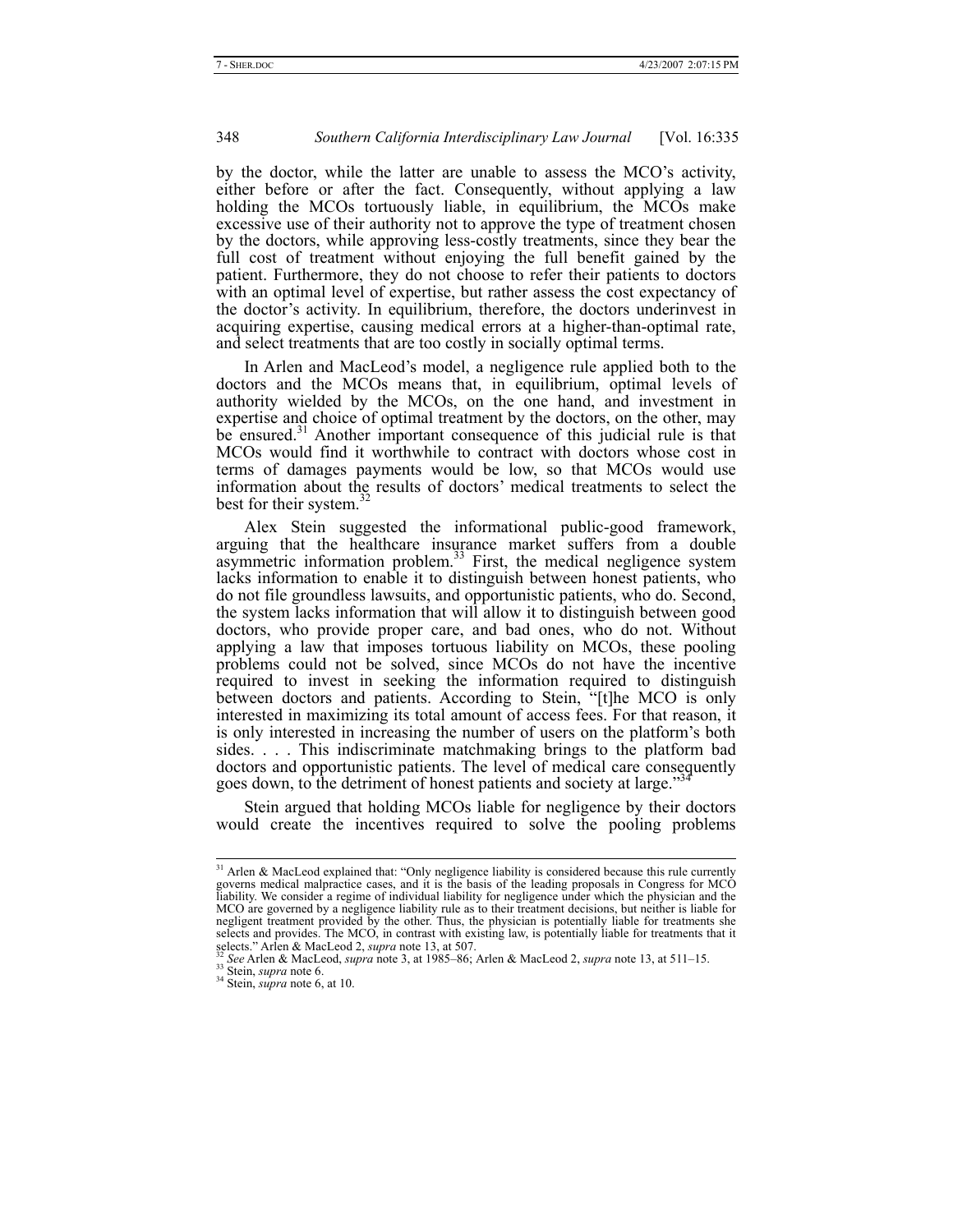described.<sup>35</sup> He also suggested that, "[a]ny doctor working through an MCO's platform and the MCO itself would have to offer the patient an agreement under which the MCO assumes full liability for the doctor's malpractice. In addition to this baseline agreement—to which the patient should have an inalienable right—both the MCO and the doctor should be allowed to offer the patient any limited-liability agreement, as well as an agreement that removes malpractice liability completely (except for intentional torts)."<sup>36</sup> Pricing the various levels of liability suggested by MCOs would then convey the information required by the market about the quality of their oversight on the doctors, and selecting the level preferred by the patient would convey reliable information on the patient's characteristics.

The high operational costs of the healthcare insurance market as incomplete information problems, which are similar to Arlen and Macleod's and Stein's analyses, are presented below. The reputation of the doctor and the MCO play a key role in the analysis, as they have a considerable effect on the market's structure and *modus operandi*. 37 Accordingly, the analysis considers legal arrangements that seek to deal with these problems, such as the disclosure solution.<sup>38</sup>

# CHAPTER II: MEDICAL LIABILITY REFORMS IMPLEMENTED AND SUGGESTED IN THE UNITED STATES

#### A. AMERICAN LAW AND THE STRUCTURE OF THE MEDICAL LIABILITY INSURANCE MARKET

The American law governing medical liability is based on tort law principles and imposes a negligence standard of liability on medical staff members, including doctors and nurses, and on HMOs.<sup>39</sup> MCOs, however, are not usually held tortuously liable. MCOs are the dominant players in the healthcare insurance market: they provide the insured with policies and required medical services through contractual transactions with doctors. MCOs do not usually sign work agreements with doctors, but rather secure their services as independent contractors. These contracts include a mechanism called utilization review, according to which, the MCO is

<sup>&</sup>lt;sup>35</sup> Stein, *supra* note 6, at 35–43.<br><sup>36</sup> Stein, *supra* note 6, at 36. 37 For comprehensive research of the connections between physicians and medical institutions' reputation and the healthcare markets, *see* Sage 2, *Reputation, Malpractice Liability, and Medical Error*, *supra* note 10. *S8* For research on the concept of disclosure as a basis for an adequate legal arrangement for the

healthcare markets, *see* Sage 4, *supra* note 10 (arguing that regulators have rapidly increased their reliance on disclosure to solve failures of the healthcare markets, exploring some distinct rationales for disclosure regulation, and discussing their advantages and disadvantages); Kathryn Zeiler, *Turning from Damage Caps to Information Disclosure: An Alternative to Tort Reform*, 5 YALE J. HEALTH POL'Y L. & ETHICS 385 (2005) (arguing that imposing statutory caps on medical malpractice damages is not an affective method of remedying the medical malpractice insurance crisis, and that alternatives to damage caps, such as mandating disclosure of MCO-physician contract terms, should be considered). 39 *See* s*upra* note 5.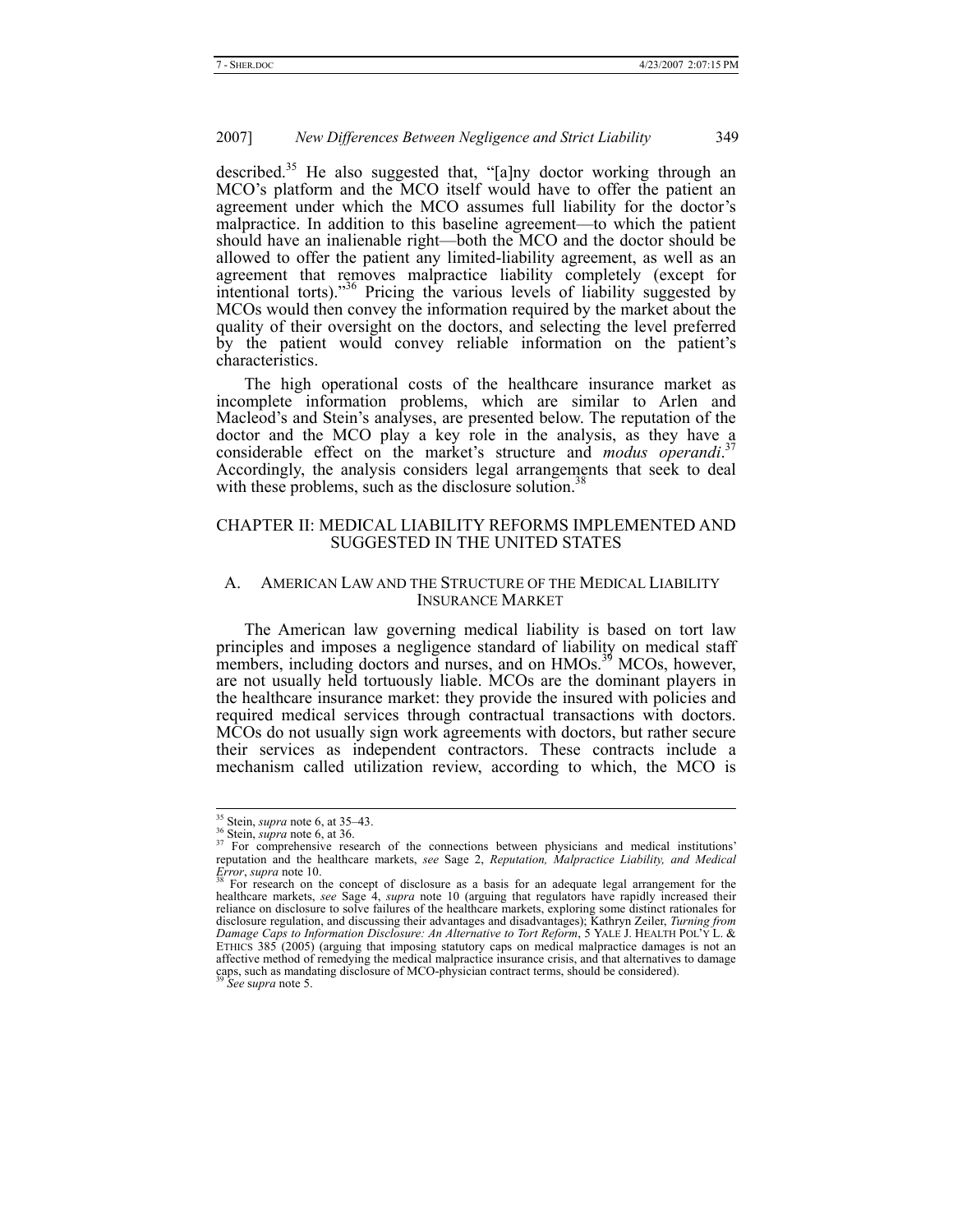authorized not to approve the type of treatment selected by the doctor if it is deemed "experimental" or not "medically necessary and appropriate."<sup>40</sup>

Since the 1970s, state legislators have been dealing with the purported medical liability crisis through various reforms, including reforms related to state tort laws, the information on the quality of medical care and its oversight, and the structure of the medical liability insurance market.<sup>4</sup> Reforms of the first type usually focus on limiting medical negligence arrangements—such as medical malpractice damage caps (mainly on compensation due to pain and suffering)—which are very common in state law,<sup>42</sup> limiting legal fees<sup>43</sup> and shrinking the limitation period in medical negligence lawsuits,<sup>44</sup> such as the requirement to prove negligence through expert testimony<sup>45</sup> and setting standards for selecting the expert witness, the requirement for pre-trial screening of groundless claims through a medical panel or a mediation mechanism, $46$  and setting alternative dispute resolution mechanisms, or ADRs.<sup>47</sup> Florida<sup>48</sup> and Virginia,<sup>49</sup> two of the states that have intervened in their applicable tort laws, have gone so far as to impose a partial arrangement of strict liability in medical liability lawsuits in the obstetrics area.

Significant federal reform has taken place in the area of information about the quality of medical treatment and its oversight. This reform began with the Health Care Quality Improvement Act of 1986 (HCQIA).<sup>50</sup> The

note 9, at 53–54; PEGALIS, *supra* note 5, at Vol. II, 310–11; Budetti & Waters, *supra* note 9, at 9–10. 44 *See* N.Y. C.P.L.R. § 214A (2006); VA. CODE ANN, § 521(2006). For a national review on that issue

*see* PEGALIS, *supra* note 5, at Vol. II, 59–161.  $\frac{1}{2}$  See *See W. VA. Code ANN.* § 55-7B-7 (2000). For a review on the issue, *see* PEGALIS, *supra* note 5, at

Vol. II, 179–270.

<sup>46</sup> *See* ALASKA STAT § 09.55.536 (2006). For a review on the issue, *see* Budetti & Waters, *supra* note 9, at  $6-7$ .

<sup>47</sup> *See* CONN. GEN. STAT §§ 38a-33, 38a-36 (1993). For a review on the issue, *see* Nordman, et.al., *supra* note 9, at 51–53; PEGALIS, *supra* note 5, at Vol. II, 179–270; Budetti & Waters, *supra* note 9, at 7.<br><sup>48</sup> Florida's Birth-Related Neurological Injury Compensation Act, FLA. STAT. ANN §§ 766.301–766.316<sup>48</sup>

 $(1988)$ .

49 Virginia Birth-Related Neurological Injury Compensation Act, VA. CODE ANN §§ 38.2-5000 (2000). 50 42 U.S.C. § 11101 (2006). For background and description of HCQIA, *see* Susan L. Horner, *The*  Health Care Quality Improvement Act of 1986: Its History, Provisions, Applications and Implications,<br>16 AM. J.L. & MED. 455 (1990); Susan O. Scheutzow, State Medical Peer Review: High Cost But No<br>Benefit - Is it time for a *Guarding the Henhouse: How the Health Care Quality Improvement Act Of 1986 and State Peer Review Protection Statutes have Helped Protect Bad Faith Peer Review in the Medical Community*, 18 J. CONTEMP. HEALTH L. & POL'Y 239 (2001); Notes, *The Legal Ramifications Under the Health Care Quality Improvement Act of Physicians Labeled Disruptive for Advocating Patient Quality of Care Issues*, 24 J.L. & COM. 281 (2006).

 <sup>40</sup> For more details about MCOs' market structure, operation and regulation, *see* Arlen & MacLeod, supra note 3, at 1940–61; Arlen & MacLeod 2, supra note 13, at 497–503; Arlen, supra note 10; Sage<br>3, supra note 10; David M. Studdert et al., Expanding Managed Care Liability: What Impact on

*Employment-based Health Coverage?*, 18 HEALTH AFFAIRS (1999); Chapman, *supra* note 24. 41 For federal and state reforms in the field of medical liability torts, information about and oversight of medical treatment's quality and the structure of the market for medical liability insurance, *see supra* note 9.

<sup>42</sup> *See* OKLA. STAT. ANN., tit. 63, § 1-1708.1F (2006); VA. CODE ANN. § 8.01-581.15 (2000). For a review on that issue, *see*, Nordman, et.al., *supra* note 9, at 45–48; PEGALIS, *supra* note 5, at Vol.II, 297– 304; Zisk, *supra* note 9, at 8–14. For a summary of the claims that were raised in the academic literature for and against medical malpractice damage caps, *see* Zeiler, *supra* note 38, at 387–88. For a summary of the mixed empirical evidence on the influence of medical caps on medical malpractice insurance<br>premiums, see Zeiler, supra note 38, at  $391-394$ . premiums, *see* Zeiler, *supra* note 38, at 391–394. 43 *See* CAL. BUS. & PROF. CODE § 6146 (2006). For a review on the issue, *see* Nordman et al., *supra*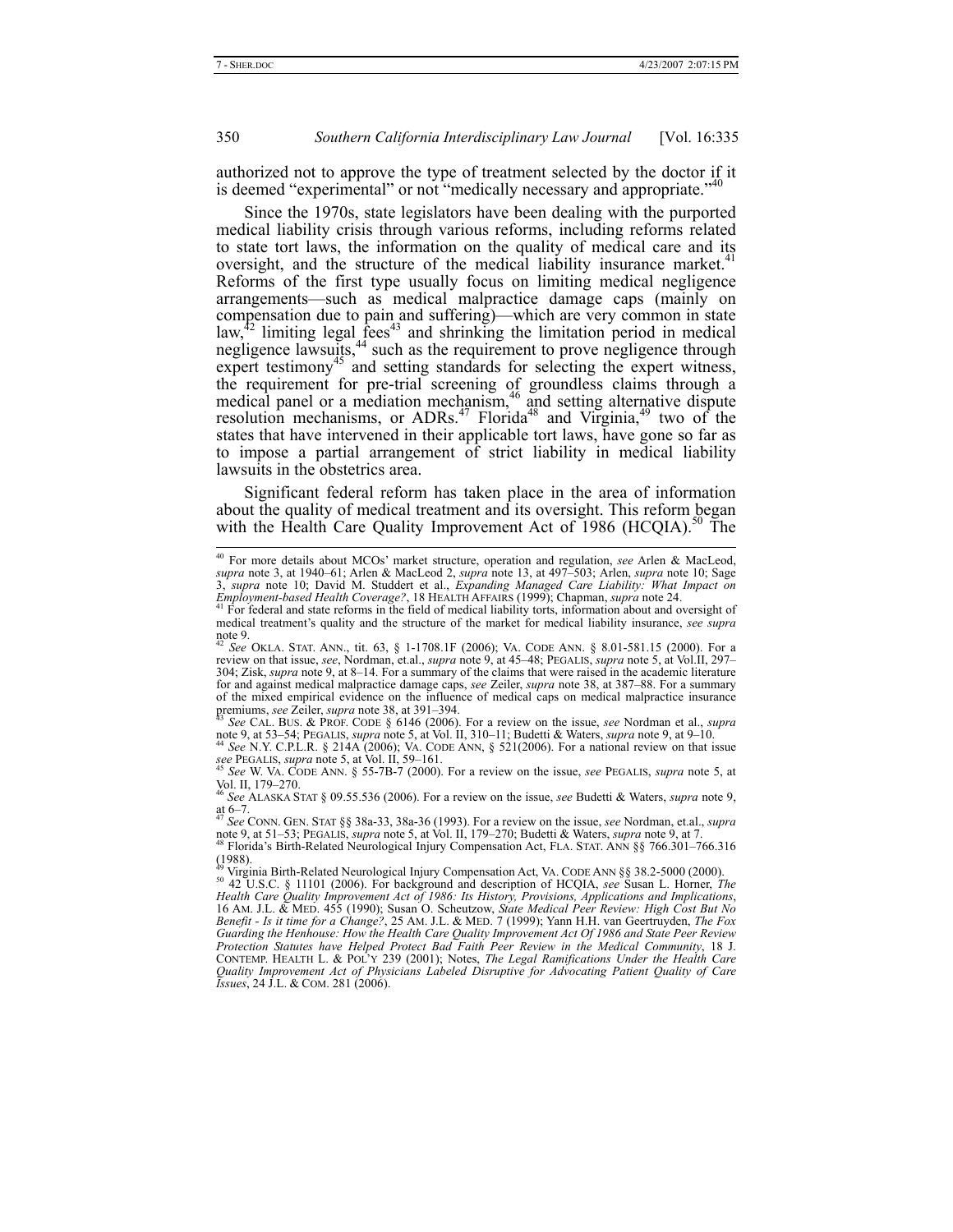HCQIA grants limited immunity to participants in the process of investigating accidents undertaken in hospitals, or "peer review", in order to encourage the implementation of appropriate investigative procedures. The HCQIA also requires HMOs and insurance companies to disclose information to the National Practitioner Data Bank (NPDB) created for this process and to state licensing boards on any payment resulting from written claim or judgment regarding medical malpractice. $51$  Furthermore, the HCQIA requires hospitals to report to boards of medical examiners about any professional review action, i.e., steps taken to limit doctors' medical authorities or privileges in the context of disciplinary procedures against them, and information from the NPDB about disciplinary actions taken against doctors whenever their membership in the medical staff is being reviewed, and also biannually. Importantly, the information stored in the NPDB about any particular doctor may be reviewed by the doctor and hospital in question, but it is inaccessible to the public.

According to the United States General Accounting Office (GAO), a high rate of all private healthcare service providers in the country, but not all, buy professional liability insurance.<sup>52</sup> Apparently, in the medical liability area, self-insurance is usually an unsuitable alternative, even for large HMOs, though some of them do opt for it.<sup>53</sup> Although commercial insurers are also active in the medical liability insurance market, sixty percent of them are either owned or managed by doctors.<sup>5</sup>

As discussed previously,<sup>55</sup> Bush's Administration has unsuccessfully attempted to enact federal legislation imposing limits on the medical negligence arrangement, including limiting non-financial damages to a ceiling of \$250,000, limits on legal fees, shrinking the limitation period to three years following the event or one year following its discovery, and limits on the award of punitive damages. There are other suggestions for both federal and state reforms in the area of medical liability.<sup>56</sup> For example, federal legislation granting financial incentives to states who would agree to establish special medical liability courts and enactment of alternatives to the existing tortuous mechanism subject to federally

 $51$  42 U.S.C. § 11131-11137 (2006). According to § 11131(b), the information includes:

<sup>&</sup>quot;(1) the name of the physician . . ., (2) the amount of the payment, (3) the name (if known) of any hospital with which the physician . . . is affiliated or associated, (4) a description of the acts or omissions and injuries or illnesses upon which the action or claim was based, and (5) such other information as the Secretary determines is required for appropriate interpretation of information reported  $\ldots$ 

*Id.*  52 United States General Accounting Office, *Report to Congressional Requesters: Medical Malpractice: Implications of Rising Premiums on Access to Health Care*, (GAO-03-836 8-9, 25-26, 2003), *available* 

<sup>&</sup>lt;sup>53</sup> Nordman et al., *supra* note 9, at 9–10.<br><sup>54</sup> See United States General Accounting Office, *supra* note 9.<br><sup>55</sup> See supra note 9 and accompanying text.<br><sup>56</sup> See Arlen and Macleod, *supra* note 3; *supra* notes **Error** accompanying text; Stein, *supra* notes 33–35 and accompanying text; Zeiler, *supra* note 38 and accompanying text.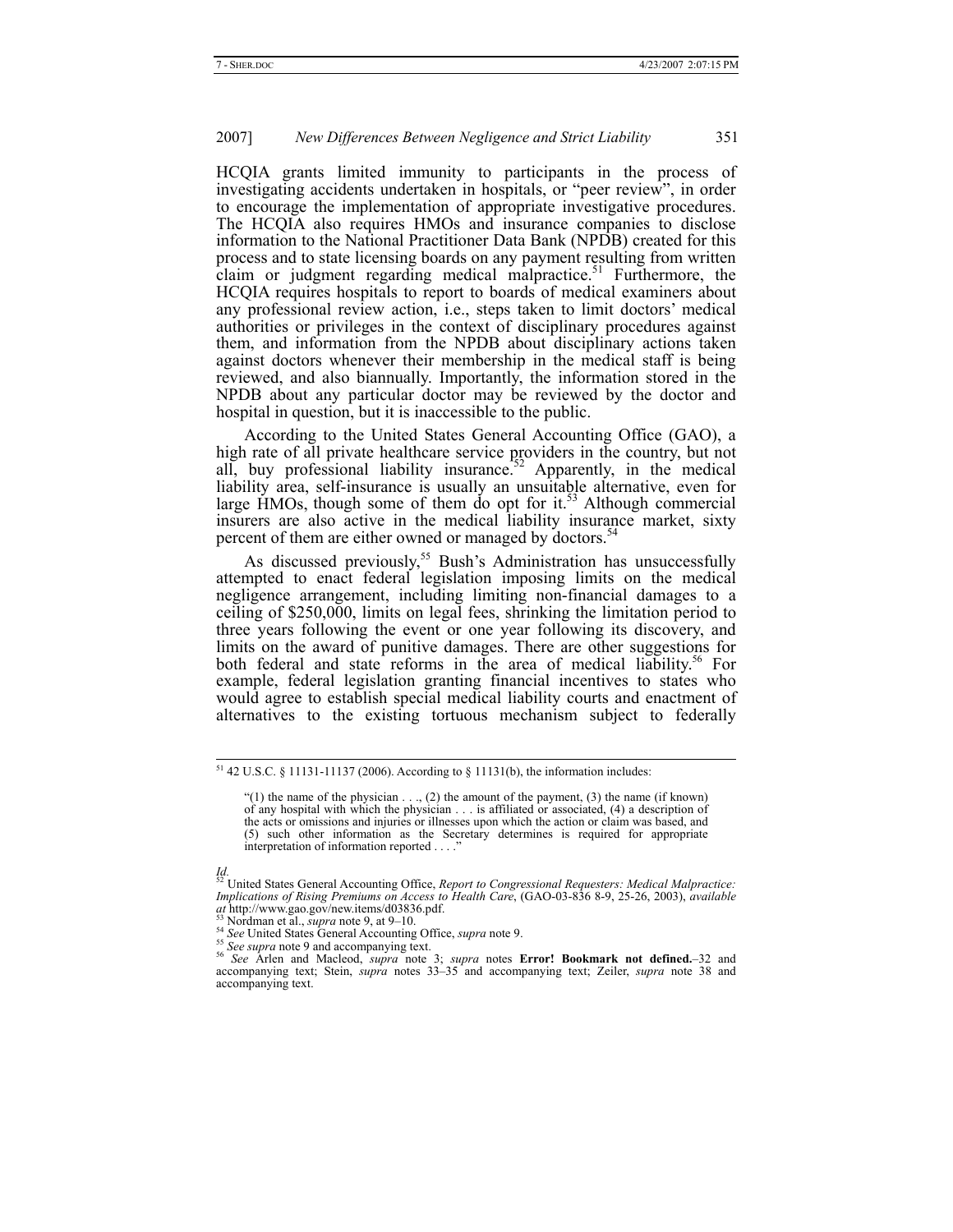legislated criteria.<sup>57</sup> Another example is the suggestion to establish a federal authority in charge of patient safety, which would encourage disclosure of medical errors by HMOs and require a mandatory mediation mechanism for six months before filing any normal medical negligence lawsuits.<sup>58</sup> Finally, it has been suggested that the disclosure requirements to the NPDB be expanded.<sup>59</sup>

#### CHAPTER III:

# NEGLIGENCE VERSUS STRICT LIABILITY—NEW INSIGHTS

#### A. DIRECTING BEHAVIOR

#### 1. *The Healthcare Services Market and Its Cost Structure*

The healthcare service provision markets suffer from a crucial problem of hidden actions by service providers, medical staff, and HMOs. What is the hidden actions problem in this context, and what costs does it entail?

#### *a. The Players*

The players in this model are the patients, the doctors and the HMOs. Patients have incomplete information about the appropriate treatment they should receive in each case and about each practitioner's professional abilities. They also have incomplete information about the quality of oversight by the HMO . Importantly, the information patients have about doctors and organizations is not always a subgroup of the complete information. Sometimes it is simply wrong, and some patients often have completely different information from others. This information is reflected by the public reputation of the doctor or the HMO. When the patient contracts with the doctor for treatment, the doctor undertakes the obligation to provide the medical treatment required at an appropriate level. This may not be the best possible treatment. In determining the appropriate level of treatment, a key factor is the fact that the costs of upgrading to a higher level of investment in individual treatment are higher than the utility of superfluous treatment. The patient's choice of a doctor is conditioned by her reputation.

Doctors have incomplete information about the best or most appropriate treatment in each case, but they do have the tools for acquiring the information necessary to inform their patients about the treatment they require. Doctors can refine those tools through continuous review of the literature and professional courses.

<sup>&</sup>lt;sup>57</sup> The Fair and Reliable Medical Justice Act ("FRMJA"), S. 1337, 109th Cong. (2005).<br><sup>58</sup> The National MEDIC Act, S. 1784, 109th Cong. (2005).<br><sup>59</sup> The Safe Health Care Reporting Act, H.R. 2006, 109th Cong. (2005).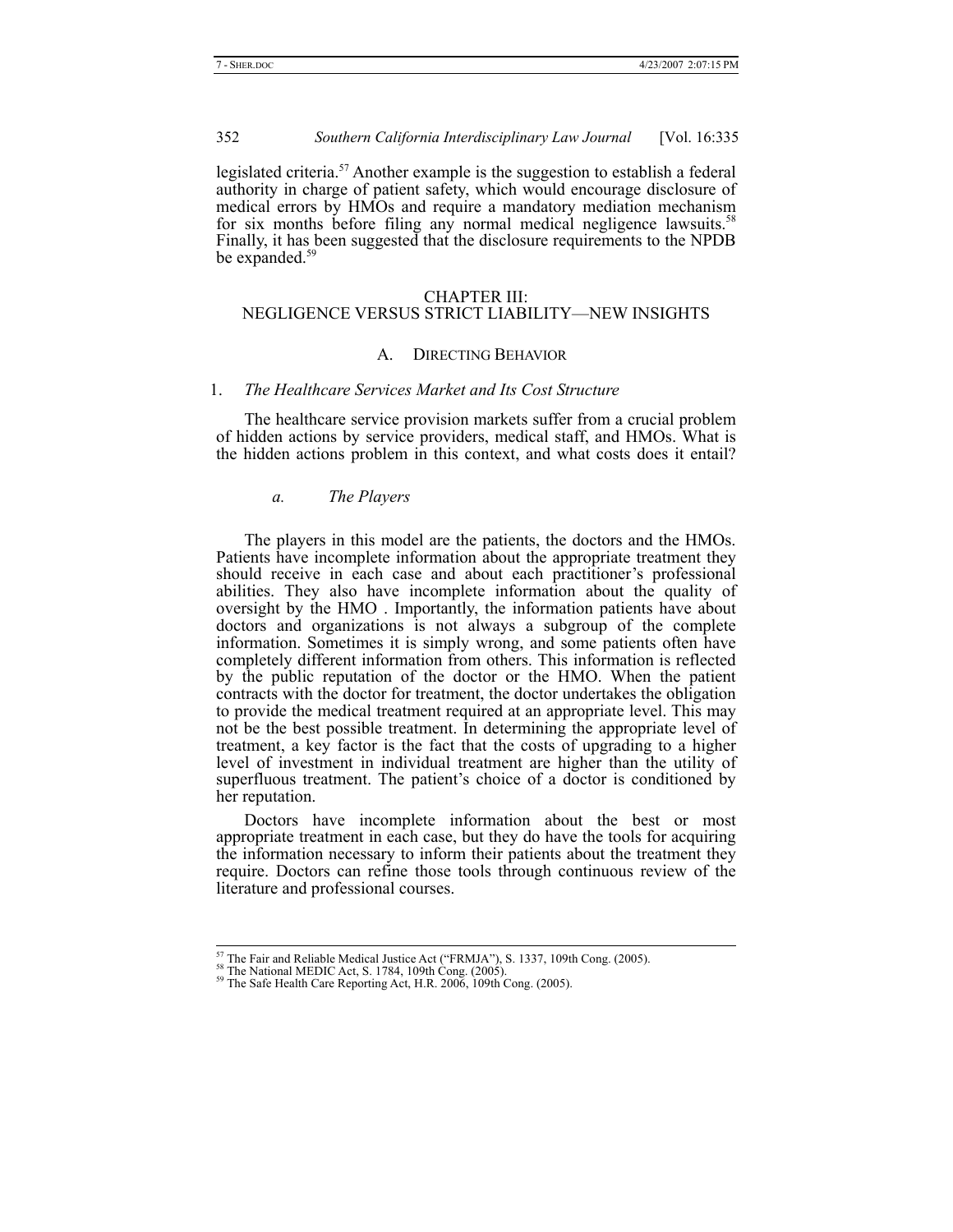HMOs may contract with the doctor as an employee—the common practice in hospitals—or hire her services on a freelance basis—as in MCOs. The patient contracts with the MCOs in a long-term agreement with special provisions. $60$  When the patient hires an MCO or goes to a hospital for treatment, he also hires the organization's reputation for overseeing its doctors. HMOs, including hospitals, also have only incomplete information about the doctor's investment in staying professionally up-to-dated, although it is safe to assume that it is much more complete than the information patients have in that regard. They also have incomplete information about the quality of actual treatment, based on their doctors' professional reports. Nevertheless, given a certain investment on the part of the HMOs, they are capable of gathering additional information about their doctors, both regarding their investment in professional expertise and regarding actual treatments.<sup>61</sup>

# *b. The Players' Strategy Set*

For analytical purposes, we distinguish between long-term decisions concerning the transaction between the patient and the HMO, and between the HMO and the doctor, on the one hand, and short-term decisions concerning individual treatments, on the other. The patient may choose the MCO he contracts with in the long run. His considerations for doing so are based on the price and risk involved, which are in turn assessed considering the reputation of the organization. In the short run, when the insured needs medical treatment, he chooses the practitioner, again, considering her reputation.

In the long run, the doctor may determine her personal level of investment in professional expertise by staying up-to-date and attending conferences or courses. In the short run, when a specific patient contacts the doctor for treatment, she may select her level of investment in acquiring the information needed to ensure an appropriate medical diagnosis.<sup>6</sup>

The HMO selects its level of investment in overseeing doctors. First, it has to decide how much to invest in assessing the doctor's quality when contracting with her over the long run. Second, it has to decide on the appropriate level of investment in assessing the quality of medical treatment she provides each patient over the short run, and also on both the short and long-term allocation of resources for medical treatments. In the long run, HMOs choose the treatment methods to be applied, and in the

<sup>&</sup>lt;sup>60</sup> See supra note 40 and accompanying text.<br><sup>61</sup> In the basic model presented in the Article, the medical institute is the MCO. I also discuss the case where the doctor is an employee of a hospital that receives patients for medical treatment and the MCO pays the hospital for its services. The accepted outcome is the same.

After the doctor acquires the necessary knowledge, she performs the diagnostic and advises the patient of the treatment he should receive. The patient has the right to reject the recommendation, but usually he consents to the offered treatment. In the basic model presented in the article, the assumption is that the doctor's suggestions are in a range that the patient cannot observe any differences among them, thus he will consent to the offered treatment.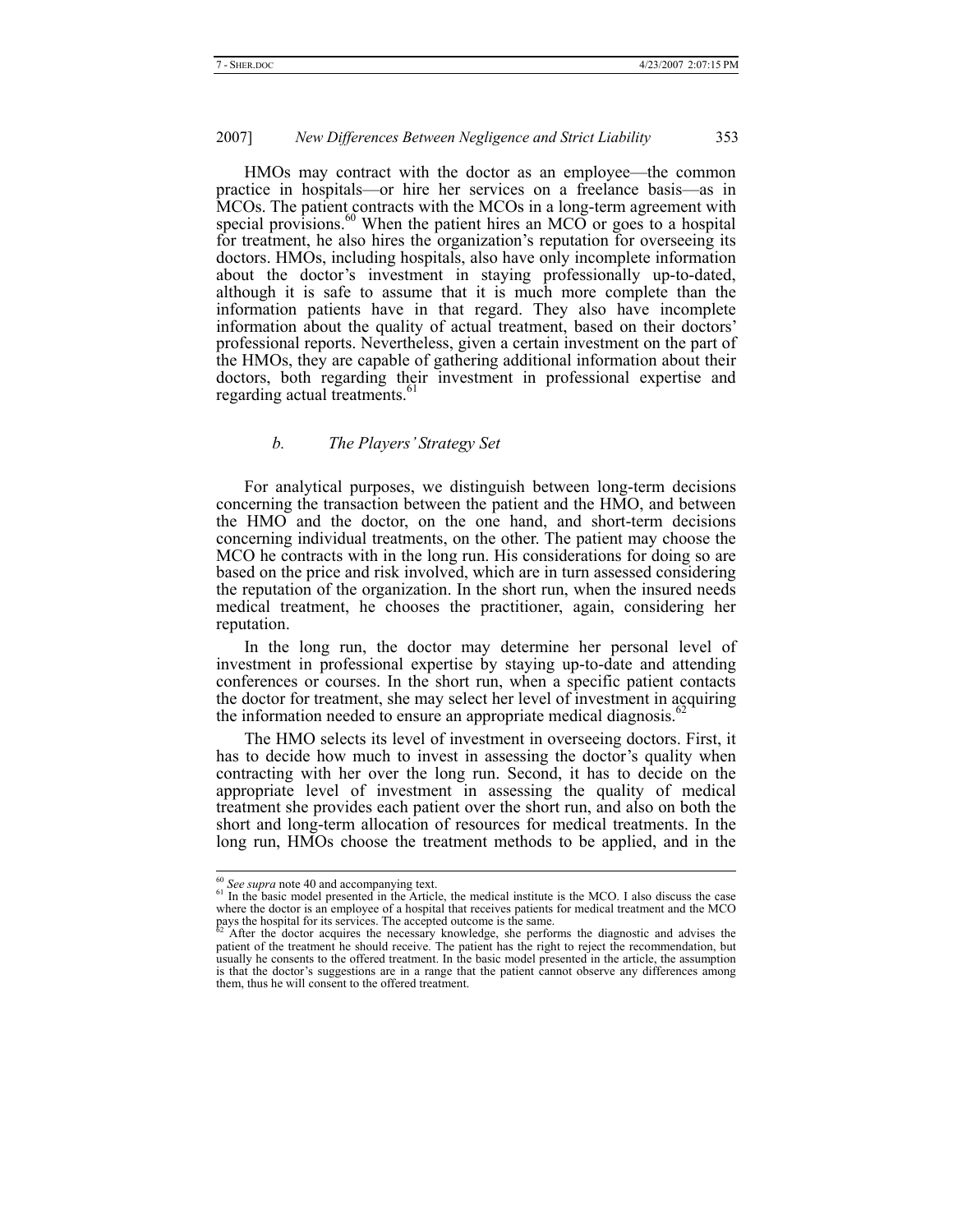short run, they decide whether to approve medical recommendations concerning particular treatments.

Accordingly, the possible game moves are as follows. In the long run, the patient chooses to contract with an MCO, the MCO chooses the appropriate level of investment in assessing the quality of each doctor with whom it contracts, following which, the doctor chooses her level of investment in professional expertise over the contract period while the MCO selects the appropriate level of investment in overseeing the doctor and the quality of her treatments. In the short run, the insured patient selects the practitioner among those employed or hired by the MCO. In turn, the practitioner chosen selects her level of investment in medical diagnosis while the MCO chooses the appropriate level of investment in assessing the quality of treatment provided by the doctor for each patient, and also decides whether to approve her treatment recommendations.

# *c. The Players' Payoffs*<sup>63</sup>

The patient makes his choices so as to maximize his personal welfare  $(W_p(Q, P))$ . The patient's personal welfare depends on the quality of medical treatment. The higher the level of the doctor's investment in acquiring medical expertise, in the long run, and in treating the patient, in the short run, the greater the patient's personal welfare. Moreover, the higher the level of the MCO's investment in overseeing its doctors, the greater the patient's personal welfare. Appropriate investment by the doctor in treating the patient in a specific case is not a sufficient condition for maximizing his welfare because the patient's welfare also depends on choices made by the MCO. When the MCO does not invest optimally in selecting doctors with appropriate expertise or in overseeing their professional up-datedness, and when it under-invests in assessing the quality of treatment provided by the doctor in a specific case, it is likely to make inappropriate decisions regarding the allocation of resources for this particular treatment. The patient's welfare would also be compromised if, in the long run, a HMO chose to invest in inappropriate treatment methods or, in the short run, chose to invest optimally in overseeing the doctor, but deliberately rejected her recommendation to provide the particular patient with a certain treatment and opted for a less effective, and naturally less expensive one.

Importantly, the patient's own choices are based on his personal assessment of the expected level of medical care and on his financial abilities and medical considerations. When the patient needs to decide which MCO to contract with in the long run, or which doctor to choose in the short run, he assesses the expected level of medical care given the reputation of the HMO or doctor in question: the better the reputation, the

 <sup>63</sup> For a presentation of the players' payoffs in the game in the short run, *see infra* Appendix A. For a presentation of the players' payoffs in the game in the long run, *see infra* Appendix B.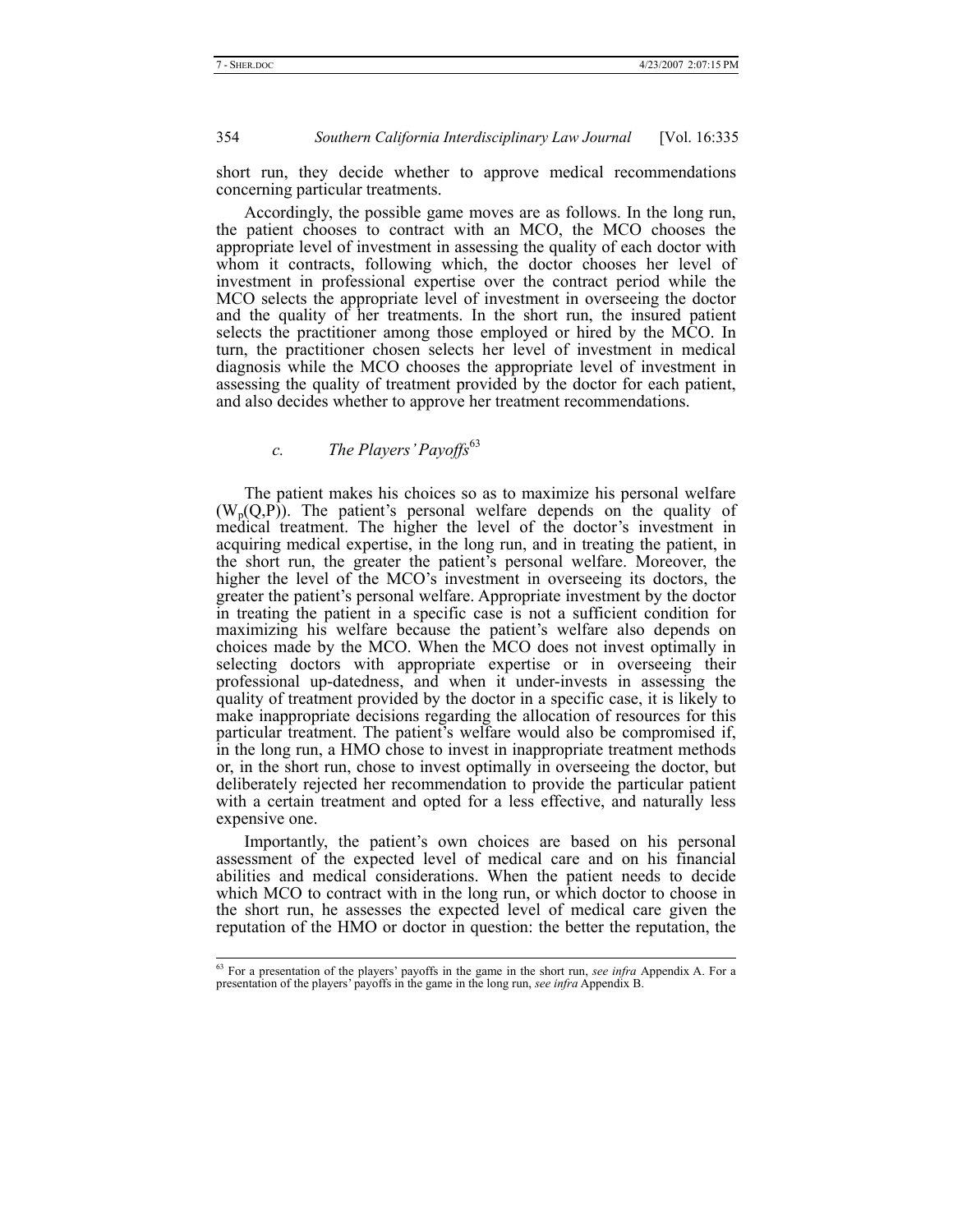higher the expected quality of treatment. Finally, the patient's individual welfare also depends on the premium charged by the MCO.<sup>6</sup>

The doctor's long-term decisions on the level of investment in professional expertise affect her reputation, both as perceived by the public at large and as perceived by the HMO in which she is employed. The public only has incomplete information on her investment in expertise and its effect on her professional capabilities, so that any change in her public reputation only partially reflects her professional progress. The HMO also has incomplete information regarding these matters, but it is more complete than the public's. Thus, her reputation as perceived by the HMO may be better or worse than her public reputation. Nevertheless, the HMO also takes her public reputation into account. In her long-term decisions, the doctor seeks to maximize the value of her reputation, $65$  minus the costs of maintaining professional expertise ( $W_{dl}(R_d, C_d)$ ). These costs include both the direct costs of professional training and indirect costs as a result of losing income and leisure time. The doctor makes her short-term choices in order to maximize the value of her reputation plus her income from medical treatment, minus the cost of investment in acquiring the information required to reach the correct medical diagnosis ( $\overline{W}_{ds}(R_d, C_{ds})$ ). It is safe to assume that the direct costs of acquiring information are very low and borne by the HMO by which the doctor is employed, while the main cost to the doctor is the loss of time and potential income due to giving up the option of treating other patients, or leisure time.

Similarly, in its long-term decisions, the HMO seeks to maximize the value of its reputation plus its immediate income in the form of healthcare insurance premiums, minus the costs of assessing the doctor's quality when contracting for her services in the long run and during the contract period, minus the cost of investment in the resources required for medical treatments ( $W_{\text{MCO}}$ ( $R_{\text{MCO}}$ ,  $C_{\text{MCO}}$ )). The development of the reputations of the doctor and MCO is a significant element in the model.<sup>66</sup> The reputation of either, as aggregated up to the moment when the patient decides to adopt a certain strategy  $(R_0)$ , is the probability as assessed by the patient, or his belief, that the doctor or HMO would undertake the appropriate medical action  $(p(a_2))$ . This reputation, in turn, depends on the quality of professional knowledge and resources available to the doctor or HMO and their histories of medical successes and failures. Success means that in a previous case, the doctor or MCO undertook the appropriate medical action, and vice versa.<sup>6</sup>

The patient has a certain belief regarding the doctor's or MCO's future behavior, which is their reputations aggregated hitherto  $(R_0)$ . The patient

<sup>&</sup>lt;sup>64</sup> The search costs in the long run for an MCO and in the short run for a doctor are relatively small, and the assumption in the article is that they do not affect the phenomena described in the model.<br><sup>65</sup> The reputation's value is the value of the reputation in the eyes of the public and of the medical

institutions.

<sup>66</sup> For an analysis of how the medical malpractice's legal arrangement focuses on the many influences of physician reputation on society, *see* Sage 2, *supra* note 10. 67 For a presentation of the concept of doctors' and MCOs' reputation development in mathematical

terms, see *infra* Appendix C.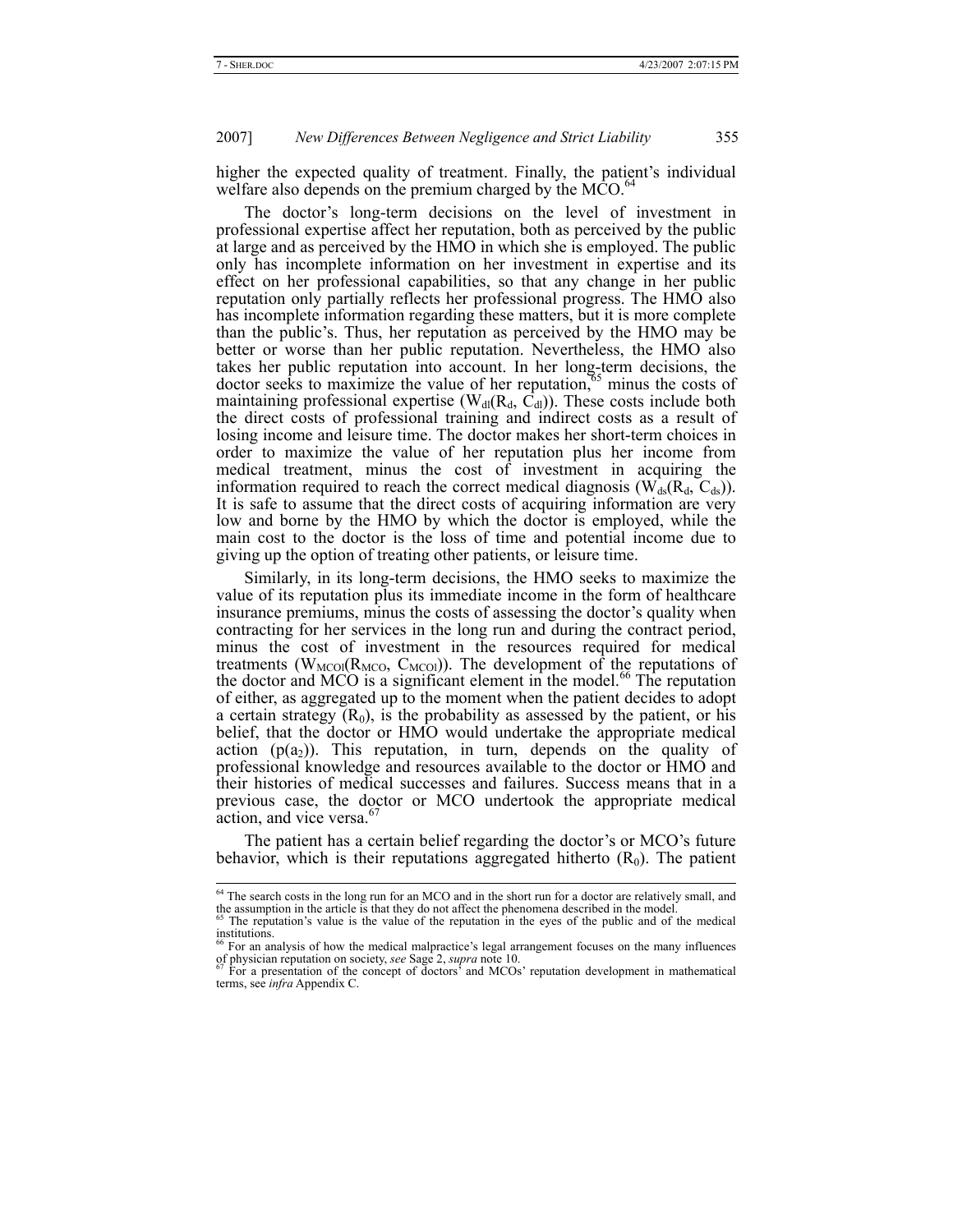believes that the probability the doctor or MCO would exert the optimal level of effort in a certain action is equal to the reputation of the doctor or MCO ( $p(a_2)=R_0$ ). The patient also believes that there is a certain probability that the doctor or MCO would exert a lower-than-optimal level of effort  $(p(a_1))$ . Since the patient does not believe either of them would exert a higher-than-optimal level of effort, the probability (as perceived by the patient) for either the doctor or the MCO to exert a low level of effort is:  $p(a_1)=1-p(a_2)-p(a_3)=1-R_0$ .

The reputations of the doctor and the HMO vary with the insured's assessment of their investment in expertise and appropriate resources, and also with the latter's assessment of their success rate. These variables cannot be assessed with complete certainty. Thus, the insured base their assessments of the doctor's effort level on information of medical failures gathered from various sources, including media reports. If reliable information is disclosed about inappropriate actions taken by a certain doctor, actions which should have been discovered by her employing organization, both the doctor's and the organization's reputation will certainly be compromised. If the doctor is only suspected of malpractice and the organization is suspected of lack of supervision, the insured would assess the results of the action in question—the more severe the consequences of the treatment, the greater their tendency to assume that they resulted from inappropriate actions by the doctor and lack of oversight by the HMO.

#### 2. *The Equilibrium and a Discussion of the Roles Played by Reputation and the Law in the Model*

In the short run, the patient has to decide which doctor to contact in order to receive treatment, while the doctor has to decide on the level of her investment in treating the patient. The fundamental problem in this transaction is that *ex post facto* the patient has no way of knowing whether the doctor acted optimally or provided substandard treatment. The doctor's *modus operandi* is thus hidden action. The patient cannot formulate a contract with such an incentive structure so as to motivate the doctor to act optimally. There are several reasons for this, including the patient's inferior position in the negotiation and the high cost of negotiation time. Even assuming the patient is able to conduct a virtually costless negotiation with the doctor, such an incentive structure is objectively impossible.<sup>68</sup> In our case, when the treatment results are revealed, they cannot be used to assess the doctor's conduct. If the treatment failed, there is some probability that it failed as a result of negligence. There is also a certain probability, however, that the doctor exerted the appropriate level of effort and failed nonetheless.

The resulting problem is a moral hazard problem, $69$  created "where one party to a transaction [in our case—the doctor] may undertake certain

<sup>&</sup>lt;sup>68</sup> It is quite possible, however, in other areas. For example, in order to solve the hidden action problem

in the conduct of directors, the directors may be offered percentages of the company's profits.<br>  $\frac{69}{100}$  Not every hidden action problem is a moral hazard problem, and vice versa. For a theoretical illustration of a hidden action problem leading to a moral hazard problem, *see* DAVID M. KREPS, A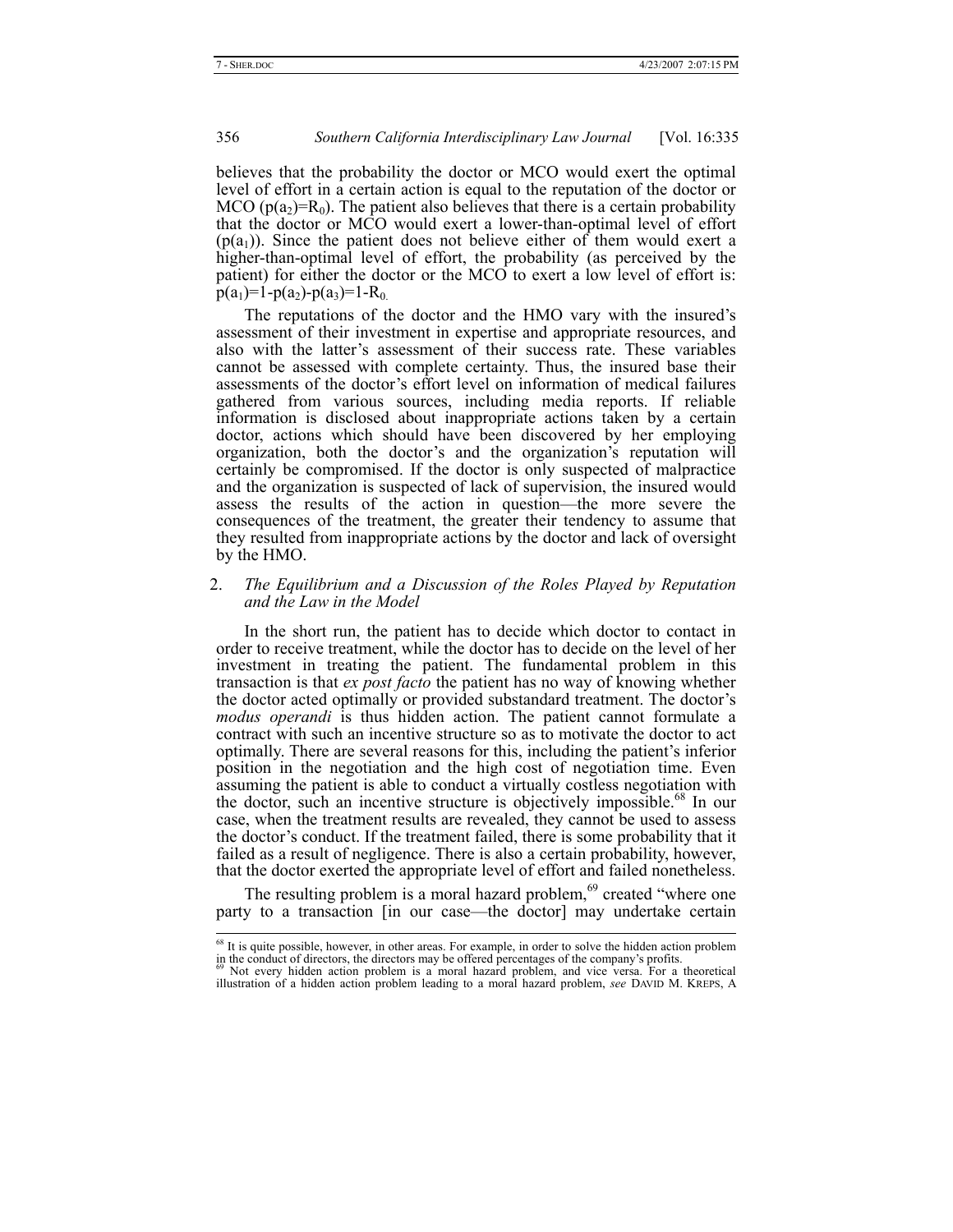action that (a) affects the other party's valuation of the transaction [in this case—the patient's valuation of the transaction] but that (b) the second party cannot monitor/enforce perfectly."<sup>70</sup>

The doctor's compensation structure cannot solve the problem. The fact that the doctor is usually paid by a HMO may even exacerbate the problem. When the organization in question is a MCO, it has an incentive to cut costs and establish a contractual regime wherein the doctor receives a fixed payment for each patient, providing the doctor with a disincentive to invest an excessive amount of time in each patient. Thus, the fact that the doctor's welfare is also affected by her reputation—which reflects her long-term income potential—is crucial. The fact that the doctor has a reputation that may be compromised by inappropriate action, however, is insufficient to resolve the problem, since if the action is hidden, her reputation is actually not risked at all, assuming—as I have above—that the treatment results are not necessarily indicative of her actions. A moral hazard problem thus ensues, so that any doctor chosen by the patient cannot be reliably trusted to provide the appropriate treatment.

Another incomplete information problem created in the model is the adverse selection problem, $\frac{71}{1}$  resulting "where one party to a transaction [in] our case—the doctor] knows things pertaining to the transaction that are relevant but unknown to the second party  $\lceil \text{in our case—the patient} \rceil$ .<sup>772</sup> In this case, the doctor is aware of her skills, based on her professional training and success rate. The patient not only has incomplete information regarding those skills, but may also have wrong information. The patient has no objective means of assessing the doctor's skills so the choice between doctors cannot take all relevant data into account. Hence the collapse of the doctors' incentive to keep optimally up to date: they pay the full price of such, but receive only part of the return, since the market cannot acknowledge its complete value.

The doctor's contractual relationship with an MCO constitutes a partial mechanism for resolving the incomplete information problems described above. Together with the latter's role as a medical insurance provider, the MCO also has a medical role in this relationship. The MCO has economic incentives to promote the research and development of optimal medical

COURSE IN MICROECONOMIC THEORY 577–624 (1990); ERIC RASMUSEN, GAMES AND INFORMATION: AN INTRODUCTION TO GAME THEORY 161–210 (3d ed. 2001); IAN MOLHO, THE ECONOMICS OF INFORMATION: LYING AND CHEATING IN MARKETS AND ORGANIZATIONS 60–184 (1997).<br><sup>70</sup> KREPS, *supra* note 69, at 577. For similar definitions of moral hazard, *see* ROBERT S. PINDYCK &

DANIEL L. RUBINFELD, MICROECONOMICS 606 (5th ed. 2001) ("In general, moral hazard occurs when a party whose actions are unobserved affects the probability or magnitude of a payment."); ROGER B. MYERSON, GAME THEORY – ANALYSIS OF CONFLICT 263 (1991) ("The need to give players an incentive to implement recommended actions can be called moral hazard.").

<sup>71</sup> For a discussion of game theory and the adverse selection problem, as well as a discussion on the distinction between moral hazard and adverse selection, *see* KREPS, *supra* note 69, at 577–78, 625–60;<br>RASMUSEN, *supra* note 69, at 211–39; MOLHO, *supra* note 69, at 17–59.<br><sup>72</sup> KREPS, *supra* note 69, at 57. For simi

*supra* note 70, at 598 ("Adverse selection arises when products of different qualities are sold at a single price because buyers or sellers are not sufficiently informed to determine the true quality at the time of purchase."); MYERSON, *supra* note 70 ("The need to give players an incentive to report information honestly can be called adverse selection.").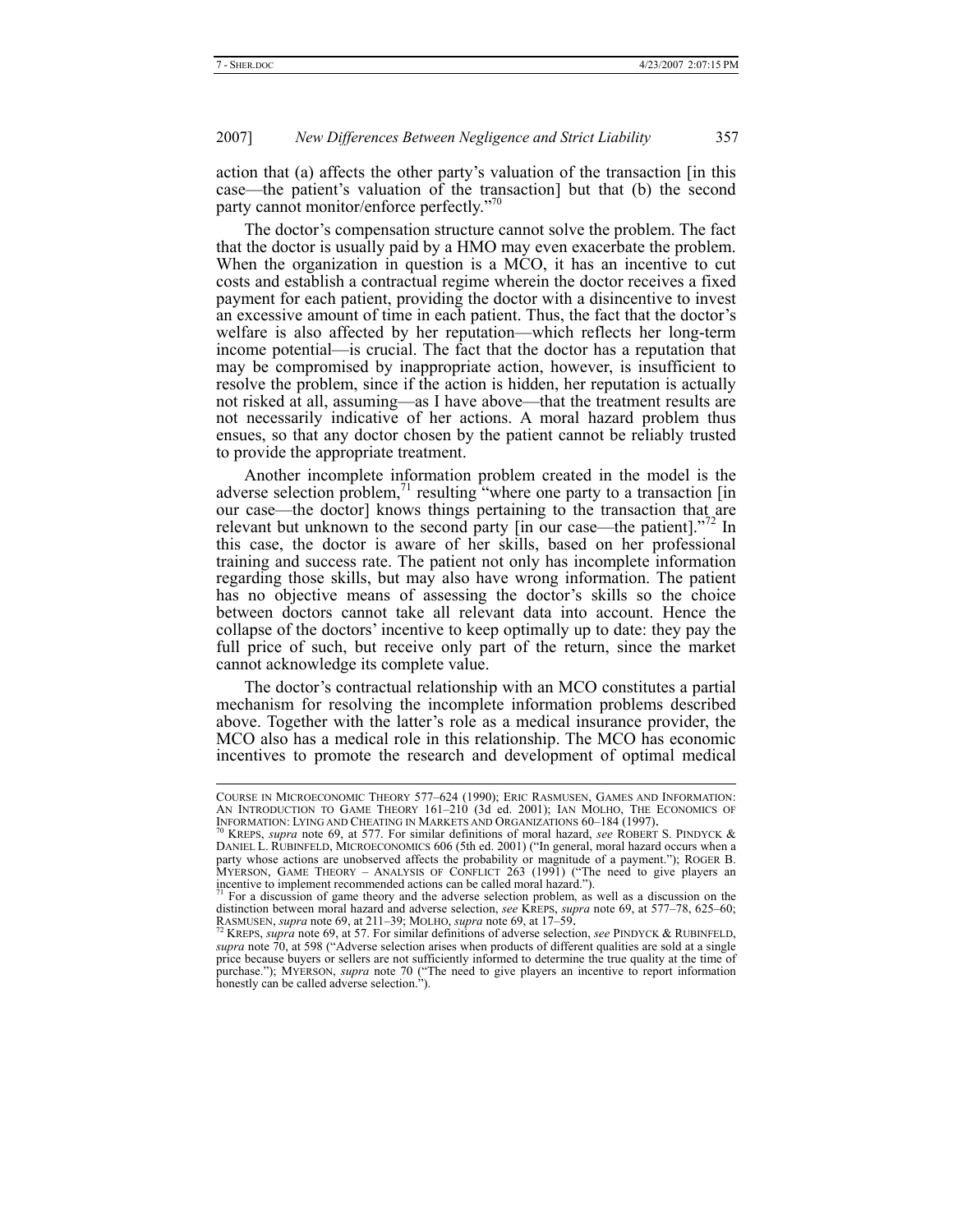procedures, to hire the services of expert doctors, to see to their professional training, and to oversee the quality of treatment they provide. The actions undertaken by the HMO in order to supervise its doctors, however, are also hidden, so that the moral hazard problem is not solved: even after the fact, the patient cannot assess the level of oversight applied in practice.

Hiring an MCO also inherently entails hiring its reputation. Yet, just like the doctor, the MCO does not really risk its reputation when it inappropriately oversees doctors or decides to provide less costly or substandard treatments in specific cases. This is due to the abovementioned fact that treatment results are not directly indicative of the level of oversight or treatment quality. From the patient's point of view, both the doctor and the HMO cannot be shown to be compromised as a result of opting for the less costly options. Thus, their commitment to provide proper medical treatment or optimally oversee the quality of medical treatment is unreliable, and the patient would be unwilling to pay the price demanded for quality treatment by the doctor and the MCO or to pay for quality oversight. On the other hand, it would not be worthwhile for the doctor and MCO to invest in quality treatment and oversight since they bear their full cost without reaping their full benefits.

The equilibrium in the long-term market is subject to the same informational problems, which are fundamentally moral hazard problems; the doctors' level of investment in professional expertise affects the quality of treatment provided to the patients, but can hardly be assessed by them. The same is true for the HMO's level of investment in assessing the doctor's quality when contracting for her services and during the contract period, and its level of investment in medical resources. Again, the reputations of the doctors and the MCOs are not completely compromised following any decision to choose suboptimal investment (cut costs) over optimal investment (maintain quality). Knowing that the doctors and the MCOs cannot be trusted to undertake optimal actions, the patients would be unwilling to pay the MCOs for the full value of optimal medical service. Consequently, the MCOs would only be able to charge a lower price for their services, and would be unable to provide optimal services.

In this model, the law could play a crucial role in resolving the inherent incomplete information problems of the healthcare market. Holding both the doctor and the HMO liable may contribute to revealing both parties' *modus operandi*, thereby conveying valuable information to the market, which would otherwise not be conveyed. This information or oversight solves the incomplete information problems, the moral hazard, and the adverse selection problems.

Without the existence of a reputable HMO overseeing the provision of medical services, it would be difficult to convince the patients that the doctors do invest appropriately in professional training and in the particular medical treatment, since the doctors stand to gain from underinvestment. When the MCO harnesses its reputation to resolving the incomplete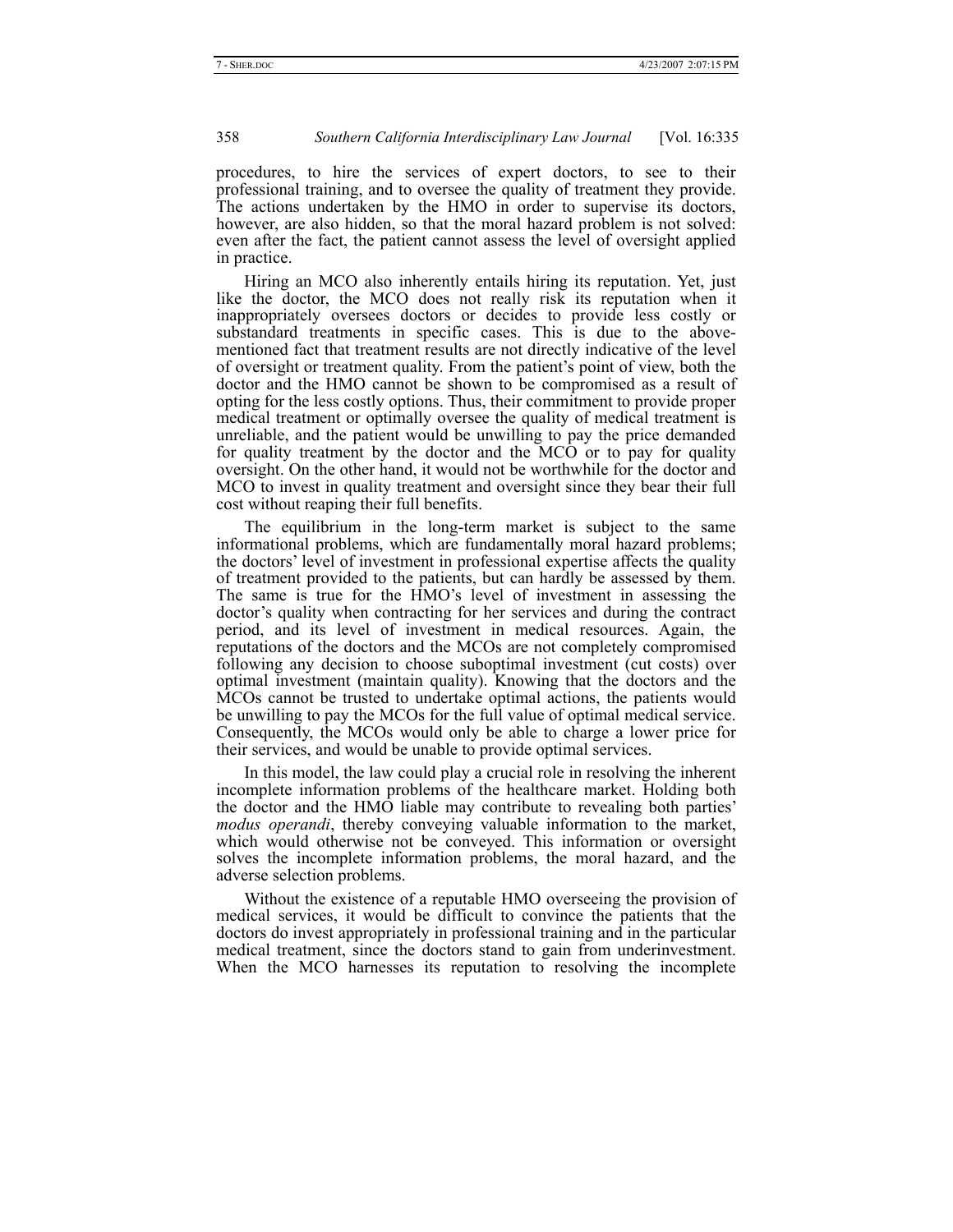information problems, it is easier for the law to achieve their complete resolution. In a market where the customers cannot tell precisely how each set of actions would affect the MCO's reputation, one possible equilibrium exists when the MCO invests optimally in selecting and overseeing its doctors and in specific medical treatments, while the patients pay the full value of optimal medical care. Here, the law operates in two ways. First, it deters service providers from opting for suboptimal actions by increasing their cost. Second, it formulates a convention regarding the strategy undertaken by the  $HMO.<sup>73</sup>$  Such a convention may prove to be a significant contribution, and may even constitute a sufficient condition, for preferring the game play leading to the desirable equilibrium. In practice, the MCO uses this legal convention to convince the patients that it would indeed undertake the optimal actions and thus ensures a real price for quality medical services, as well as the socially desirable result.

When the MCO selects its doctors optimally, assesses their professional training over a long term and oversees their particular actions optimally, doctors have much greater incentives to invest optimally in professional training and specific treatments. The doctors now know that they would be exposed if they chose suboptimal treatment, their benefits from inappropriate investment would erode, and they might even lose their job. Therefore, suboptimal investment would become much less worthwhile, and the law would have to exert less effort to persuade doctors to act optimally.

# 3. *Why Opt for Negligence (Rather than Strict Liability)?*

The negligence rule conveys more of the information required by the market in order to resolve its inherent incomplete information problems, i.e., the moral hazard and adverse selection problems. It serves this legal function by creating a mechanism motivating both parties to any potential lawsuit to invest in seeking and assessing the information they require in order to file or defend against a lawsuit. The negligence rule ensures a very high correlation between the information required for filing and defending against lawsuits and the information required by the market to resolve its inherent moral hazard and adverse selection problems; the judicial process requires both parties to disclose the relevant information. Moreover, any negligence claim requires the court to inquire into questions relevant for conveying the information required by the market. During a trial, the court would inquire whether the doctor acted optimally,<sup>74</sup> including maintaining professional expertise,<sup>75</sup> and whether the MCO acted optimally,<sup>76</sup> including

 <sup>73</sup> KREPS, *supra* note 69, at 410–13, 449–51. *See also*, Fieke Van der Lecq, *Conventions and Institutions*  in Coordination Problems, 144 DE ECONOMIST 397, 401–10 (1996); H. Peyton Young, *The Economics*<br>of Convention, 10 J. ECON. PERSP. 105, 107 (1996); Hans Van Ees & Harry Garretsen, *Existence and*<br>Stability of Conventions an

<sup>87 (1995).&</sup>lt;br><sup>74</sup> For a discussion of the legal questions regarding physician and surgeon liability and for references to courts rulings on those questions, *see*, *e.g.*, PEGALIS, *supra* note 5, at Vol. I, 119–279.<br><sup>75</sup> For a discussion of the duty of physicians and surgeons to keep abreast of medical knowledge and for

references to courts rulings on this issue, *see* PEGALIS, *supra* note 5, at Vol. I, 246–47.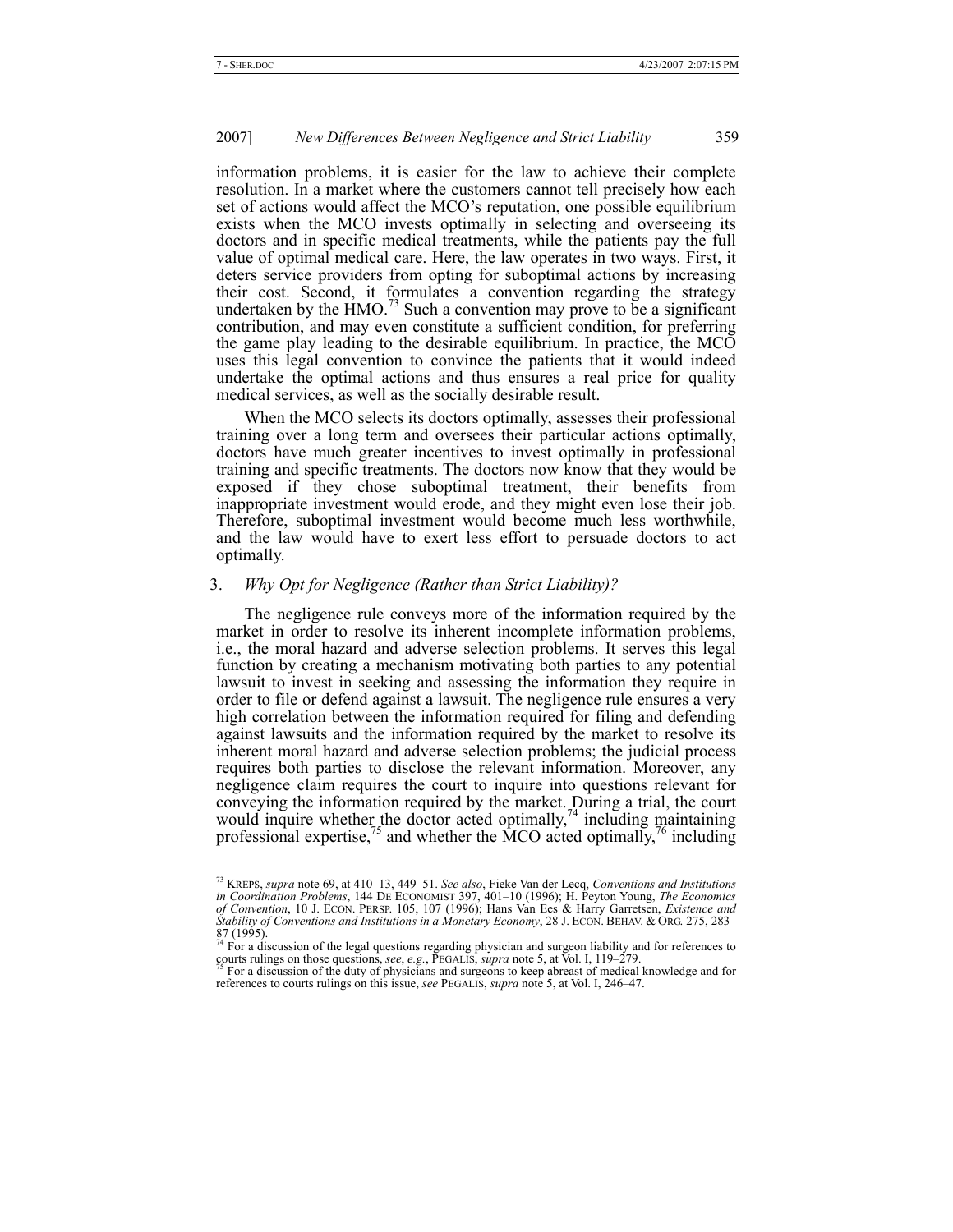the selection of appropriate medical gear, maintaining an appropriately skilled medical staff, overseeing that staff and determining appropriate medical procedures.<sup>77</sup> The court would expose the routine work methods of the doctor and her employing organization, focusing on their actions pertaining to the case in question. Thus, through the negligence mechanism, the court would convey invaluable information to the market, focused on disclosing the hidden actions and qualities of both the doctor and the HMO. Where the market "knows" that such information would one day be disclosed, it would be able to rely on presentations by the doctor and the MCO *ex ante* and to trust them to act optimally. Conversely, the strict liability mechanism dispenses with those inquiries and therefore conveys much less information to the market. Without the information or a reliable threat that the information will eventually be conveyed to the market, the equilibrium in which the public relies *ex ante* on the doctor's and HMO's presentations, to the effect that they have acted optimally, will simply not exist.

Strict liability creates more moderate reputation losses. Furthermore, without distinguishing between a non-negligent medical mistake and a negligent one, in the different stages of trial, those losses will spread between the defendant doctors without screening negligent from nonnegligent doctors. Without this information the market would not be able to rely on presentations by the doctors and the MCOs *ex ante* and to trust them to act optimally.

*The development of medical science and equipment.* Informational failures prevent the patients from assessing whether medical methods used by doctors and HMOs are suitable and up-to-date, as well as the rate at which the HMO purchases innovative medical instruments. The negligence rule not only makes it possible for the law to prevent specific medical errors of selecting inappropriate medical treatments or equipment, it also provides doctors and HMOs with an incentive to adjust their medical procedures and equipment over time so as to reflect scientific progress or to reassess the appropriate medical instruments. The courts lack powerful tools to evaluate this continuous adjustment process. Nevertheless, when the applicable rule is the negligence rule, the courts are able to ensure that such adjustment is in fact taking place. On the other hand, the strict liability rule does not allow this, as it does not provide doctors and HMOs with an

<sup>&</sup>quot;(1) a duty to use reasonable care in the maintenance of safe and adequate facilities and equipment; (2) a duty to select and retain only competent physicians;  $(3)$  a duty to oversee all persons who practice medicine within its walls as to patient care; and (4) a duty to formulate, adopt and enforce adequate rules and policies to ensure quality care for the patients."



<sup>&</sup>lt;sup>76</sup> For a discussion of the legal questions regarding hospital liability and for references to courts rulings on those questions, *see, e.g.*, PEGALIS, *supra* note 5, at Vol. I, 529–615. For a discussion of the legal questions regarding MCO liability, *see supra* note 40 and accompanying text.<br><sup>77</sup> For example, in *Brodowski v.* 

held that a hospital is directly liable under the doctrine of "corporate negligence" if it fails to uphold any one of the following four duties: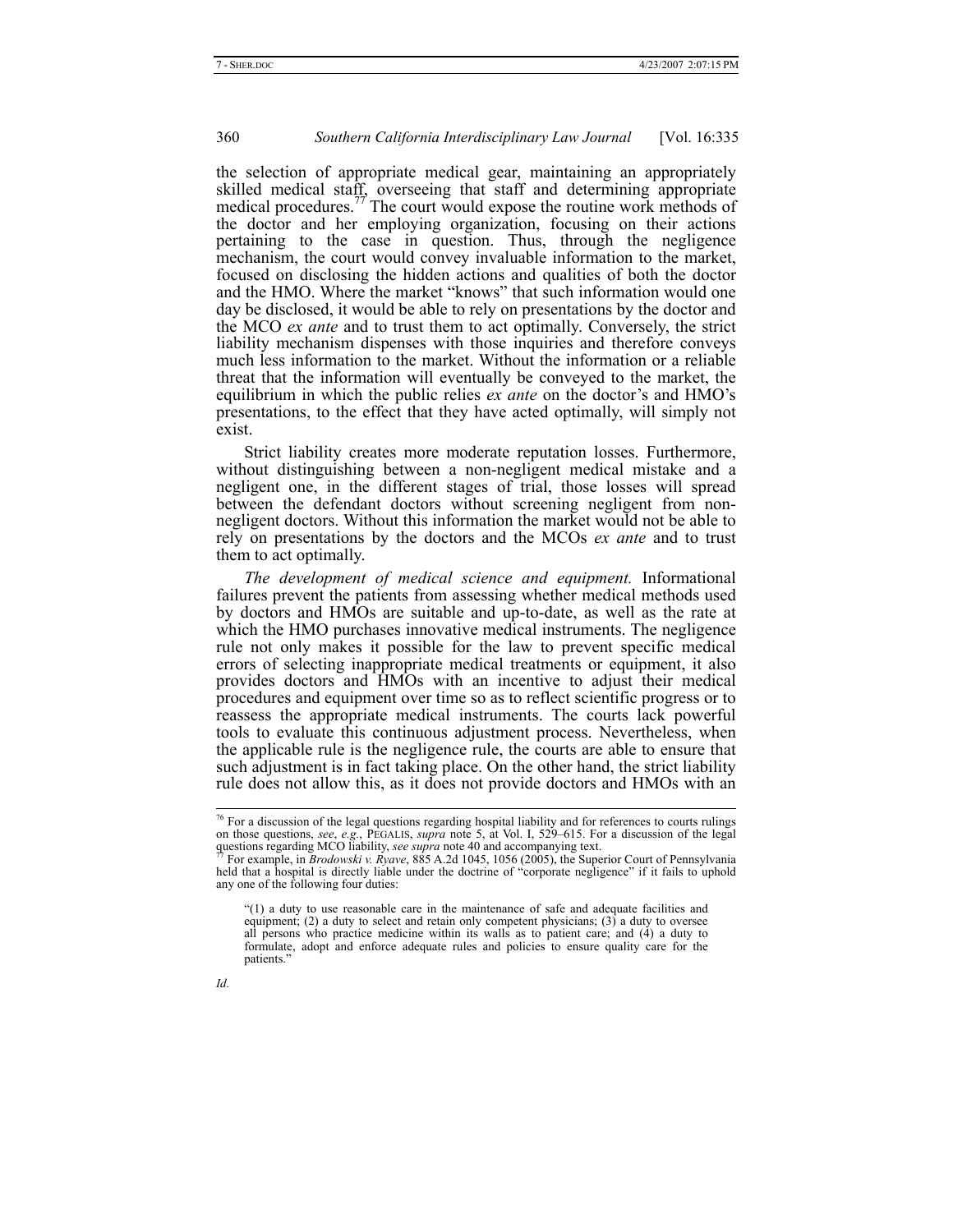incentive to adjust their procedures and equipment in accordance with scientific and technological progress.

*The role played by the reputations of the doctor and the HMO.* The reputations of the doctor and HMO showed that they constitute a market instrument, albeit an insufficient one, for solving the market's inherent moral hazard and adverse selection problems. In addition, being held liable increases the threat to reputation, and thus, complements the deterrence strategy vis-à-vis the doctor and HMOs, which in turn, resolves the remaining moral hazard and adverse selection problems. Hence, the negligence mechanism is more efficient than the strict liability mechanism in that it helps markets take better advantage of the reputation factor. First, the negligence mechanism poses a direct threat to the medical players' reputations. Conversely, the strict liability mechanism attempts to create deterrence while hardly attempting to harness the reputation factor. The effect of negligence on the market—through reputation—may be described as taking advantage of a positive externality on the market, while the effect of strict liability can be seen as dispensing with or neutralizing an existing positive externality. Second, the negligence mechanism better assists the doctor and the HMO to develop reputations which would serve, in the future, as a stronger means of solving the moral hazard and adverse selection problems. The fact that the reputations of the doctor or the HMO are threatened under a negligence rule allows the market to assign greater value to successful treatments. In other words, the more data accumulated on medical successes and failures, the more precise the market's evaluation of reputation. Thus, in the future, the market would be better able to rely on the positive reputation created under a negligence rule, than on that created under a strict liability rule. The resulting enhancement of the reputation's efficiency in solving the existing incomplete information problems would enable the law to intervene more effectively to solve the remaining problems.

*The negligence rule contributes to the creation of an additional, impartial, and reputable oversight mechanism.* The market's attempt at solving its inherent informational problems on its own relies on creating a mechanism of oversight by the HMO on the doctors. Holding both doctors and HMOs liable adds the courts to the equation as a reputable oversight mechanism. A negligence rule allows society to make maximum use of the court's oversight capability and also allows the court, in the long run, to establish reputations based on experience in overseeing medical procedures. On the other hand, a strict liability rule prevents the court from applying all of its oversight capability and does not require it to refine its oversight tools and to establish reputations in that regard. Importantly, the court represents a unique type of oversight mechanism, as it is impartial. Although the court cannot, of course, be said to constitute a completely disinterested player, it is clear that unlike the HMOs—whose role as overseers may be tainted with conflicts of interest stemming from their economic interests—the interests it represents are very much in line with the public interest.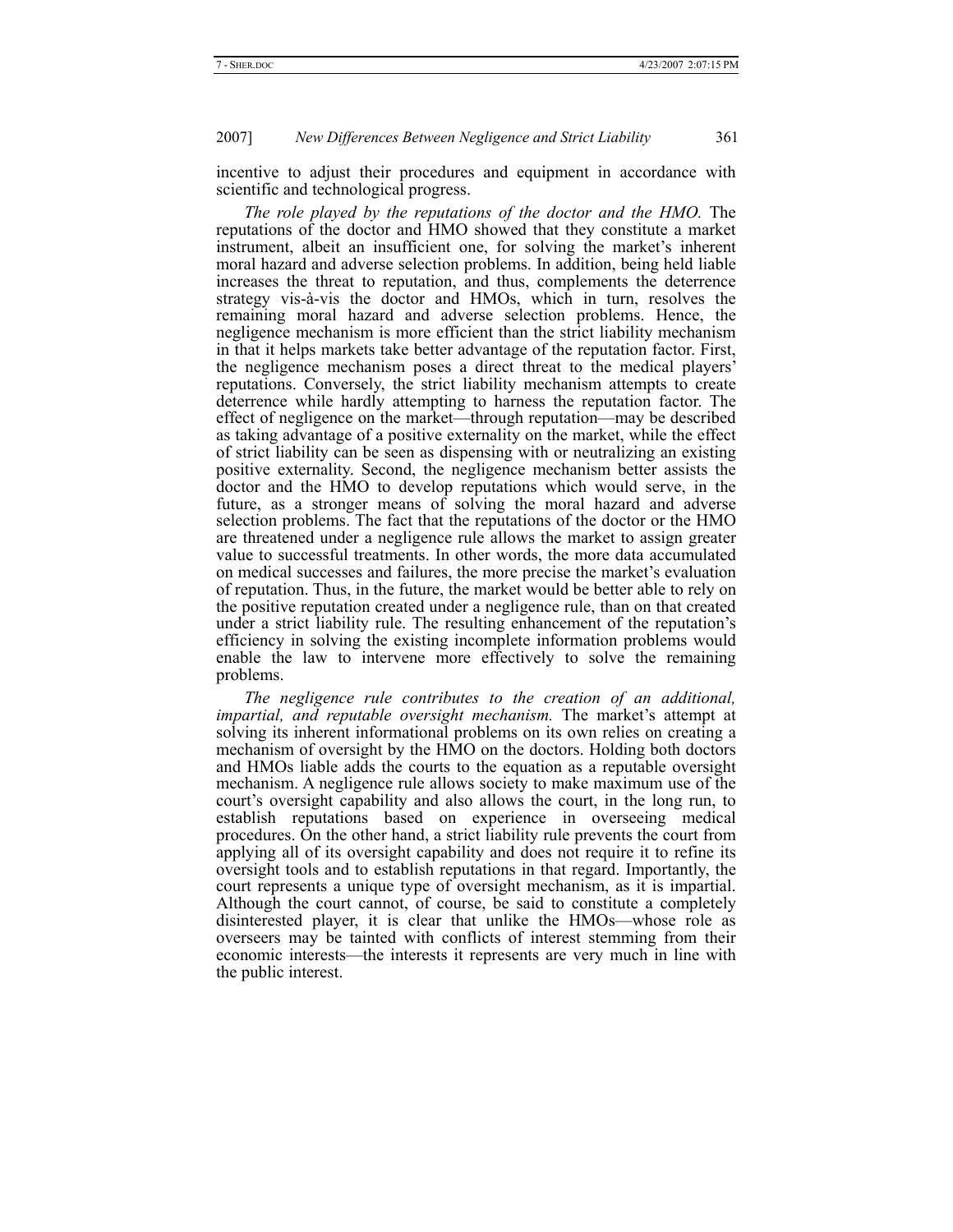*The incentive to disclose particular types of information.* Under a strict liability rule, the HMO does not have an incentive to invest in oversight in cases where the chance for a medical accident to be discovered, or where the chance for its discovery to be interpreted as an indication of unprofessional conduct by the doctor and the HMO, is negligible. Strict liability allows the HMO to dispense with oversight in areas where the potential socioeconomic cost of oversight is lower than its benefit. In those cases, however, relatively few lawsuits are filed, so that the cost of oversight is actually higher than the cost of deterrence through lawsuits. These areas are also difficult to monitor through the insurance companies' risk-management mechanism, since the insurers' incentive to provide oversight in those areas is very weak. A negligence rule allows the court to deal with those types of cases, despite their relative rarity, and prevents the HMOs from neglecting them *en masse*. Repeated affirmation by the courts that a certain area does indeed suffer from comprehensive neglect can be dealt with through negligence lawsuits, but will not be diagnosed as such under a strict liability rule.

*The relationship between different types of behavior directing mechanisms.* Beside the civil mechanism of filing medical liability lawsuits, criminal and quasi-criminal (disciplinary) mechanisms also attempt to direct the doctors' and the HMOs' behavior. The various mechanisms feed back into one another. When a patient discovers that an HMO was negligent in his case, criminal or quasi-criminal proceedings may be initiated. Thus, the patient's investment in seeking and assessing such information offers additional social benefits in terms of savings in information seeking and assessment efforts by the state and those benefits derived from the activation of the state enforcement system. The patient often has a significant advantage over the state in seeking information regarding medical errors. In other cases, it is state authorities that have the advantage. For example, in some cases of death due to medical errors the heirs are unaware of the circumstances relevant to a potential malpractice lawsuit. A negligence rule serves the feedback mechanism between the various behavior-directing mechanisms mentioned above since information gathered by individuals for the purpose of filing civil lawsuits is also relevant to criminal and quasi-criminal proceedings, while information collected and assessed by state authorities is relevant to civil lawsuits. Any incomplete information collected by individuals for the purpose of filing a civil lawsuit under a strict liability rule can hardly serve such a purpose, since this information is almost irrelevant to proceedings initiated by state authorities.

*Standardization.* In view of the moral hazard and adverse selection problems inherent to the healthcare market, it is crucially important for doctors and HMOs to employ identical or very similar medical procedures. Standardized medical methods allow for relatively low-cost transfer of medical services, learning from previous cases in other organizations, and even comparison among doctors and HMOs by the patients themselves. Such comparison contributes to the resolution of the moral hazard and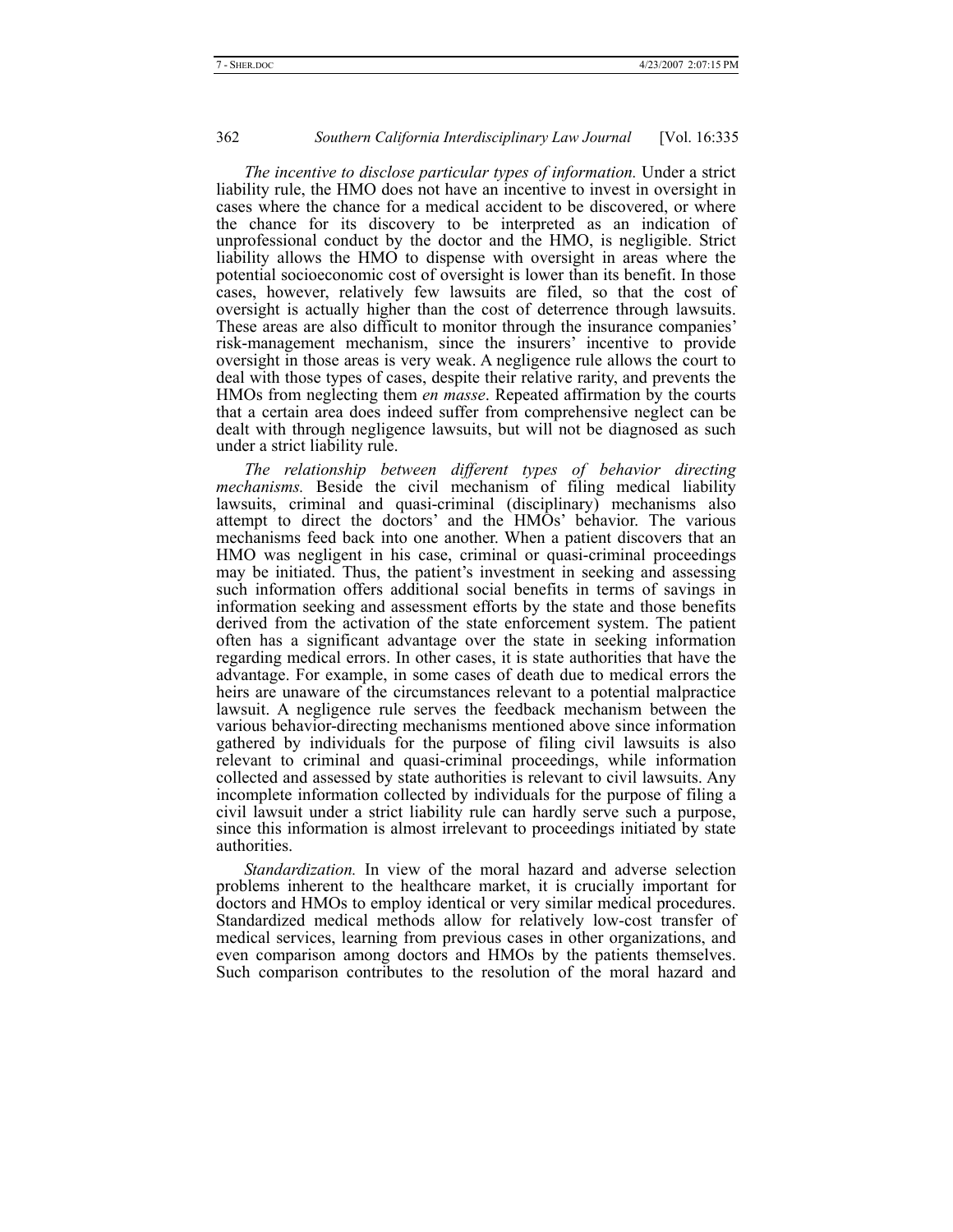adverse selection problems, since the patients cannot objectively assess the medical procedures undertaken. Had the patients been able to contract with all doctors and HMOs for a negligible cost, they would have required them to maintain standard medical methods, so as to allow the patients to better understand their practitioners' recommendations, thus ensuring true informed consent. Standardization would also allow the patients to carry out optimal comparison among HMOs and would enable smoother transfer of medical services so that valuable information would be better distributed throughout the healthcare system. According to this argument, the law would contribute to the enforcement of standard procedures since by themselves, doctors and HMOs do not have coordination incentives, and are sometimes even motivated to digress from the standard method.<sup>78</sup> A free-rider problem, however, crops up when hospitals consider whether to invest funds necessary for the adoption of a novel treatment. Each would prefer another hospital to invest the necessary funds, and to learn from another's experience, in order to decide whether the change is worth its while. Each hospital thus has an incentive to delay the adoption of novel methods. A negligence rule optimally assists the law in reducing costs resulting from lack of standardization by creating an incentive for it. This incentive is created as a result of the fact that occasionally courts disclose the *modus operandi* of doctors and HMOs, including their investment in keeping up-to-date with scientific and technological developments. A negligence rule requires the courts to review the appropriate medical procedures from time to time, thus serving as a coordinating mechanism among HMOs. A strict liability rule, however, creates no incentive for standardization.

*Developing risk-management mechanisms.* Insurance companies have a critical role to play in directing an insured's behavior. Not only do they provide insurance services, but they also act as an additional oversight mechanism, better known as a risk-management mechanism. A negligence rule provides HMOs and liability insurance companies greater incentives to develop risk-management mechanisms. Specifically, a negligence rule conveys information to patients and HMOs, as well as to insurers, allowing the insurers to better oversee doctors and HMOs and also achieve the additional legal objective of risk distribution with greater efficiency.

#### B. HOW THE NEGLIGENCE RULE ENSURES MORE EFFICIENT RISK DISTRIBUTION AND AN EFFICIENT LIABILITY INSURANCE MARKET

The existence of insurance against medical liability lawsuits has significant effects on social welfare.<sup>79</sup> Buying liability insurance allows HMOs to substitute a premium for the high risk of medical liability

 <sup>78</sup> For a similar argument regarding the law's role of standardization in another context, *see* FRANK H. EASTERBROOK & DANIEL R. FISCHEL, THE ECONOMIC STRUCTURE OF CORPORATE LAW 290–92, 300– 02 (Harvard Univ. Press 1991); Edward Rock, *Securities Regulation as Lobster Trap: A Credible Commitment Theory of Mandatory Disclosure*, 23 CARDOZO L. REV. 675 (2002).<br><sup>79</sup> For an investigation of insurance's effects on

ROBERT H. JERRY, II, UNDERSTANDING INSURANCE LAW 17–19 (3d ed. 2002).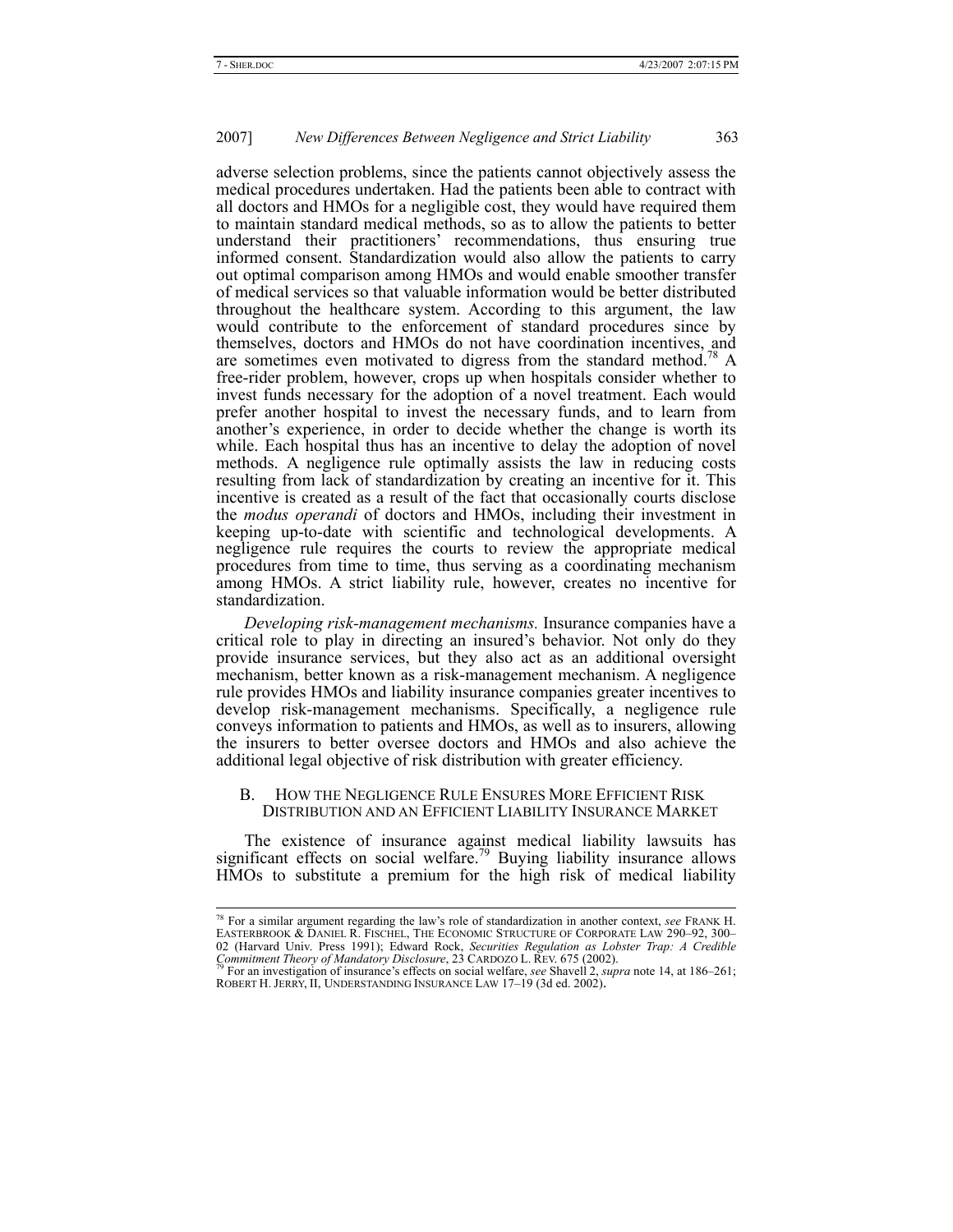litigation and thus tremendously increase their budgetary planning efficiency. Liability insurance assigns the risk distribution management, including the litigation management, to experts, which is also very advantageous.

What is the relationship between the advantages offered by liability insurance and the negligence rule? As discussed earlier in this chapter, the information conveyed to the insurance companies as a result of the application of a negligence rule in medical liability lawsuits increases the efficiency of the insurance mechanism's oversight on the insured, so as to better direct the insured's behavior. In other words, the existence of liability insurance has a positive effect on the behavior of market players, which is more significant when the applicable rule is negligence, rather than strict liability.

The applicable liability rule has additional socioeconomic effects, including the achievement of another important legal objective—damage distribution.<sup>80</sup> Why, then, is it better to opt for a negligence rule, rather than a strict liability rule, in order to ensure damage distribution?

*The efficiency of damage distribution is compromised due to the market's inherent incomplete information problems.* The efficiency of damage distribution through liability insurance depends on the insurer's ability to assess the optimal level of care required of potential injurers doctors and HMOs. When the optimal level of care cannot be overseen by the insurer, the liability insurance market can be said to have a moral hazard problem. After having paid the premium, the insured do not have an incentive to undertake optimal precautions since the risk is borne by the insurance company, which is incapable of overseeing them. Two consequences ensue: first, the mechanism directing the insured's behavior is compromised; $81$  second, damage distribution through insurance companies becomes more expensive because they increase the price of their policies. Potential solutions for this problem may be market solutions—when both insurers and insured act as repeat players who take into account their negotiations at the beginning of the next contract period; contractual solutions—adding provisions to the insurance contract requiring the insured to pay deductibles; or regulatory solutions proscribing the payment of insurance benefits in case of intentional torts. As argued above, negligence also functions as a solution for the moral hazard problem, so that it can be expected not only to direct the insured's

<sup>&</sup>lt;sup>80</sup> For other discussions of the differences between strict liability and negligence in the presence of liability insurance, *see* SHAVELL, *supra* note 14, at 206–27; Steven Shavell, *On Liability and Insurance*, 13 BELL J. OF ECON. 120 (1982); Shavell 3, *supra* note 15, at 7–9; Schäfer & Schönenberger, *supra* note 14, at 616–17; Bharat Sarath, *Uncertain Litigation and Liability Insurance*, 22 RAND J. OF ECO. 218 (1991).<br><sup>81</sup> Liability insurance has several advantages, including its ability to direct the behavior of doctors and

medical institutes, budget planning and insurers' expertise. Shavell argued that there is no basis for regulatory intervention in liability insurance markets. Shavell 3, *supra* note 15, at 7–9. Historically, liability insurance was perceived as a mean to escape liability and in several countries it was forbidden by law. Shavell 3, *supra* note 15, at 7–9.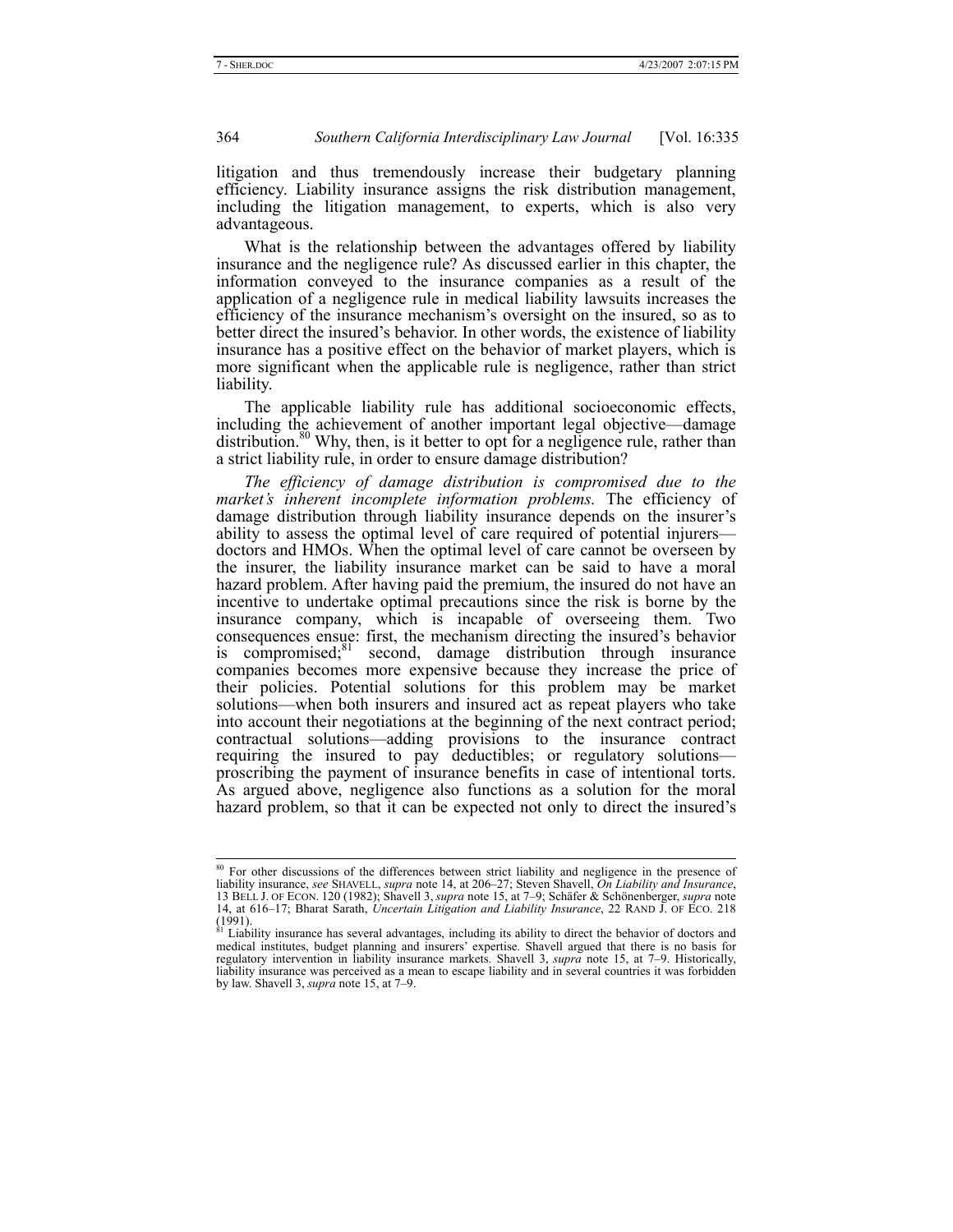behavior more efficiently, but also to lead to a reduction in insurance premiums.

*Distribution of damage due to negligent versus non-negligent errors.*  Non-negligent errors occur when doctors and MCOs apply optimal levels of action and care, and are inherent to medical treatment. The negligence mechanism makes it possible to distinguish reliably between negligent and non-negligent errors and to distribute the risk each type of error entails separately. Conversely, the strict liability mechanism combines those two types of errors and distributes the aggregate risk. One crucial problem here is that the confusion of those two types of risk entails high costs. This is because it is very difficult to distinguish between errors in general, be they negligent or not, and the realization of risks that are inherent to treatments completely free of any medical error. The strict liability mechanism enables us to distinguish between medical *errors*, which require compensation, and the realization of medical *risk*, which do not. The costs of making such a distinction are forbiddingly high, if it is indeed feasible at a cost that would justify the very existence of such a mechanism. On the other hand, the medical negligence mechanism requires the distinction between negligent errors and other types of risk, at a cost that is expected to be much lower.

*The most efficient insurer and types of insurance.* It may be assumed that distributing the risk for medical errors through liability insurers is efficient in view of the advantages of the insurance mechanism enumerated above. One possible justification for holding doctors and HMOs, including MCOs, liable is their advantages as players who would better distribute the risk for negligent medical errors by transferring it to liability insurers, thus creating and maintaining the liability insurance market. Without holding them liable, it is reasonable to assume that patients would not buy insurance policies to protect them from medical errors, or that only relatively few patients would do so, and that doctors and medical insurance services providers would not undertake to provide such insurance protection. Holding doctors and HMOs liable gives a significant incentive to medical players to buy liability insurance policies, and thus, distribute the risk. Large HMOs, particularly MCOs, have a relative advantage over the other participants in the healthcare market given their ability to secure the best insurance policies. Their immense economies of size ensure their ability to drive the premium prices down; they have both the knowledge and the ability to enter into the best insurance agreement with potential insurers. They are also less risk averse than other market participants. In addition, they are better able to bargain with potential insurers, and have reputations that can be relied on to reduce insurance premiums. Finally, they deal with questions related to negligence as part of their medicaleconomic role (such as the appropriate level of oversight on doctors or the efficient investment in medical technology). Crucially, however, these advantages are significant *only* when liability is imposed merely for negligent errors, rather than errors *per se*. The assessment of the optimal level of care when negligent errors are at stake raises complex medical, legal, and economic questions; when liability is transferred from the doctor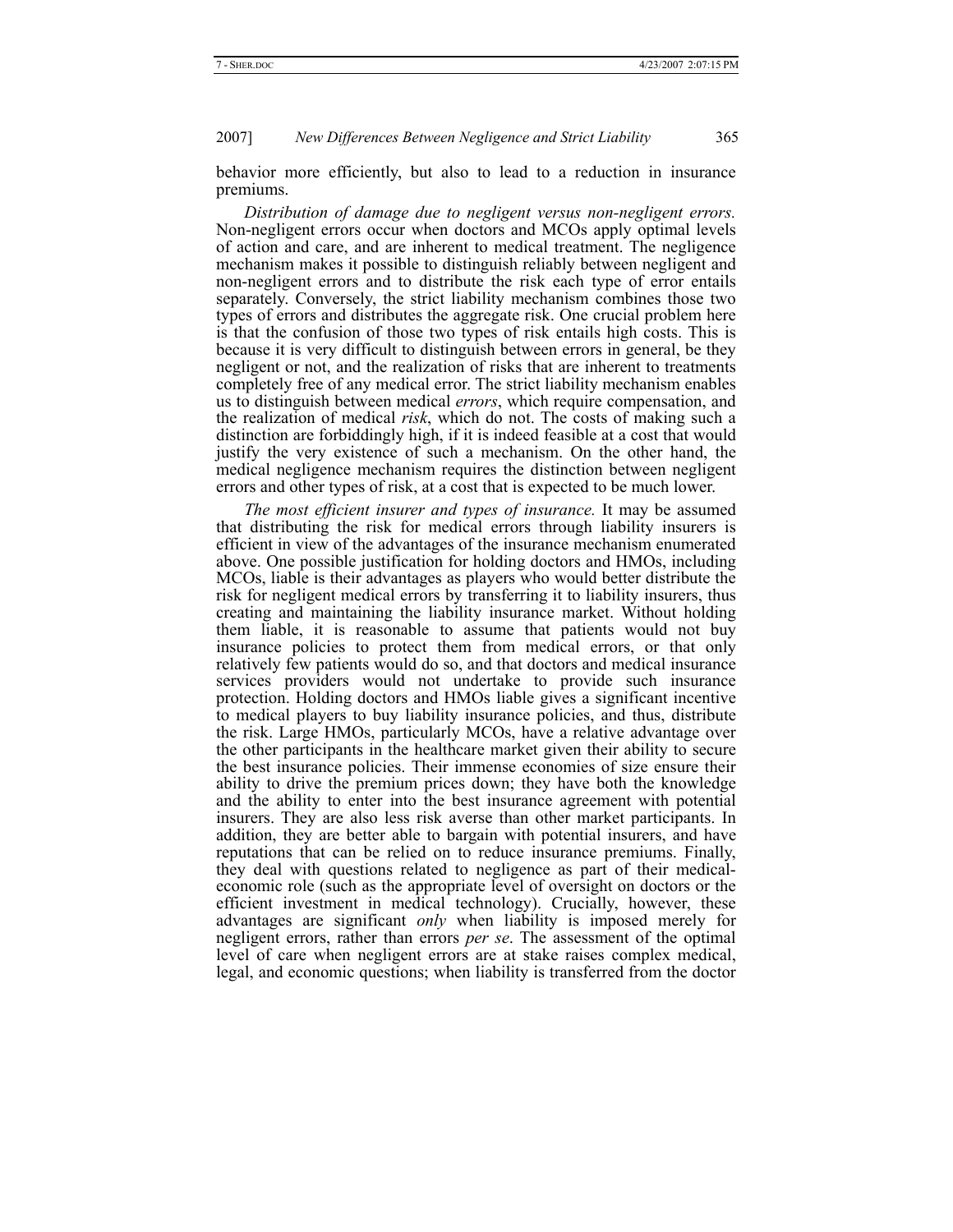to the HMO, the effort to solve them gains much added value. This added value is due to the organization's advantages in knowledge, professionalism, and size, and the fact that it routinely deals with such questions out of medical-economic considerations. The same goes for transferring liability from the HMO to the liability insurer. On the other hand, the added value gained by transferring the inquiry into questions regarding *non*-negligent errors from the patients bearing the risk for them to their doctors, from the doctors to the HMOs, and from the HMOs to the insurers is expected to be relatively low. The correlation between the medical-economic interests of HMOs and their dealing with questions having to do with non-negligent errors is rather low, and there is also no special expertise in conducting litigation in this particular area through insurers. Thus, the cost of any mechanism for dealing with the risks for non-negligent errors may be higher than its benefits.

# C. COMBINED WELFARE CONSIDERATIONS

The negligence rule is more efficient than the strict liability rule, both in terms of directing the behavior of healthcare market participants and in terms of insurance and damage distribution. At first glance, the major advantage of the strict liability mechanism is its ability to create mandatory insurance for all patients against non-negligent errors. This does not mean, however, that a strict liability rule would achieve greater distributional justice than a negligence rule.

*Efficiency advantages mean greater distributional justice.* The greater success of the negligence rule in resolving the market's inherent moral hazard and adverse selection problems would be reflected in lower insurance premiums, better insurer oversight on medical actions, and, in turn, better oversight by the HMOs on the doctors, regarding both specific medical treatments and professional training. The market's added efficiency would mean greater general welfare. Thus, it is highly probable for all market participants to gain from the application of a negligence rule: insurers would gain from a more efficient liability insurance market, which would not partially collapse as a result of incomplete information problems; MCOs would be able to offer policies in such a market; doctors would be able to invest all that is required for medical treatment and continuous professional training, by virtue of being in a market where incentives do not collapse, they would be rewarded for their investment; and, finally, patients would receive high-quality treatment from better prepared doctors in medical institutions that invest optimally in selecting the appropriate medical gear, employing an appropriately skilled medical staff, supervising this staff optimally and approving appropriate medical procedures.

*Efficiency advantages reduce the number of medical accident victims.*  Perhaps one of the most important results of maintaining a more efficient oversight mechanism through the application of the negligence rule is a significant reduction in the number of victims to negligent medical errors.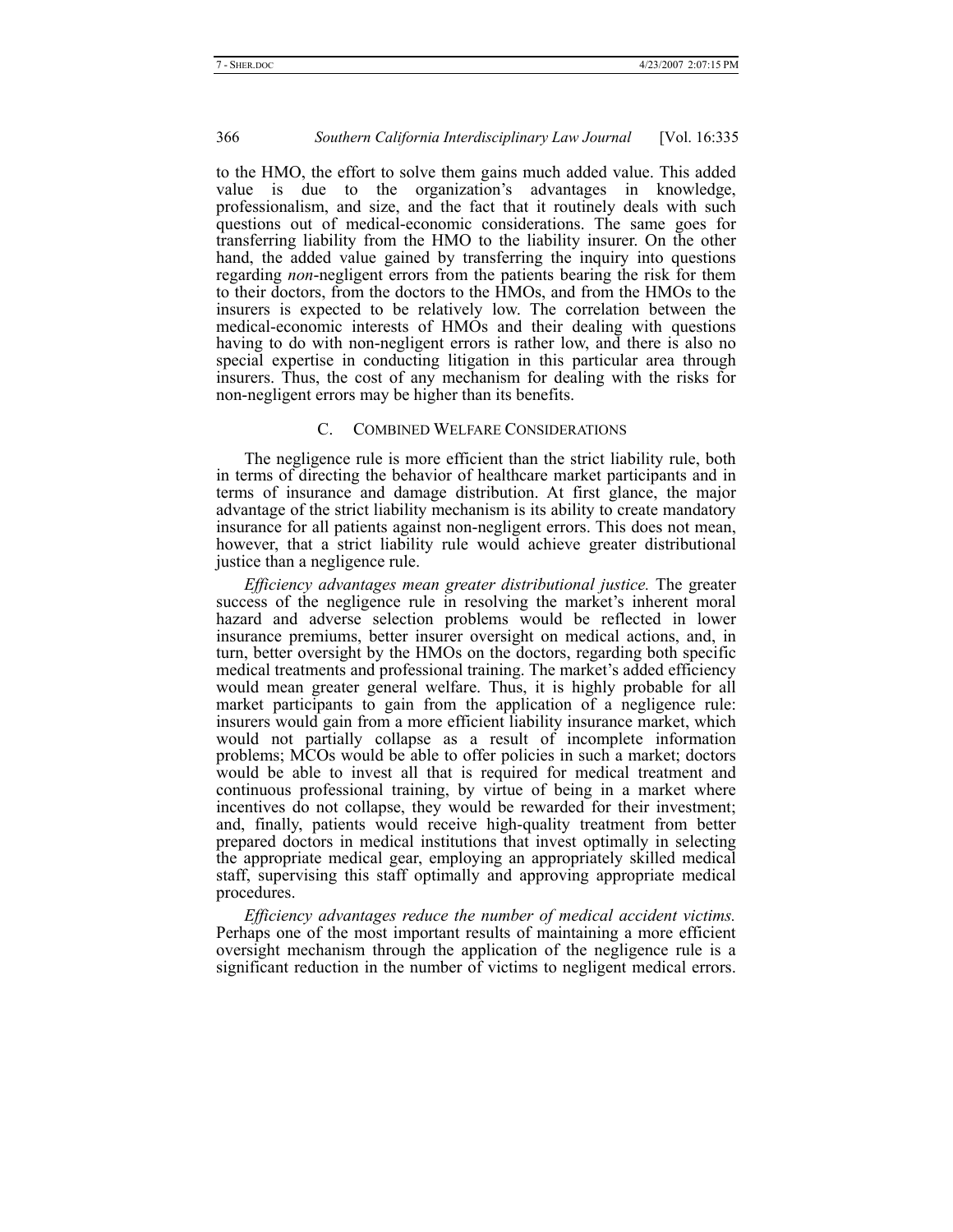From a distributional justice perspective, the importance of reducing the rates of injury and death due to medical treatments cannot be overstated.

*Long-term distributional justice.* In the long run, applying the negligence rule allows both doctors and HMOs to improve their reputation, and allows the market to rely on these reputations to resolve its inherent information problems, thus improving the efficiency of the liability rule in resolving the rest of the problems. A more sophisticated market means greater social welfare, which in turn means greater distributional justice.

#### CHAPTER IV: APPLYING THE DISTINCTIONS BETWEEN NEGLIGENCE AND STRICT LIABILITY: MEDICAL NEGLIGENCE REFORMS

# A. THE NEGLIGENCE MECHANISM AND REQUIRED REFORMS

#### 1. *Is There a Need for Reforms Limiting the Negligence Mechanism?*

I would not advocate for limitations on the negligence medical liability mechanism. Several such liability limiting policies that have either been implemented or suggested, are discussed below.

*Reducing the risk to the doctors' reputation*, by giving doctors immunity in a situation where the suit may be filed against the HMO employing the doctor or against an MCO paying for the insured's treatment. Such policies are inappropriate because they undermine the resolution of the critical failure in the healthcare market—the moral hazard problem. As mentioned above, the negligence mechanism operates optimally when it harnesses a doctor's reputation for the purpose of resolving her moral hazard problem. It also contributes to the establishment of reputation over the long run. Therefore, policies intending to protect a doctor's reputation would obstruct the mechanism. Among other things, this obstruction would mean that the doctor would be less motivated to invest optimally in medical treatment and long-term professional training.

Other policies may have an *indirect negative effect* on the mechanism's operation. For example, shrinking the limitation period or capping legal fees may reduce the number of lawsuits filed or change their composition. In the area of medical liability, only a few of the medical negligence victims file lawsuits, $82$  so that any further reduction in the number of lawsuits might mean that the threat to the medical players' reputation would be weakened to an extent that would compromise the mechanism's efficiency. Furthermore, shrinking the limitation period might lead to a reduction in the number of lawsuits where damage is discovered or consolidated over a relatively long period, and thus to reduced investment by insurers, HMOs, and doctors in preventing such damages.

 <sup>82</sup> BAKER, *supra* note 6, at 68–70.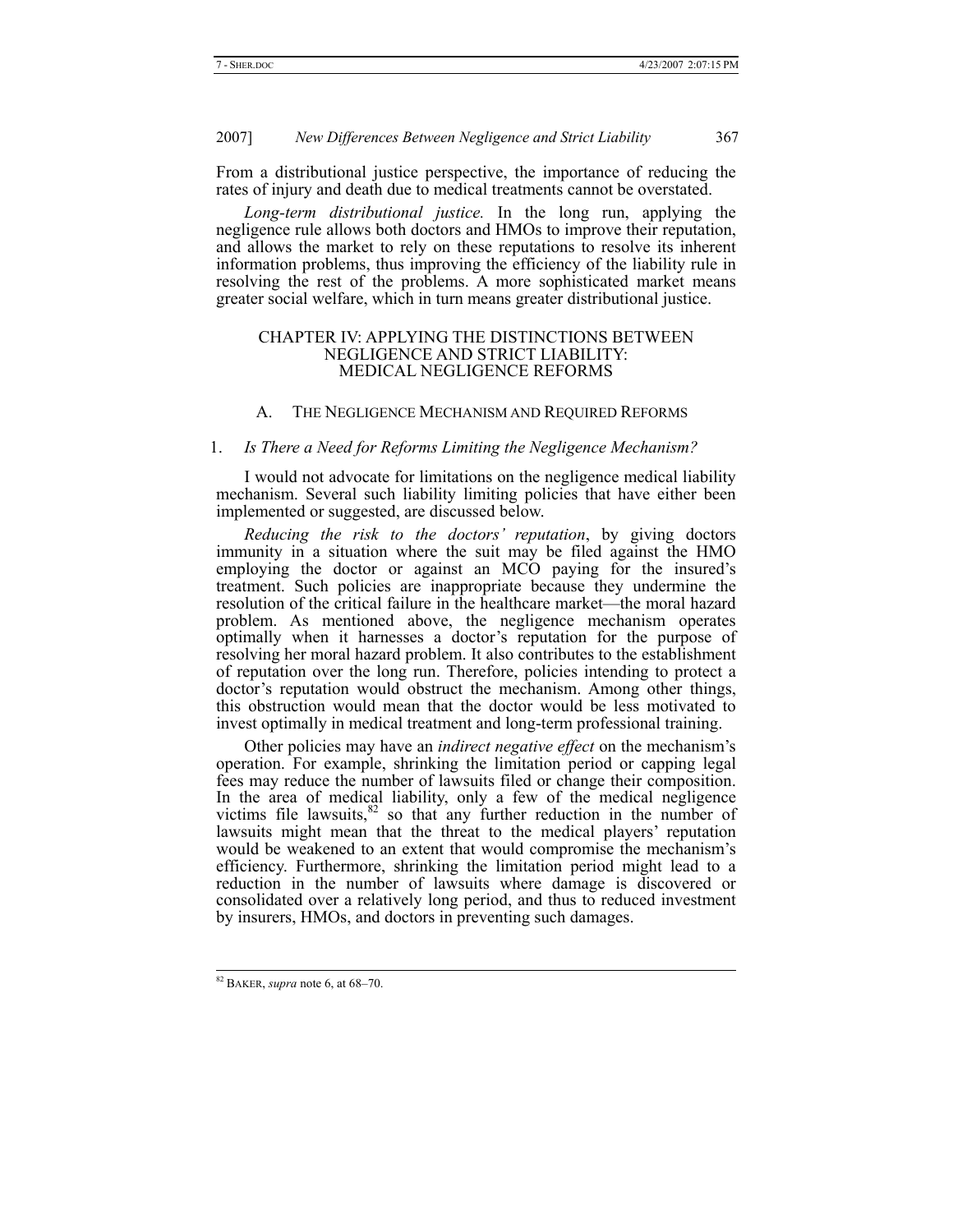The same goes for the controversial policy tool of medical malpractice damage caps–limiting compensation paid to victims, particularly for pain and suffering. Reducing compensation due to pain and suffering might result in insurance companies and hospitals investing less in monitoring and preventing pain and suffering. Thus, a doctor would not be rewarded fully for investing in preventing pain and suffering, or in professional training oriented specifically to that end.

#### 2. *Creating Oversight and Information Distribution Mechanisms*

Since the key problems in the healthcare market are informational in nature, particularly moral hazard problems, we need to focus on policies that can attenuate their costs. The following is a brief discussion of several such policies.

*Mandatory disclosure*. The enactment of comprehensive and mandatory disclosure should be considered in the healthcare market, similarly to the mandatory disclosure applicable in the securities market. In the 1930s, following the collapse of the stock markets in 1929 and the Great Depression, the commercial and investment banks and the securities markets were subjected to an intense system of legal arrangements, including The Securities Act of 1933 and The Securities Exchange Act of 1934. This system of laws, enacted as part of President Roosevelt's New Deal, was supposed to deal with the stock market failures that were blamed for the 1929 crash. These laws, reflecting the modern approach of limited legislative intervention wherever a market failure is identified, were supposed to cope, above all, with the incomplete information problem of investors active in the initial public offering (IPO) and security trade markets. The disclosure principle, including the enforcement of mandatory disclosure duties, was the key solution offered by this legislation for the incomplete information problem. This legal approach to the American securities market became the key concept of the New Deal in general, replacing the older concepts that it is not enough to enforce disclosure to better protect investors from interest holders in public corporations and the financial players active in the securities market, and that central intervention to ensure the quality of corporations whose securities are traded in the market is necessary. On the other hand is the concept that even intervention limited to mandatory disclosure is largely unnecessary and costly, since the market would operate efficiently even without any intervention.<sup>8</sup>

Whether the full and adequate disclosure principle should be applied to the regulation of healthcare markets merits examination. This includes an inquiry into all the key components of the mandatory disclosure laws, including the establishment of a central authority, such as the  $SEC<sub>2</sub><sup>84</sup>$  the formulation of mandatory disclosure duties in the framework of regulation

<sup>&</sup>lt;sup>83</sup> For a review of the evolution of American securities regulation, of the principles of its foundations and of competing philosophies, *see* LOUIS LOSS ET AL., SECURITIES REGULATION, at Vol. I, 254–325  $(4th$  ed. 2006).

<sup>84</sup> *See* LOUIS LOSS ET AL*.*, *supra* note, 81, at Vol. I, 432–81.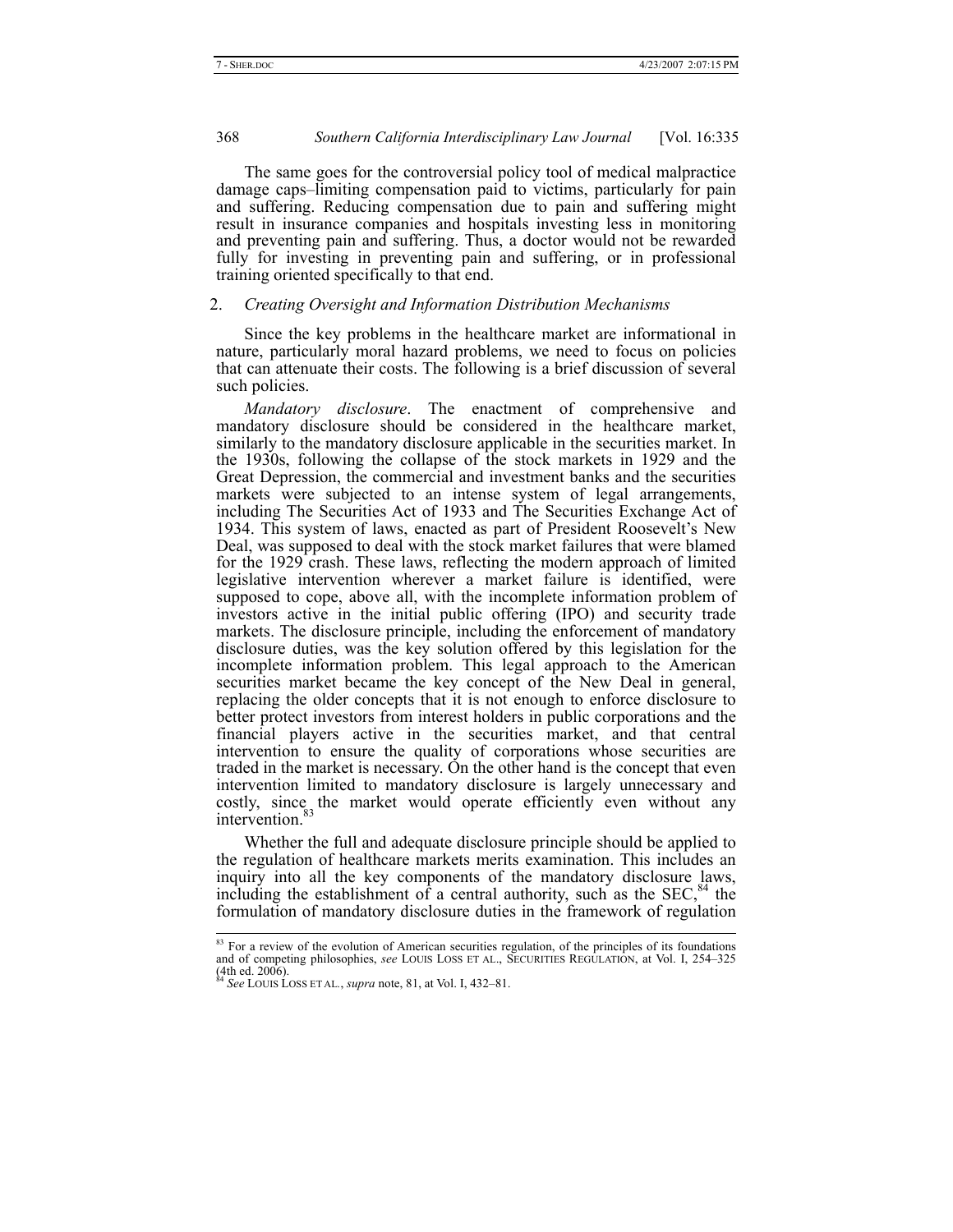mandating various report requirements and enforcing them criminally, quasi-criminally and administratively, and through special torts and civil litigation.<sup>85</sup>

The thesis presented herein offers justification for mandating disclosure in the healthcare market. The main operative costs of the two markets compared here—the securities and the healthcare markets—are incomplete information problems, particularly moral hazard problems. In both cases, the market mechanisms partially collapse as a result of these problems and the market harnesses the reputations of the professional players interacting with the customers—company directors or doctors—as a partial means of resolving the incomplete information problems. Also in both cases, additional oversight mechanisms operate as gatekeepers—underwriters, lawyers and accountants in the securities market and MCOs in the healthcare market. The MCO's reputation is also harnessed by the respective markets in order to resolve the incomplete information problems and establish a reliable oversight mechanism, and in both cases, the market mechanisms do so with only partial success. In order to fully solve the incomplete information problems in the securities market, a comprehensive system of mandatory disclosure has been imposed and enforced. In this system, a key role is played by the mechanism of imposing negligence liability for the existence of misleading details in market participants' reports. The securities market reaps the benefits of the negligence rule in terms of creating a reliable information-transfer mechanism. The healthcare market, however, still suffers from most consequences of the incomplete information failure. The solution suggested here—mandatory disclosure, in which one of the key components would be civil negligence liability—is currently inoperative, or only partly so.<sup>86</sup>

*Federal record.* I further suggest the creation of a federal record listing of all relevant information to ensure full and adequate disclosure in the healthcare market. This record would keep track of all data relevant for resolving any incomplete information problem including information on successful medical treatments by each practitioner and HMO, the continuous professional training of each doctor, and the resources acquired by each organization. This listing should detail all medical treatments provided by each doctor and by each ward or unit in each medical institution, and should also comprise information about all lawsuits filed and legal proceedings initiated and legal decisions reached in those cases. The existing NPDB includes part of the information required for this purpose, and may be used as a basis for expanding the application of the

 <sup>85</sup> For a telescopic preview of SEC statutes, *see* LOUIS LOSS ET AL*.*, *supra* note 81, at Vol. I, 326–425. For a more detailed discussion of the reporting requirements of SEC statutes, see LOUIS LOSS ET AL., supra note 81, at Vol. II, 597–784 (3d ed. 1999), Vol. IV, 1849–1912 (3d ed. 2000). For a more detailed discussion of the civil and criminal provisions of SEC statutes, see LOUIS LOSS ET AL*.*, *supra* note 83, at Vol. VII, 3393–545.11 (3d ed. 2003), Vol. VIII, 3547–807 (3d ed. 2004), Vol. IX, 4174–277 (3d ed. 2004), Vol. X, 4773–4898 (3d ed. 2005).<br>2004), Vol. X, 4773–4898 (3d ed. 2005).<br><sup>86</sup> For a review of some mandatory and volu

*supra* notes 50–51 and accompanying text.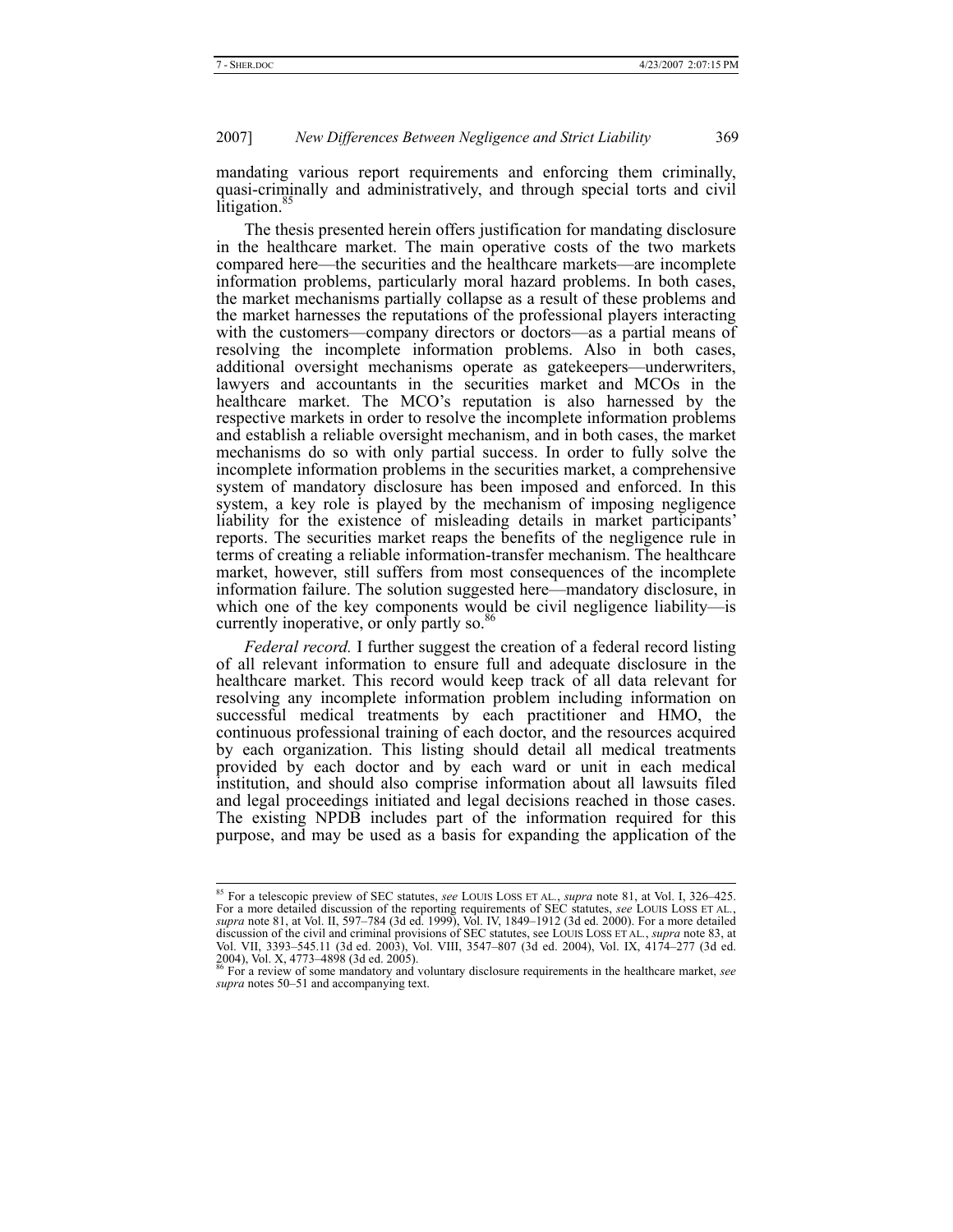disclosure principle as a solution for the healthcare market's existing incomplete information problems.<sup>8</sup>

# B. MEDICAL LIABILITY INSURANCE

#### 1. *Commercial Insurers and Funds*

Some sixty percent of the insurers in the medical liability insurance markets are either owned or managed by doctors,<sup>88</sup> some are independent, while others are statutory collateral sources. I believe that the thesis presented here, however, points to the advantages of commercial insurers. Insurers play a key oversight role in the healthcare market. Since harnessing the reputations of doctors and the HMO is not enough to resolve the market's inherent incomplete information problems, transferring the risk to the insurer creates an additional oversight mechanism, one that does *not* rely on strictly medical reputation. The use of funds owned or managed by doctors could result in irrelevant considerations in civil litigation, particularly the willingness to pay excessive damages in cases where the doctor's or the organization's reputations are at stake. As suggested here, putting the reputation of the doctors and HMOs at risk is one of the key components of proposed solution for the market's incomplete information problems. Therefore, the use of *commercial* insurers, which are less sensitive to their insured's reputation, can add to the mechanism's efficiency.

#### 2. *Making the Insurance Market More Sophisticated*

If we want to make the medical liability insurance market more sophisticated, establishing statutory funds in each state does not contribute to greater competition. There is no reason for the state to provide a product such as professional liability insurance, which has none of the essential characteristics of a public product. This is particularly true where a private market already supplies this product. Instead of these tools, the state can contribute to the market's sophistication through its regular antitrust laws and insurers' oversight.

# C. LEGAL PRINCIPLES SUGGESTED FOR APPLICATION BY THE COURTS

# 1. *The Courts' Contribution to the Efficiency of Mechanisms for Resolving the Healthcare Market's Incomplete Information Problems*

The thesis presented here suggests that the courts can play a key role in refining the medical liability mechanism. When the applicable liability mechanism is negligence, the court does not act solely as a mediator or as a regulator determining future norms, but rather, plays a central role in the mechanism for solving the market's inherent incomplete information

<sup>87</sup> *See supra* notes 50–51 and accompanying text. 88 *See supra* notes 52–54 and accompanying text.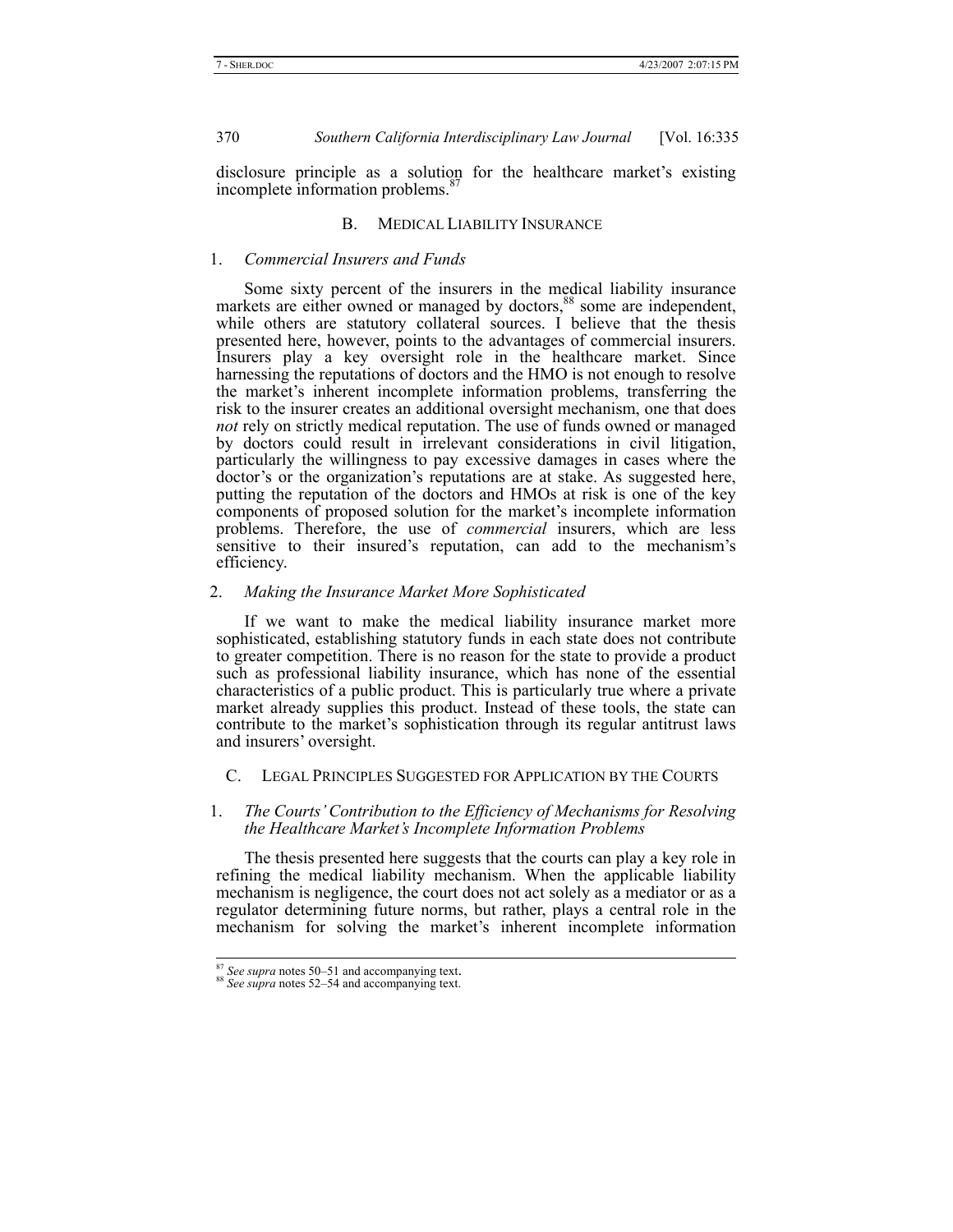problems as a gatekeeper with unique capabilities. The court thus acts as an additional oversight mechanism wherein the overseer is reputed to be impartial and free of commercial conflicts of interest. Moreover, the court has tools to enforce the disclosure of documents and facts so as to allow for *ex post* review of the level of investment adopted by the defendant, in terms of medical treatment, equipment, and the like. Hence, the courts may contribute more to solving the market's informational problems if they would develop and make greater use of these available tools in order to lead to the disclosure of lacking information. Formulating legal decisions such that they would convey to the market as much as possible of the information needed to assess the defendants' past actions would go a long way to resolve the incomplete information problems.

#### 2. *Blocking "Escape Routes"*

The thesis presented here justifies further legal intervention in contractual arrangements that might substantially compromise the advantages of the negligence mechanism—for example, intervention in indemnification or participation clauses in contracts between MCOs and doctors. One option is for such contracts to be required to determine that in case of practitioner negligence compelling the MCO to compensate the patient injured thereby, the practitioner would reimburse the MCO. Another option is for these contracts to determine the parties' rate of participation in compensating the patient. Although participation clauses are an efficient insurance tool, it is appropriate for the law to prohibit contractual arrangements exceeding conventional rates of deductibles, since such arrangements largely prevent the negligence mechanism from having its described effect on the reputations of the doctor and the MCO, as legal acknowledgement of such arrangements weakens the legal threat on both players' reputation. In many cases, such legal enforcement of indemnification and participation clauses may save the need for judicial inquiry into each party's actions, for example, a doctor in investing in medical treatment in question, or an MCO in purchasing appropriate medical gear. Thus, despite the expected simplification of the litigation concerning this question, when it is clear that negligence is evident in the relationship between the medical players and the plaintiff, ending the litigation without looking into each player's actions might compromise the negligence mechanism's ability to resolve the market's informational problems. Contractual indemnification and participation clauses make the discussion of liability distribution redundant, thus preventing any *ex post* inquiry into their actions and reducing the amount of information conveyed to the market, compared to the amount conveyed given full application of the tortuous negligence mechanism. It is therefore advisable for the law not to acknowledge contractual indemnification and sharing mechanisms between doctors and MCOs.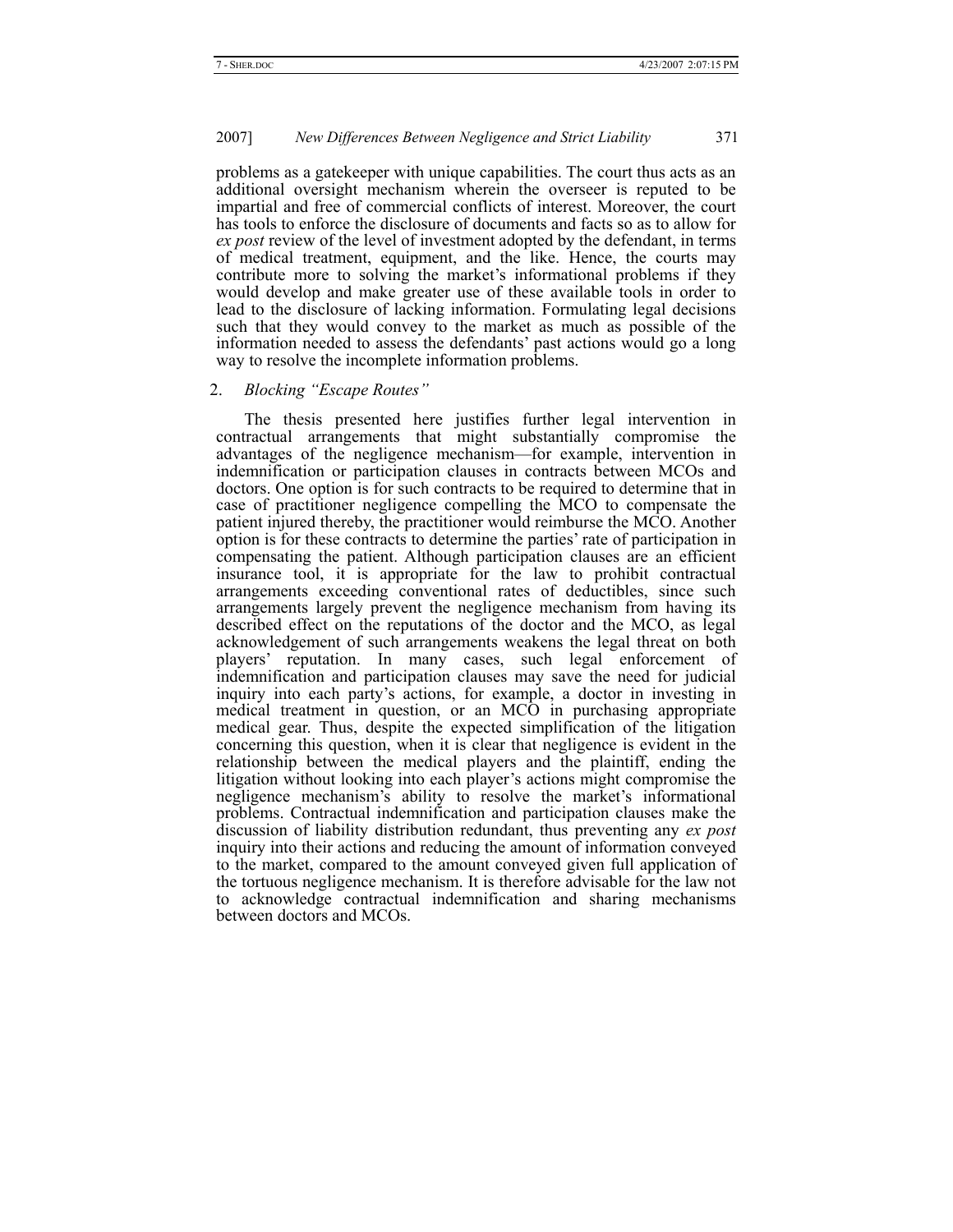#### **SUMMARY**

The thesis presented here focuses on the existing differences between the negligence and strict liability mechanisms. These differences reveal much about how laws pertaining to the healthcare and healthcare liability insurance markets should be designed in the future. The healthcare market currently provides some solutions for its inherent incomplete information problems, such as the contributions of the reputations of the practitioners, the hospitals, and the MCOs, together with the operation of the negligence mechanism. These do not fully resolve the informational problems, but it is recommended for the law to support existing market mechanisms as ways of dealing with its failures, rather than undermine their operation. The negligence mechanism meets this requirement, and weakening it would reduce social welfare.

Since the healthcare market's main costs result from incomplete information, it is also appropriate to consider solutions that would act directly do reduce these costs, such as regulation modeled on the securities market and the establishment of a data bank that would facilitate information flow.

The liability insurance market plays a key role, both in distributing the risk for negligent medical errors and in directing the doctors' and HMOs' behavior. Regulatory intervention in this market, such as the creation of statutory funds for compensating victims, might undermine the desirable operation of this market and reduce its positive effect on the healthcare market. As the liability insurance market suffers from no particular failures, it should be overseen through existing antitrust and insurance regulation mechanisms.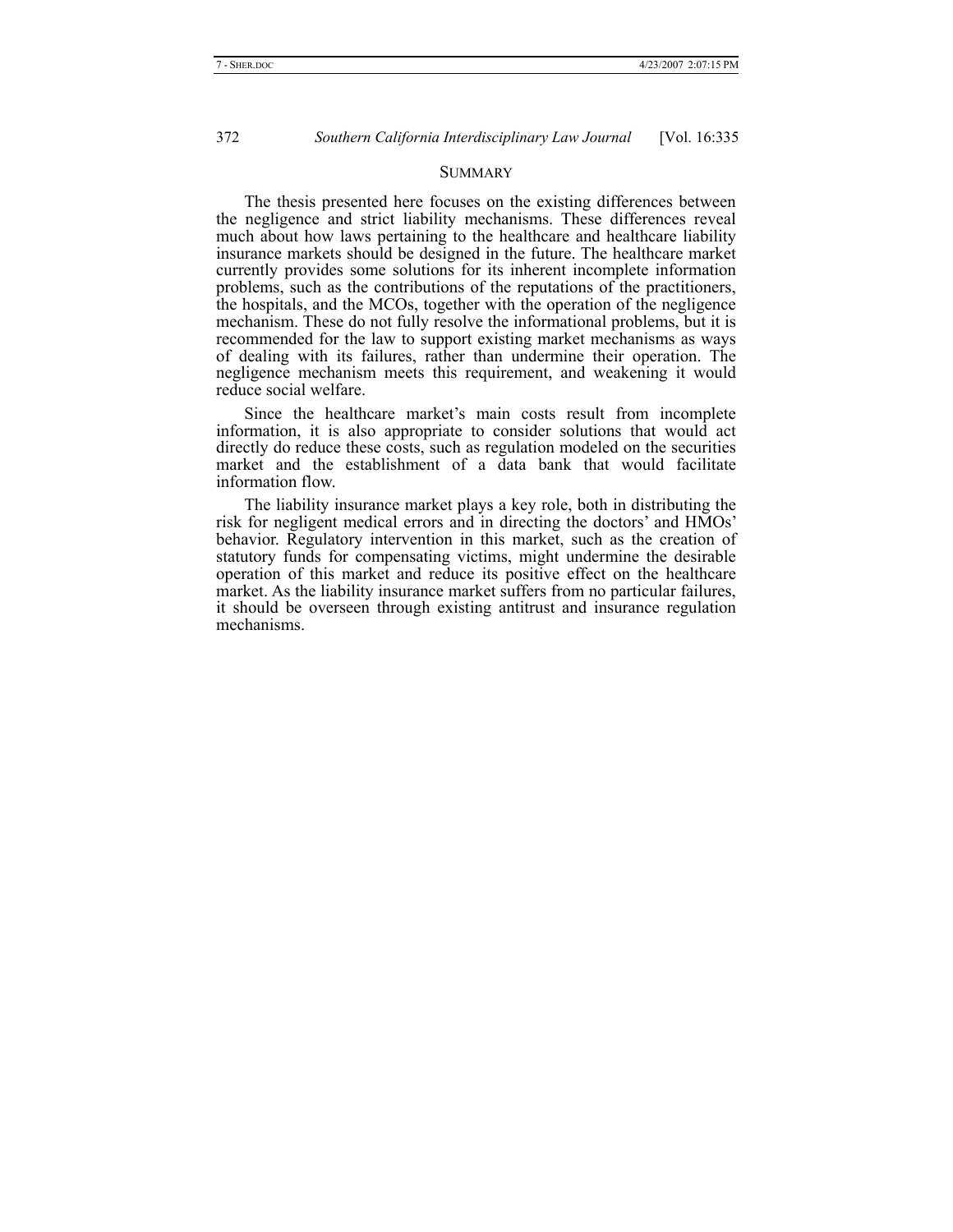

# APPENDIX A—THE GAME IN THE SHORT RUN

*Figure 1*. Effects of the Reputations of Doctors and MCOs on the Moral Hazard Problem in the Short Run.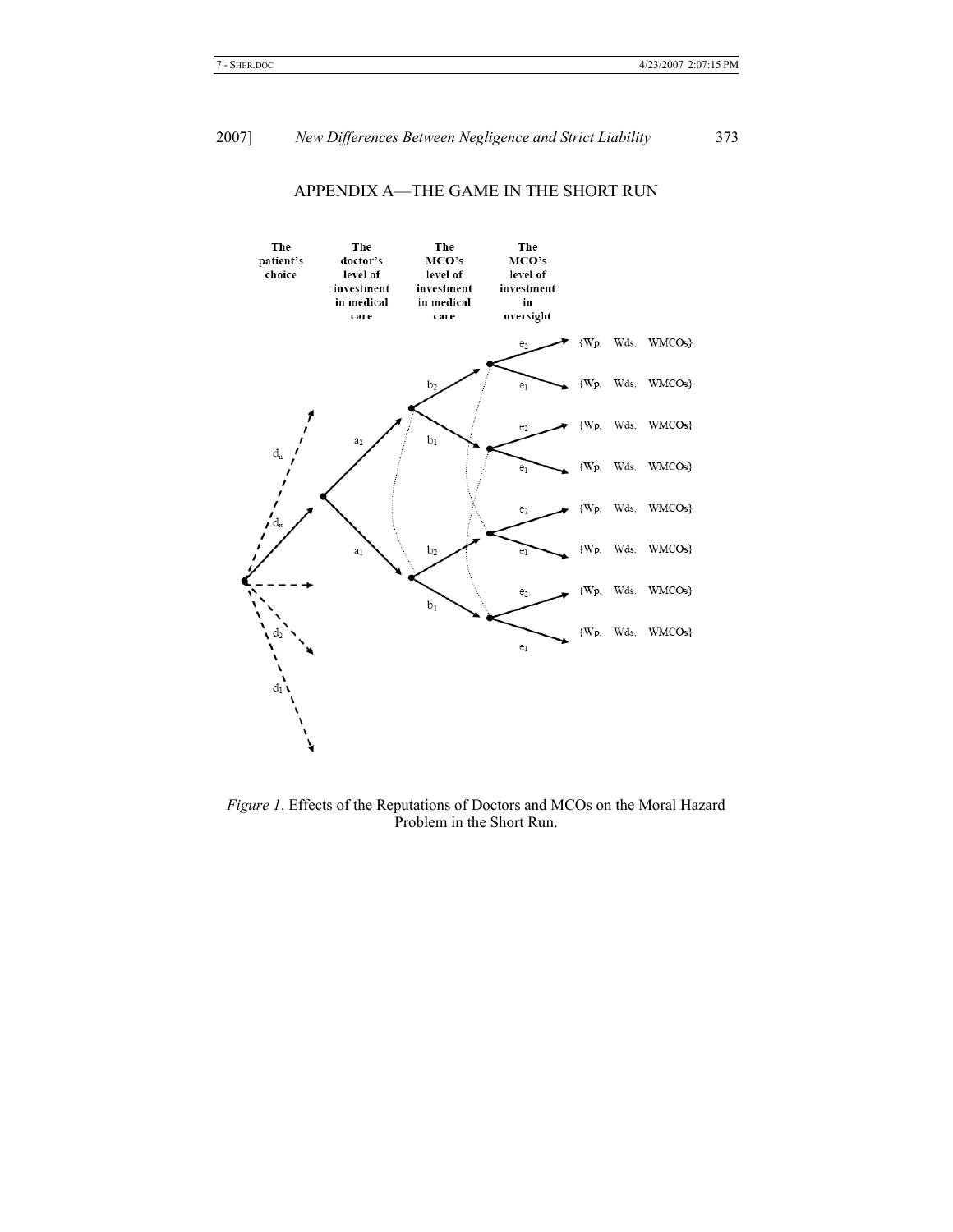

# APPENDIX B—THE GAME IN THE LONG RUN

*Figure 2*. Effects of the Reputations of Doctors and MCOs on the Moral Hazard Problem in the Long Run.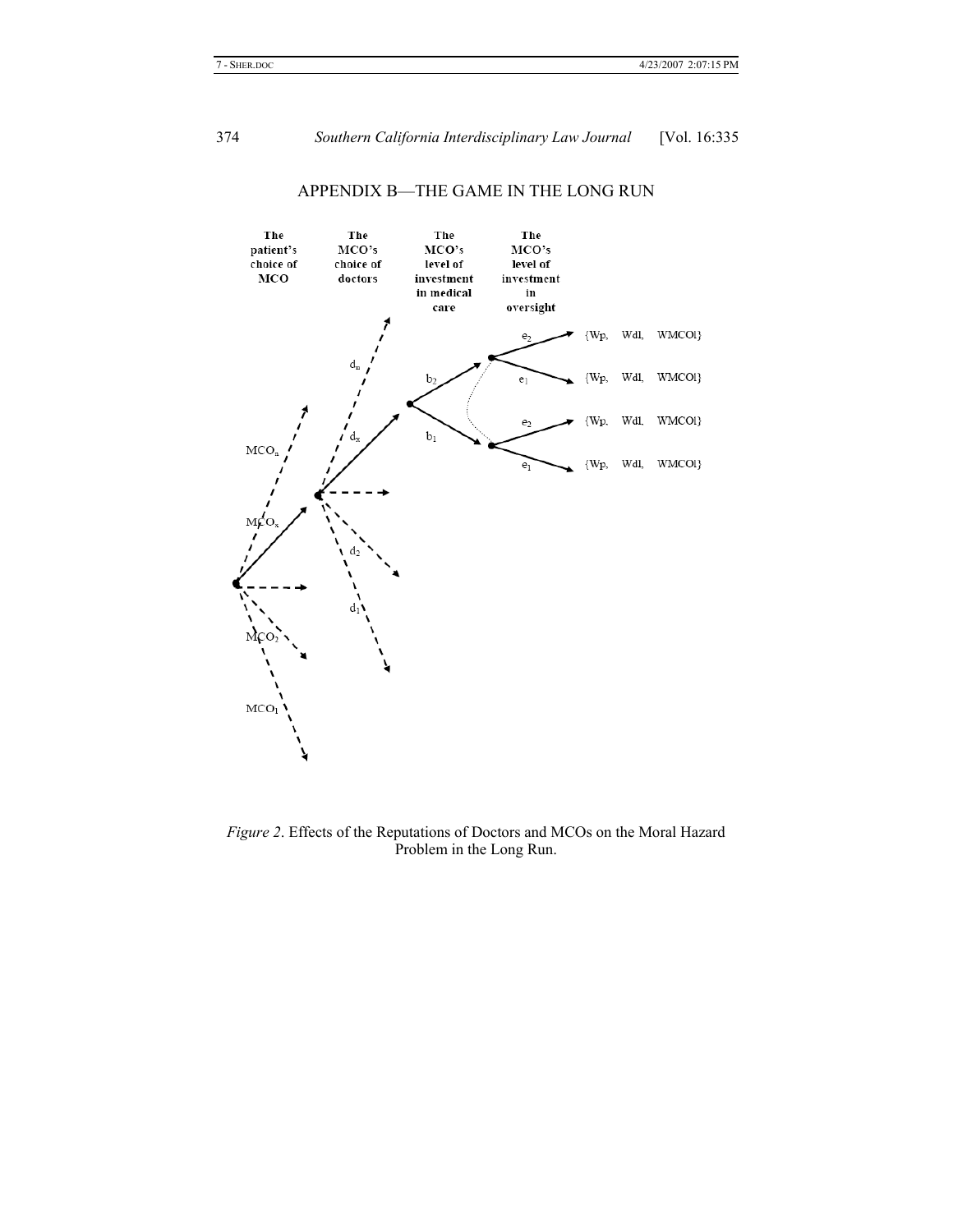# APPENDIX C—DOCTORS' AND MCOS' REPUTATION DEVELOPMENT

In mathematical terms, the reputations of doctors and MCOs evolve as follows: (1) the medical organ had reputation  $(R)$  in range  $[0,1]$ ; and  $(2)$  among N treatments over a certain period of time (which defines the long run in the model), a successful treatment (as defined in the article) increases reputation and vice versa, as follows,

$$
R = KF * RS = KF\left[\frac{1}{2}(1 + \alpha^{\frac{1}{G}} - \frac{2}{b}B)\right]
$$

where NF is a number in the range [0,1] expressing the rate of reputation accumulation regarding know how and facilities and RS is a number in the range [0,1] expressing the rate of reputation accumulation regarding successful treatments, such that  $\alpha$  is a number in the range [0,1] expressing the rate of successful reputation accumulation (we can suppose, for example, that  $\alpha=0.01$ ), G is the number of successful offerings over a certain period (assuming G>0), b is the number of times necessary to destroy doctors' and MCOs' perfect RS reputations (reduce RS from 1 to 0) (we can assume, for example, that b=10), while B is the number of failed offerings over a certain period.

Figure 3.1 shows that in the case where a doctor has a perfect reputation regarding know how and facilities, and succeeds in all treatments, her reputation approaches 1,

$$
\lim_{\substack{KF=1, B=0, G\to\infty}} 1 \left[ \frac{1}{2} (1 + \alpha^{\frac{1}{G}} - \frac{2}{b} B) \right] = 1 \cdot \left[ \frac{1}{2} (1 + 1 - \frac{2}{b} 0) \right] = 1
$$

Conversely, in the case where a doctor has a single failure but a perfect reputation regarding know how and facilities and successes in all the other treatments (Figure 3.2), the doctor's reputation approaches 0.9,

(1)

(2)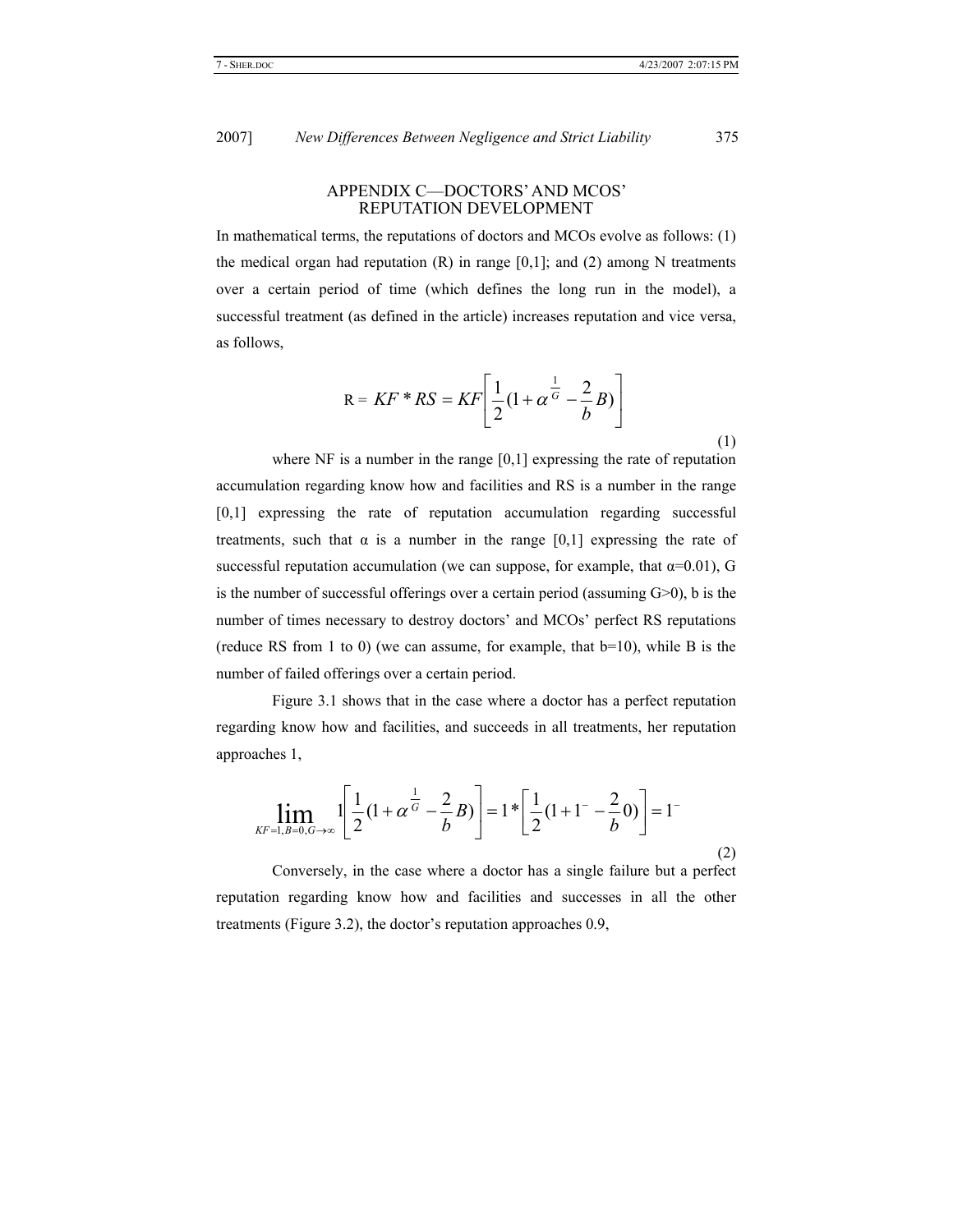$$
\lim_{\substack{AF=1, B=1, G\to\infty}} 1 \left[ \frac{1}{2} (1 + \alpha^{\frac{1}{G}} - \frac{2}{b} B) \right] = 1 \left[ \frac{1}{2} (1 + 1 - \frac{2}{b} \right] = 1(1 - \frac{1}{b}) = 0.9^{-}
$$
\n(3)

such that any additional failure allows the doctor to accumulate, over a certain period of time, a reputation approaching a value 0.1 lower than the reputation she could have approached had it not been for that single failure.